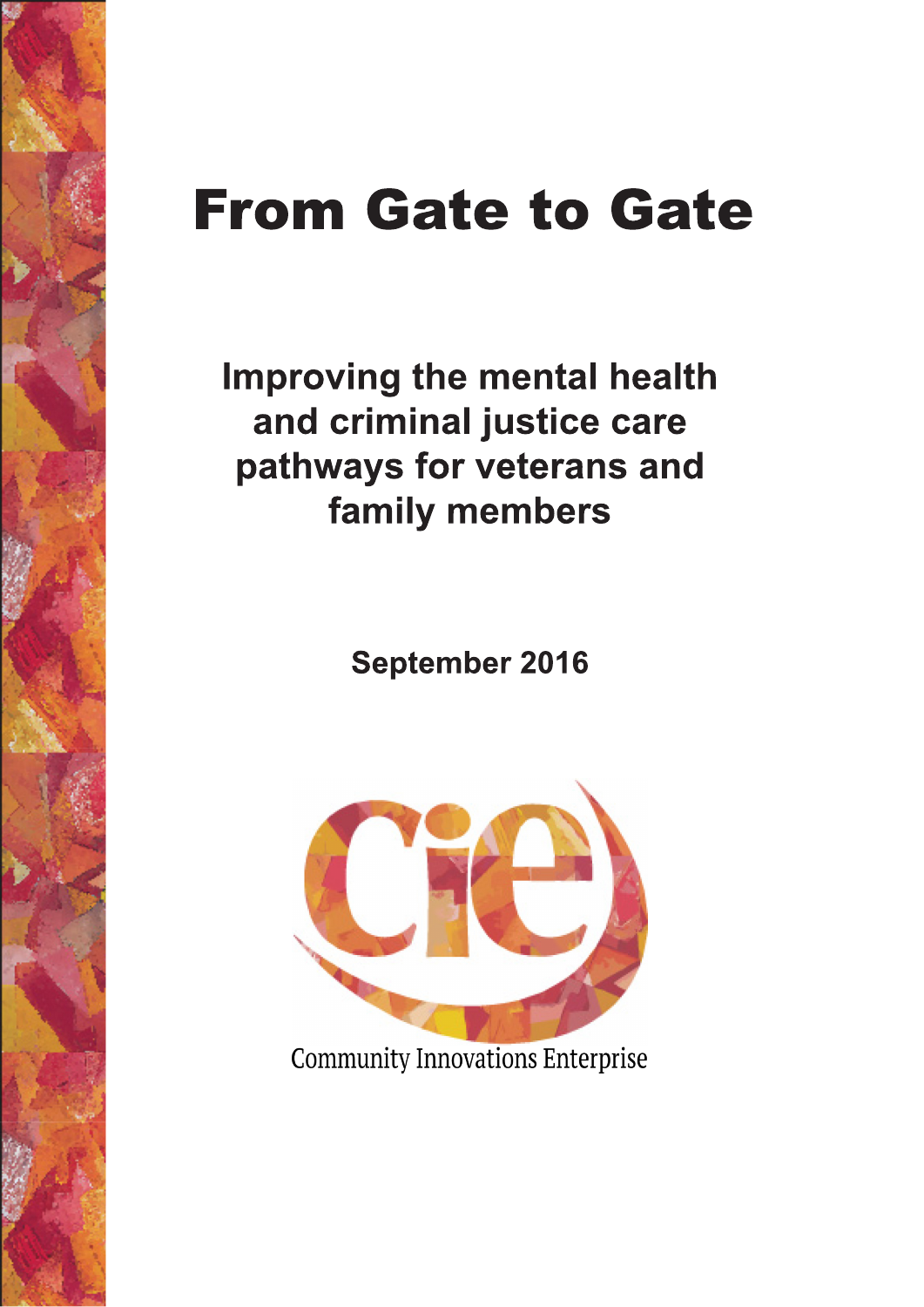| <b>Publication Reference:</b> |                                                             |  |
|-------------------------------|-------------------------------------------------------------|--|
|                               |                                                             |  |
| <b>Document</b>               | To support the development and implementation of            |  |
| <b>Purpose</b>                | integrated mental health and criminal justice care          |  |
|                               | pathways for veterans with complex mental health            |  |
|                               | problems and their family members.                          |  |
| <b>Document Name</b>          | From Gate to Gate: Improving the mental health and          |  |
|                               | criminal justice care pathways for veterans and family      |  |
|                               | members                                                     |  |
| <b>Authors</b>                | Dr Jon Bashford, Sherife Hasan, Professor Lord Patel        |  |
|                               | of Bradford OBE                                             |  |
| <b>Publication Date</b>       | September 2016                                              |  |
| <b>Target Audience</b>        | NHS England; CCG clinical leaders and accountable           |  |
|                               | officers; Directors of Public Health; Local Authority       |  |
|                               | CEOs; DH, DCLG, MOD, MoJ, PHE Centre Directors              |  |
|                               | and Health and Justice Leads; HEE                           |  |
| <b>Additional</b>             | Prison Governors; Her Majesty's Courts and Tribunals        |  |
| circulation list              | Service; stakeholder organisations including military       |  |
|                               | charities.                                                  |  |
| <b>Description</b>            | This report is intended to identify practical solutions and |  |
|                               | recommendations for policy, commissioning and               |  |
|                               | planning that will support improvements to mental           |  |
|                               | health and criminal justice care pathways for veterans      |  |
|                               | with complex mental health problems.                        |  |
| <b>Cross reference</b>        | Armed Forces Covenant, The Five Year Forward View           |  |
|                               | for Mental Health, February 2016                            |  |
| <b>Succeeded docs</b>         | N/A                                                         |  |
| <b>Action required</b>        | Implementation by national commissioning bodies             |  |
|                               | including Armed Forces and their Families and Health        |  |
|                               | and Justice Commissioning (NHS England)                     |  |
| <b>Timing/Deadlines</b>       | To inform future commissioning intentions                   |  |
| <b>Contact details for</b>    | Dr Jon Bashford                                             |  |
| further information           | <b>Senior Partner</b>                                       |  |
|                               | <b>Community Innovations Enterprise LLP</b>                 |  |
|                               | jon@ciellp.com                                              |  |
| <b>Document status</b>        | An independent report arising from the Scenario             |  |
|                               | <b>Planning and Family Consultation Workshops</b>           |  |
|                               | commissioned by NHS England.                                |  |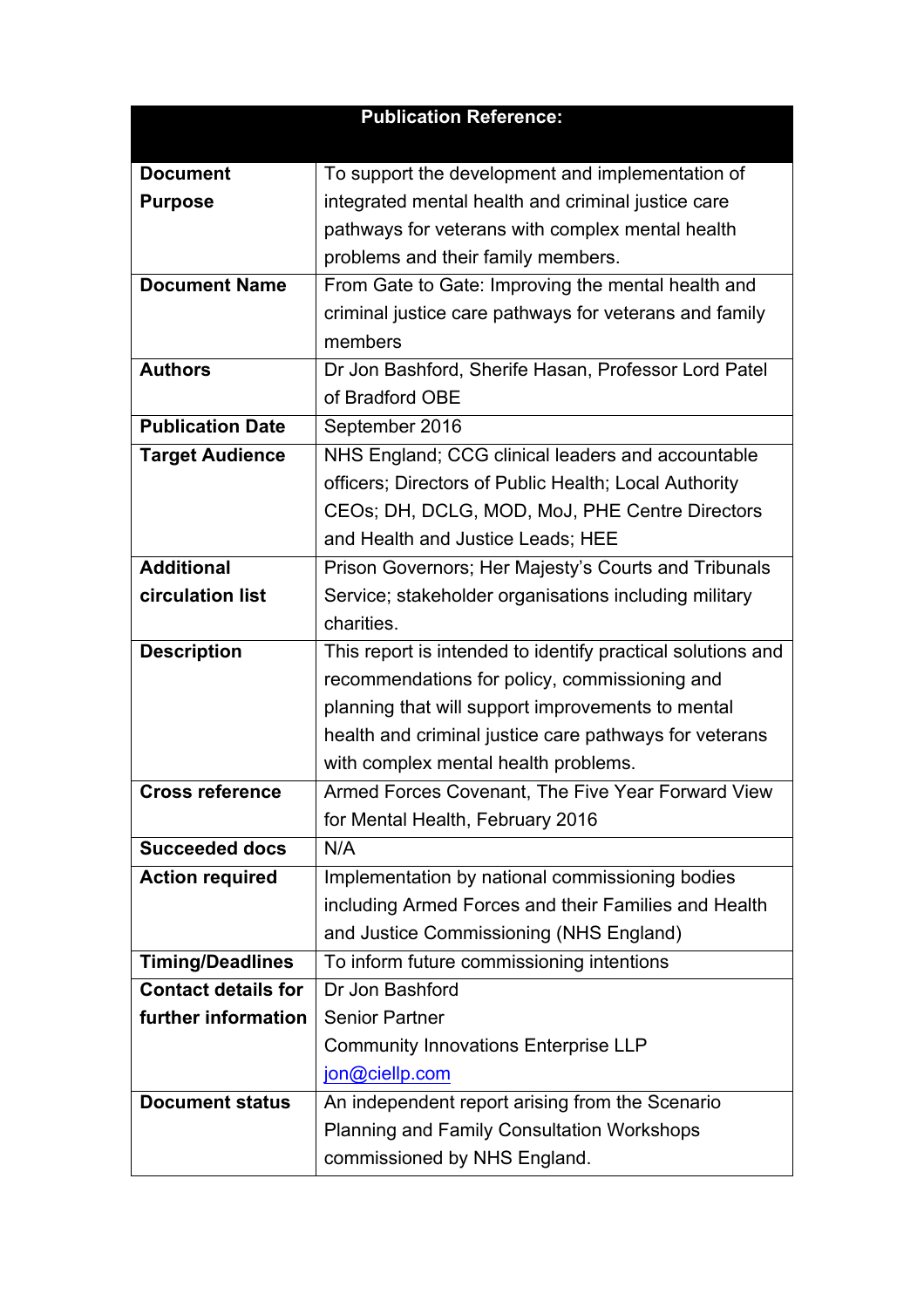# **Contents**

| <b>GLOSSARY OF TERMS</b>                                           | 3              |
|--------------------------------------------------------------------|----------------|
| <b>ACKNOWLEDGEMENTS</b>                                            | 5              |
| <b>INTRODUCTION</b>                                                | 6              |
| <b>BACKGROUND</b>                                                  | $\overline{7}$ |
| THE CARE PATHWAY - LEARNING FROM CASE SCENARIOS                    | 11             |
| <b>PROBLEM IDENTIFICATION</b>                                      | 12             |
| <b>REFERRAL AND ENTRY INTO THE CARE PATHWAY</b>                    | 15             |
| <b>PROGRESSION THROUGH THE CARE PATHWAY</b>                        | 16             |
| POLICE, COURTS AND LIAISON AND DIVERSION                           | 18             |
| <b>PRISON</b>                                                      | 19             |
| <b>RELEASE FROM CUSTODY</b>                                        | 19             |
| <b>FAMILY EXPERIENCES AND PERSPECTIVES ON CARE</b>                 | 20             |
| <b>MILITARY CULTURE - IMPACT ON FAMILIES</b>                       | 20             |
| <b>COPING THROUGH TRANSITION TO CIVILIAN LIFE</b>                  | 25             |
| FINDING THE RIGHT HELP IN THE COMMUNITY                            | 27             |
| <b>IMPACT ON CHILDREN AND MOTHERS</b>                              | 31             |
| <b>CONCLUSIONS AND RECOMMENDATIONS</b>                             | 33             |
| <b>ASSESSMENT OF TRAUMA RELATED CONDITIONS</b>                     | 37             |
| <b>INFORMATION SHARING</b>                                         | 39             |
| <b>CRISIS INTERVENTION</b>                                         | 40             |
| <b>INTEGRATED MENTAL HEALTH AND CRIMINAL JUSTICE CARE PATHWAYS</b> | 41             |
| <b>STRATEGIC LEADERSHIP AND GOVERNANCE</b>                         | 46             |
| PARITY OF ESTEEM FOR VETERANS WHO ARE TRAUMA, INJURED AND SICK     | 47             |
| <b>SUPPORT FOR FAMILY MEMBERS</b>                                  | 49             |
| <b>EARLIER INTERVENTIONS</b>                                       | 49             |
| SOCIAL SUPPORT - EMPLOYMENT AND HOUSING                            | 51             |
| PERINATAL CARE AND SUPPORT                                         | 52             |
| INVOLVEMENT AND PARTICIPATION OF FAMILY MEMBERS                    | 53             |
| <b>REFERENCES</b>                                                  | <u>55</u>      |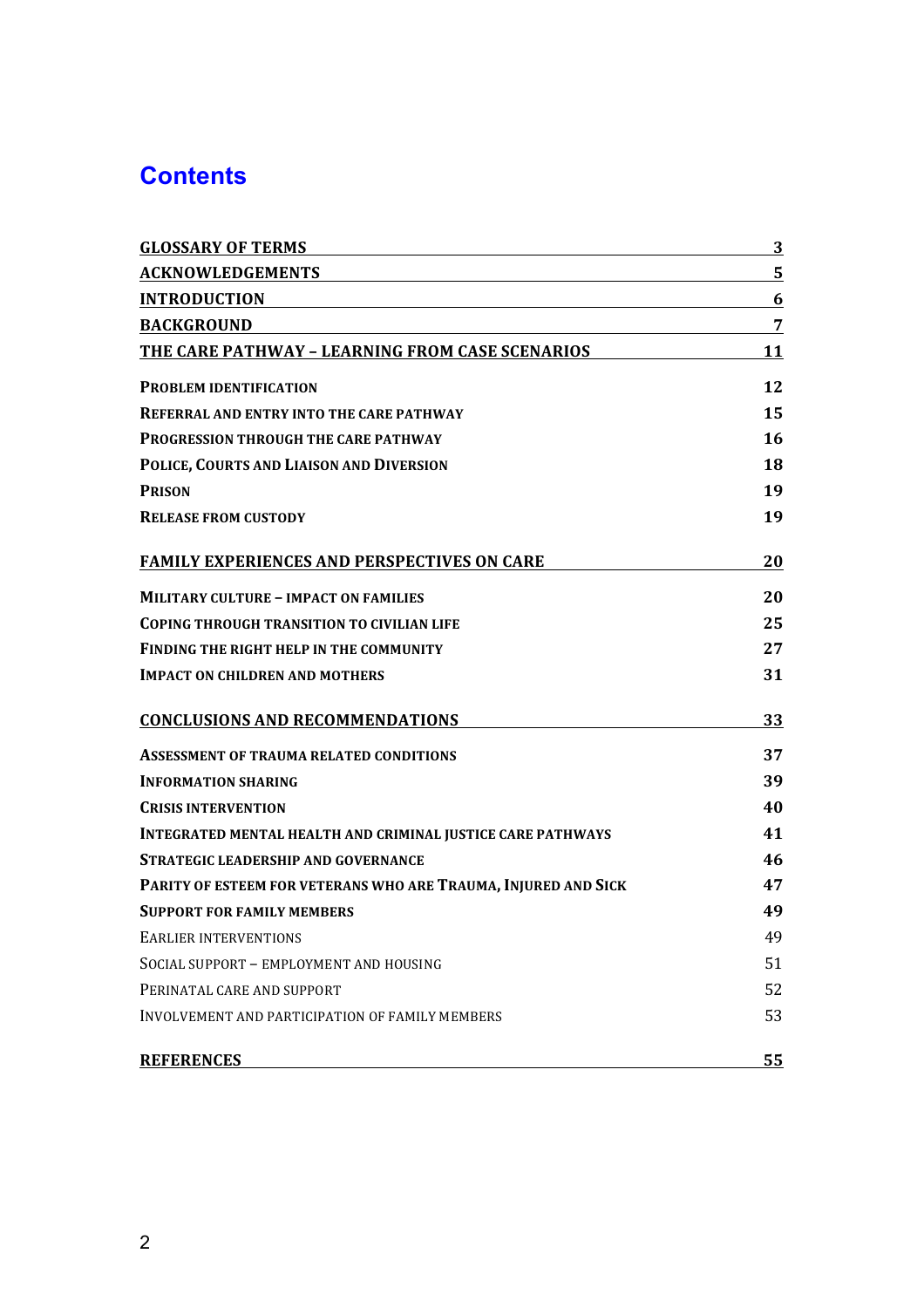# **Glossary of terms**

A&E – Accident and Emergency

AFC – Armed Forces Covenant

AFCS - Armed Forces Compensation Scheme

ALB - Arms Length Bodies (a general term, used to cover types of organisations which operate at varying degrees of independence from government).

BWW – Big White Wall

CAMHS - Child and Adolescent Mental Health Services

CMP - Civilian Medical Practitioners (normally locum GPs working for the MOD)

Complex PTSD - Complex Post Traumatic Stress Disorder is a term used to describe the symptoms of long-term trauma.

- CPN Community Psychiatric Nurse
- CRC Community Rehabilitation Companies
- CRHTT Crisis Resolution and Home Treatment Team
- DCMH Departments of Community Mental Health
- DH Department of Health
- FMB Formal Medical Board
- GP General Practitioner
- H4H Help for Heroes
- HEE Health Education England
- HSCIC Health and Social Care Information Centre
- IAPT Increasing Access to Psychological Therapies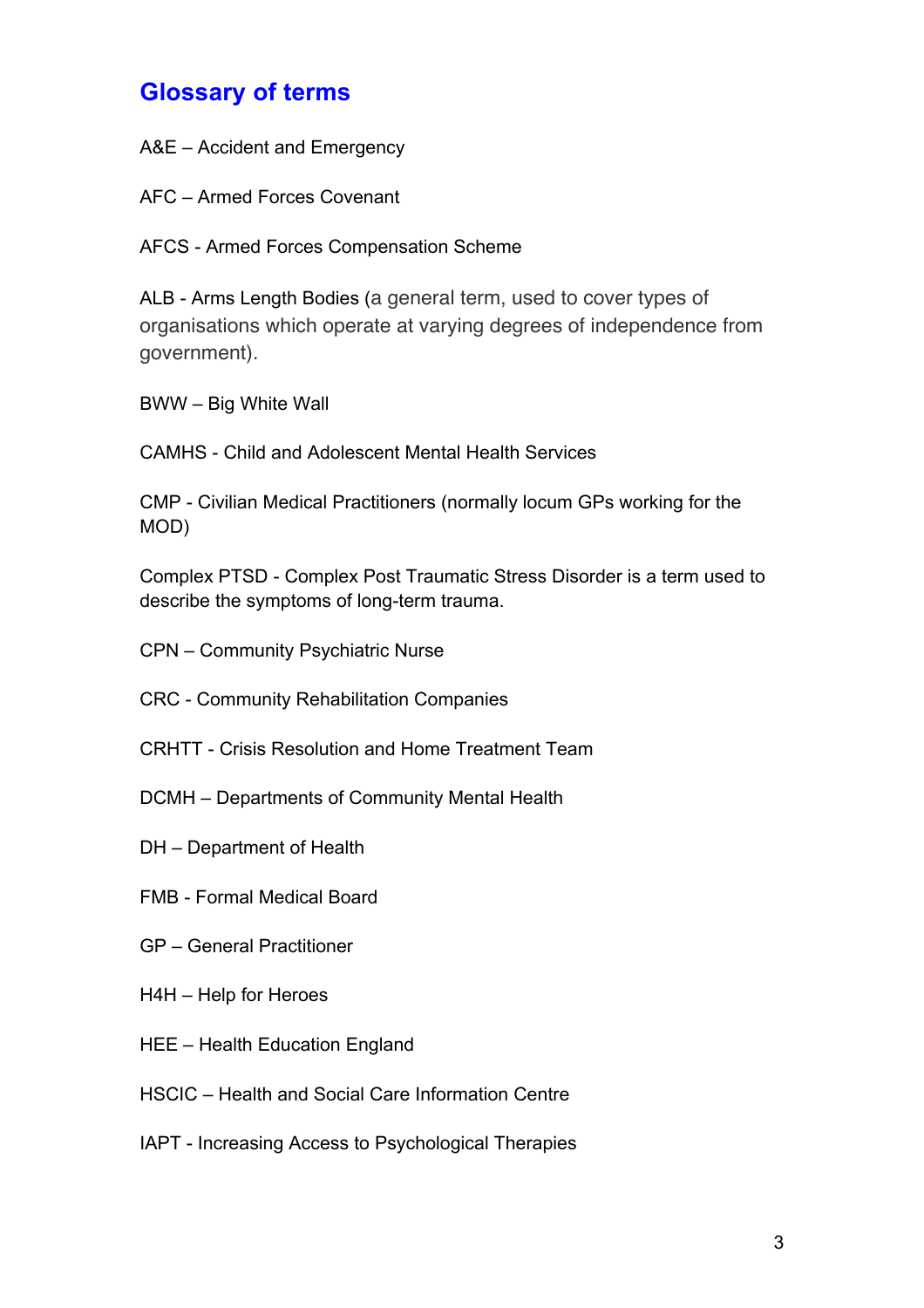- JSNA Joint Strategic Needs Assessments
- LGA Local Government Association
- MAPPA Multi-Agency Public Protection Arrangements
- MOD Ministry of Defence
- NHS National Health Service
- NICE National Institute for Health and Care Excellence
- NOMS National Offender Management Service
- PHE Public Health England
- PTSD Post Traumatic Stress Disorder
- QIPP Quality, Innovation, Productivity, Prevention
- RBL Royal British Legion

Read codes – the system by which GPs record clinical data, named after the developer Dr James Read

- ROHT Regional Occupational Health Team
- STP Sustainability and Transformation Plan
- TIS Trauma, Injured and Sick
- TrIM Trauma Risk Management
- VICS Veterans in Custody Schemes
- WIS Wounded, Injured and Sick
- WWTW Walking With The Wounded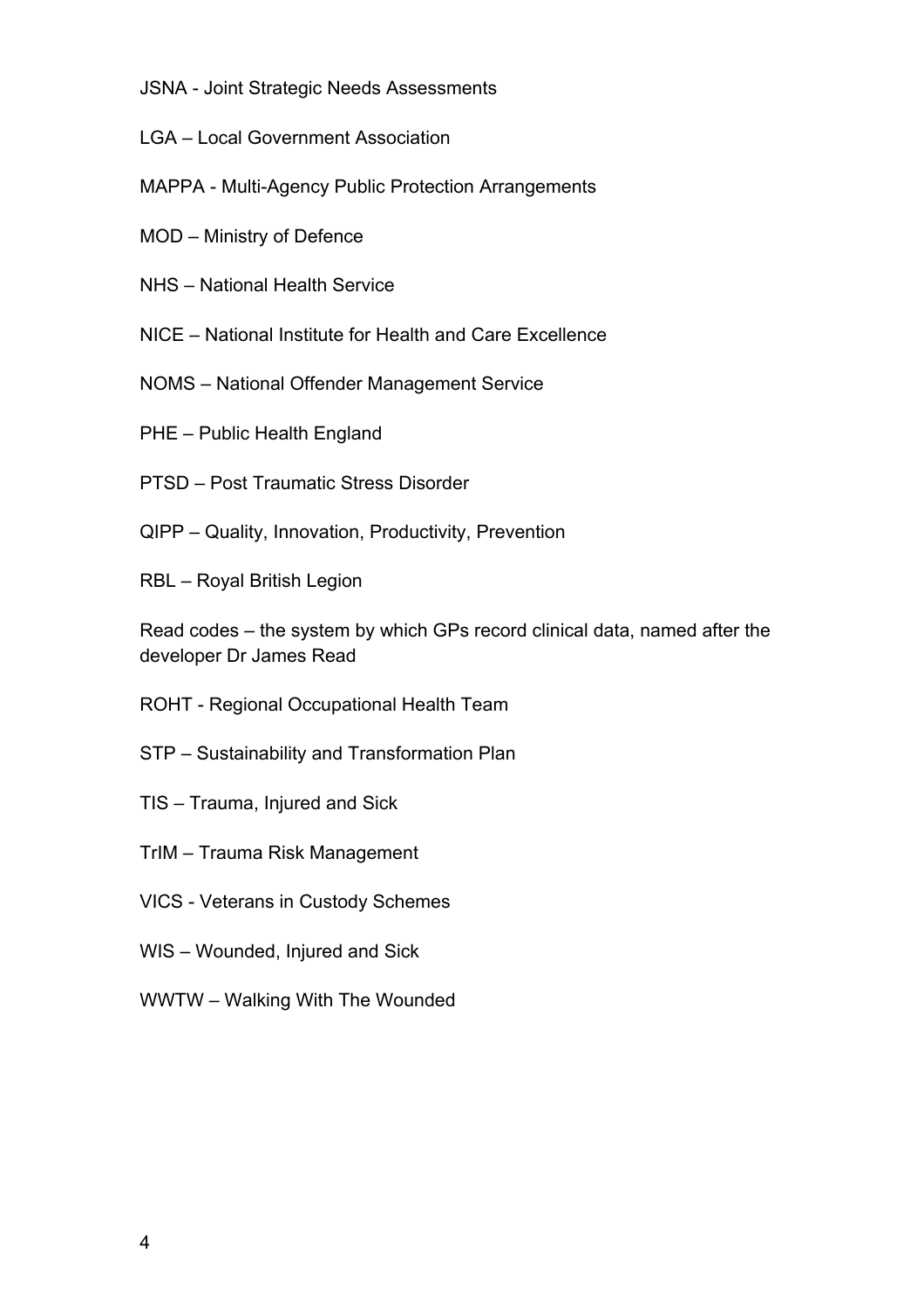# **Acknowledgements**

This report would not have been possible without the input of a wide range of professionals from across the health and criminal justice sectors including the voluntary sector who gave time for key stakeholder interviews and participated in workshops. It would not be appropriate to name all the individuals but the agencies they represent include:

Combat PTSD Angels Department of Health General Practitioners Her Majesty's Courts and Tribunals Service Kings College London Leicestershire Police Ministry of Defence NHS England NHS Hambleton, Richmondshire and Whitby Clinical Commissioning Group National Offender Management Service Nottinghamshire Healthcare NHS Trust Poppy Factory Project NOVA Public Health England Royal College of Nursing **SSAFA** Scars of War Foundation – Oxford University Research Program The Grenadier Guards Veterans First Service- North Essex Partnership University NHS Foundation Trust Walking With The Wounded

Special acknowledgement is made of Mandy Bostwick MSc, MA, MBACP, (Specialist Trauma Psychotherapist) and Sue Rouell who have made considerable personal efforts to raise the issues of veterans with Post-Traumatic Stress Disorder (PTSD) and the needs of family members.

The report would also not have been possible without the contribution of all the family members and some veterans who attended workshops and gave time for interviews. Grateful acknowledgement is made to Parents4Parents (North Yorkshire), in particular Vivienne Schwartzberg (Project Manager), Sue MacInally (Founder, Combat PTSD Angels) and Mark Smith (Founder) and Kevin Morrison (Chair) from Blue Apple Heroes.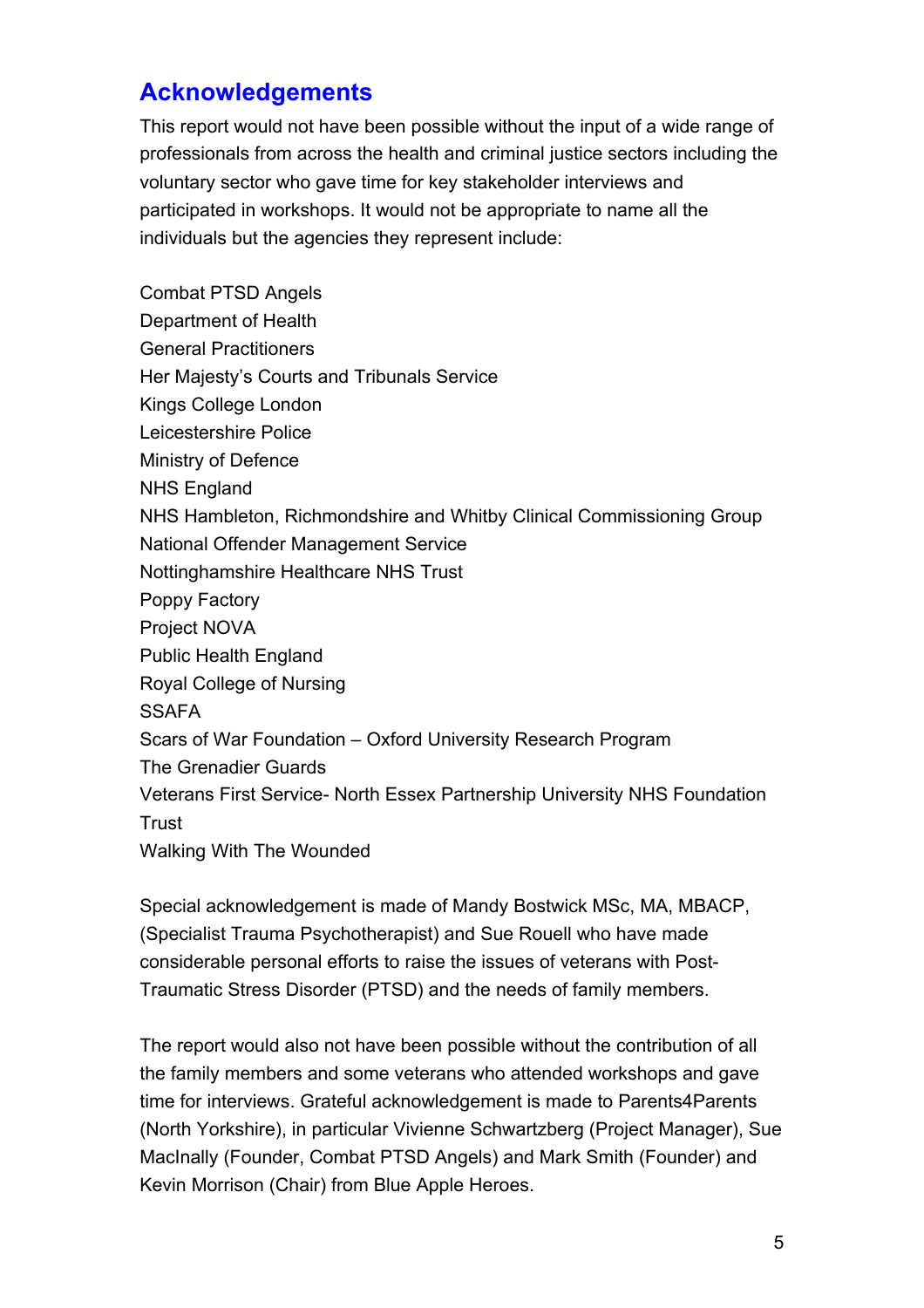# **Introduction**

- 1. It is becoming increasingly recognised by commissioners and service providers that veterans with complex mental and related health needs, including Post Traumatic Stress Disorder (PTSD) and dual diagnosis, require appropriate assessment and treatment. Without the correct support, this patient group is possibly at risk of offending, often more serious offences and there are consequential impacts on the whole family, including partners and children and for society in general.
- 2. The needs of these veterans and their family members extend along a continuum from inside the military gate while still serving, through transition and resettlement into civilian life, in the community and for some, up to and including contact with the criminal justice system, entry to prison and on leaving the prison gate. However, progression along this continuum should not and need not be inevitable. There are a number of key points along mental health and criminal justice care pathways where more effective, integrated and higher quality interventions should take place and there is a need to develop these further.
- 3. This report presents the findings from a programme of work, commissioned by NHS England that sought to identify the critical points of intervention in mental health and criminal justice care pathways and how these might be made more effective.
- 4. The work programme was led by Community Innovations Enterprise (CIE). NHS England valued CIE's experience in scenario planning and community engagement and the potential of CIE's methods to capture the lived experience of family members of veterans alongside a critical appraisal of the care pathways and key points for interventions.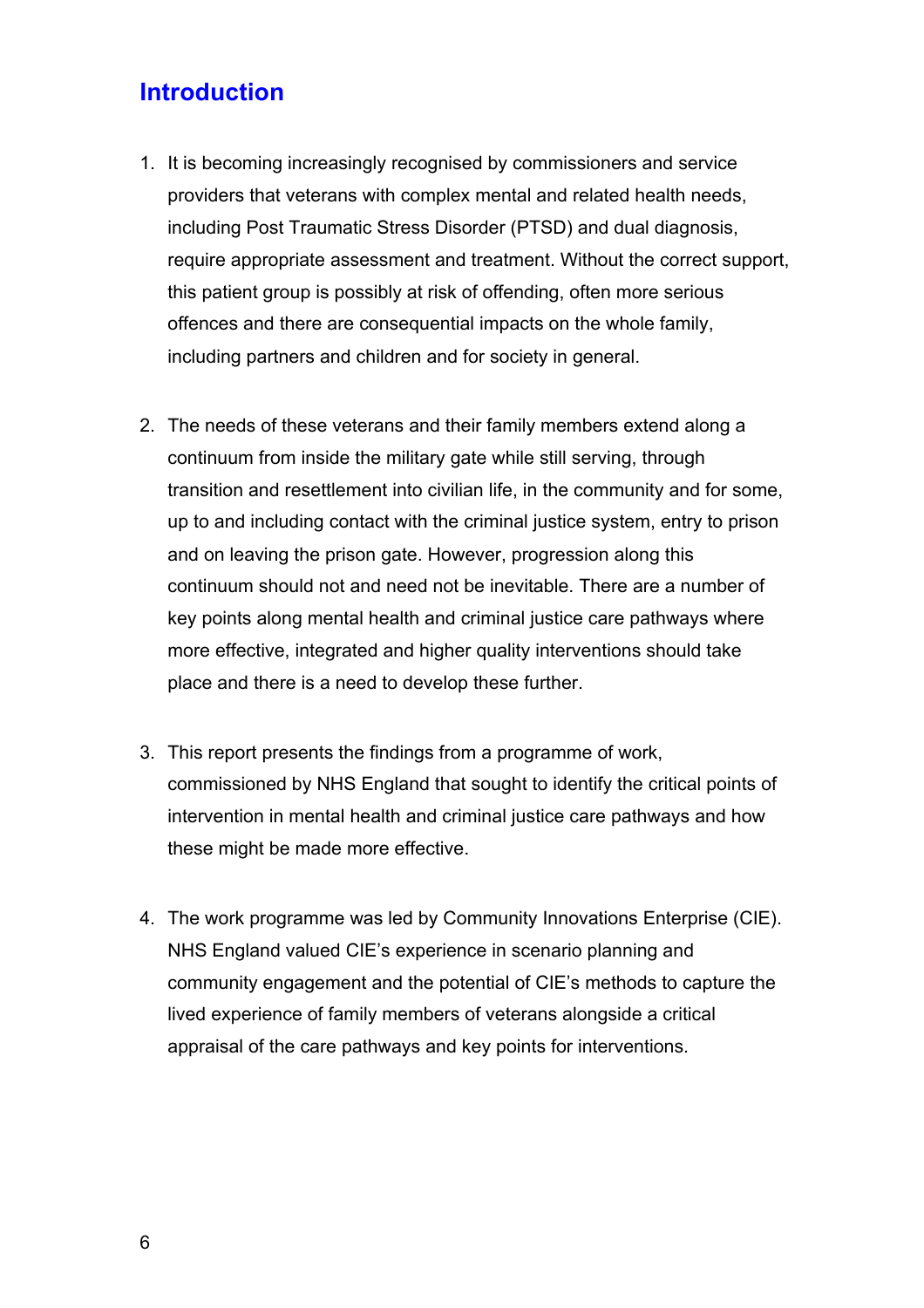5. The programme took place in two stages between February and June 2016:

**Stage one:** Scenarios were developed using real case studies that formed the basis for two workshops with a range of expert stakeholders including clinicians, commissioners, managers and service planners from across the spectrum of health and criminal justice services. The case scenarios involved veterans who had experienced complex mental health problems including PTSD, which resulted in contact with both health services and the criminal justice system, either through arrest by police or being sentenced to a prison term.

The first workshop explored the critical points along the care pathway in each case scenario and how this might have been made more effective. The second workshop identified the key implications for policy, commissioning and planning of services.

**Stage two:** Family members and veterans were consulted on the key findings and conclusions from the case scenarios and implications for policy, commissioning and planning. Although some veterans took part, the primary focus was on the experience of family members as it was recognised that their needs are often overlooked. It was important to ensure that the views of families and their experiences of mental health and criminal justice care pathways could inform this report.

# **Background**

6. There is increasing recognition of the needs of veterans with mental health problems and in the last few years there have been a number of high profile reports and research inquiries into veterans and offending. There is also increasing recognition that veterans who have offended often have complex mental health problems and that the current care pathways for mental health and criminal justice, although improving, do not always best serve the needs of this group. For example, with respect to the criminal justice pathways, Stephen Philips QC MP makes the point in his review that: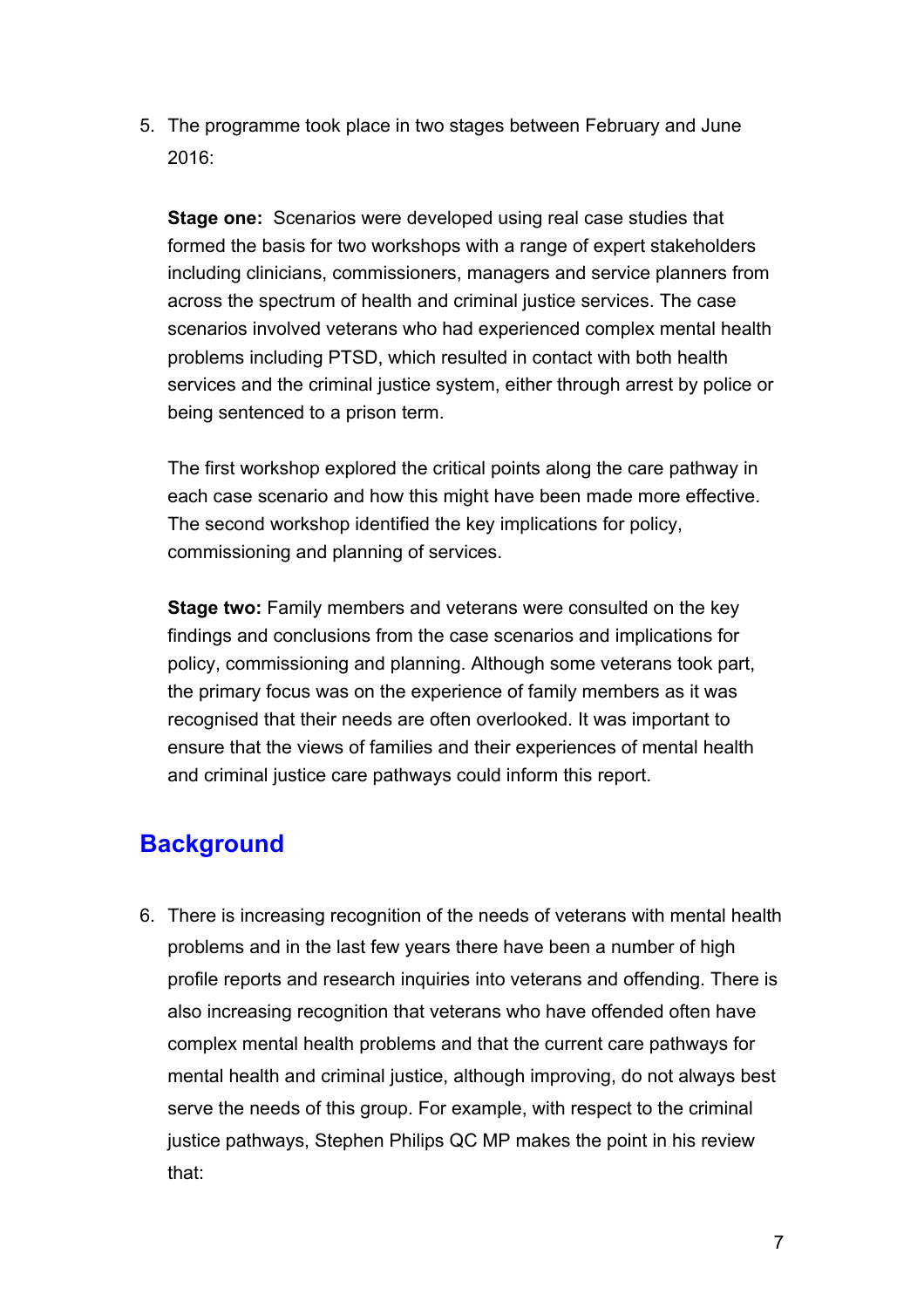*"A lack of national guidance to statutory agencies has previously hindered effective working with offenders who have served in the Armed Forces and led to piecemeal provision across England and Wales."* (Philips, 2014. Page 1)

7. Philips also acknowledges that there are challenges in accurately identifying how many veterans are in contact with both the health and criminal justice systems, with consequent implications for preventing reoffending:

*"Policy makers have previously been hindered by the absence of robust data enabling the identification of pathways effective in preventing offending on the part of those who have served in the Armed Forces."*  (Philips, 2014. Page 1)

- 8. Although there have been improvements and some streamlining of Read codes in primary care for veterans, these continue to be the cause of some confusion for GPs in the NHS and CMPs (Civilian Medical Practitioners) working for the MOD. For example, there can be conflict between the codes that are in use on the Medical History on Release from HM Forces (FMED133) and GP Read codes.
- 9. Within the prison system, although prison data systems do have a question about veteran status, this is not routinely completed. Some veterans are also known to be reluctant to identify themselves in the prison system either due to fears of reprisal or due to stigma. However, estimates of numbers are thought to range between 3.5% and 7%, rising to as high as 13% amongst High Security and Category B prisoners<sup>1</sup>.
- 10.There have been some high profile cases that have reached national press attention concerning veterans and violent offences, including murder where PTSD was thought to be a causal factor.

*1*  $I$  Matching report between the Ministry of Defence's Defence Analytical Services and Advice (DASA) and the Ministry of Justice (2nd report) estimated 3.5%. Her Majesty's Inspectorate of Prisons (March 2014 – *'People in prison: Ex-service personnel'* reported 7% with the highest proportions of ex-Service personnel located in high security prisons and category B training prisons (each 13%)'.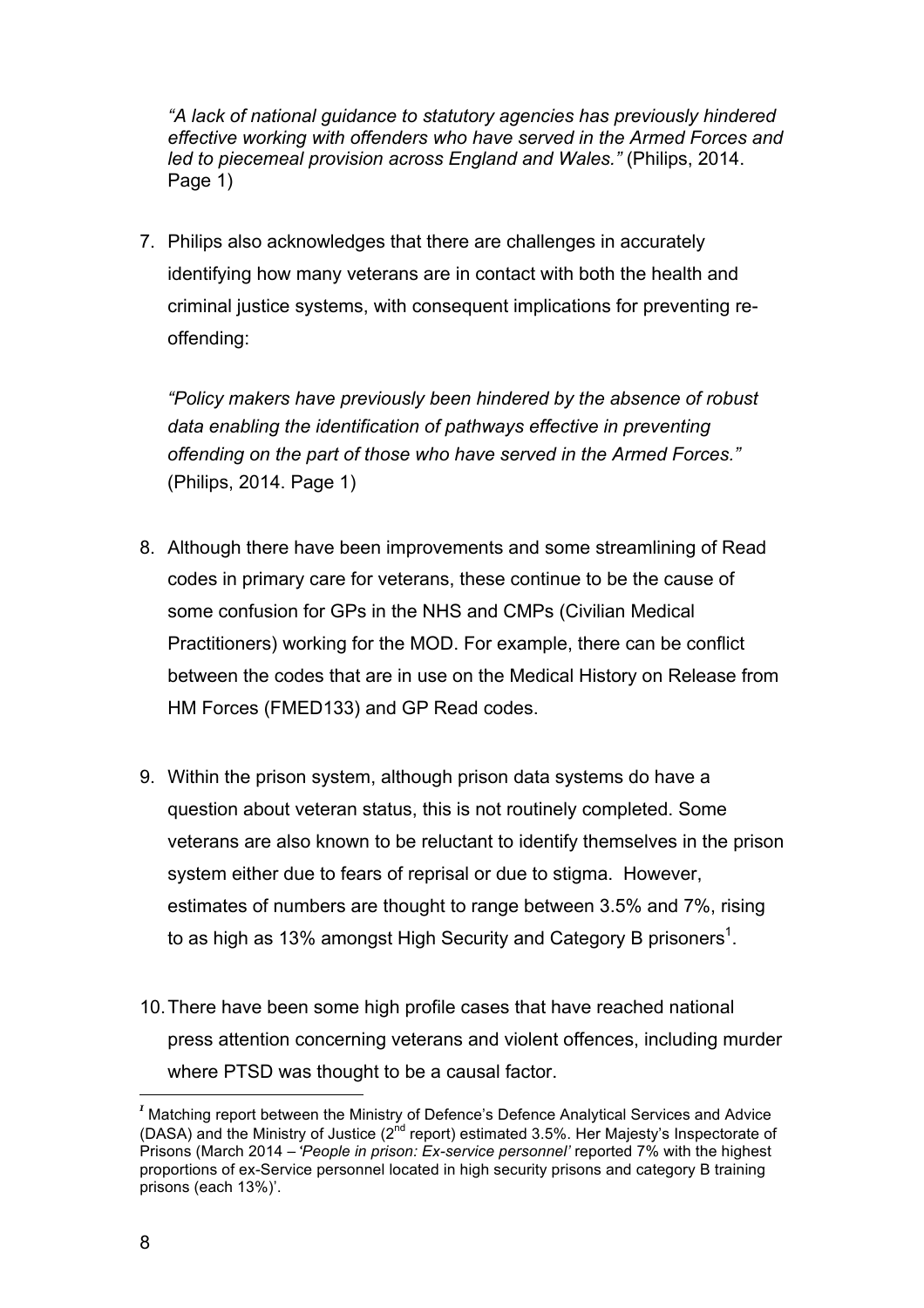One of these cases in particular raised concerns about the way in which veterans with Complex  $PTSD<sup>2</sup>$  are identified and how information is shared about risks and safeguarding in an appropriate and timely manner, prior to and after people are discharged from serving in the armed forces.

- 11.The Philips Review notes that complex mental health problems, including dual diagnosis can be contributing factors to why ex service personnel become offenders *'poor mental health and substance misuse often contribute to their offending, alongside other risk factors such as homelessness and unemployment'* (Page 1).
- 12. It is clear that there are increasing concerns about this cohort of offenders and that more could be done to improve the care pathways across both health and criminal justice sectors to better meet the needs of veterans and family members.
- 13. Accurate diagnosis of PTSD and attribution to having served in the armed forces can be further complicated by the late onset of symptoms and other related problems that may mask symptoms, such as alcohol or drug use and/or experiences of trauma prior to having served in the armed forces. These factors can make early identification of problems challenging.
- 14. The Five Year Forward View for Mental Health is a national strategy that covers care for all ages and was published in February 2016. The Five Year Forward View for Mental Health<sup>3</sup> states that:

 $2$  Complex PTSD is a term used to describe severe psychological harm arising from prolonged, repeated trauma. Another name sometimes used to describe the cluster of symptoms referred to as Complex PTSD is Disorders of Extreme Stress Not Otherwise Specified (DESNOS)

 $3$  The Five Year Forward View for Mental Health. A report from the independent Mental Health Taskforce to the NHS in England February 2016 https://www.england.nhs.uk/wpcontent/uploads/2016/02/Mental-Health-Taskforce-FYFV-final.pdf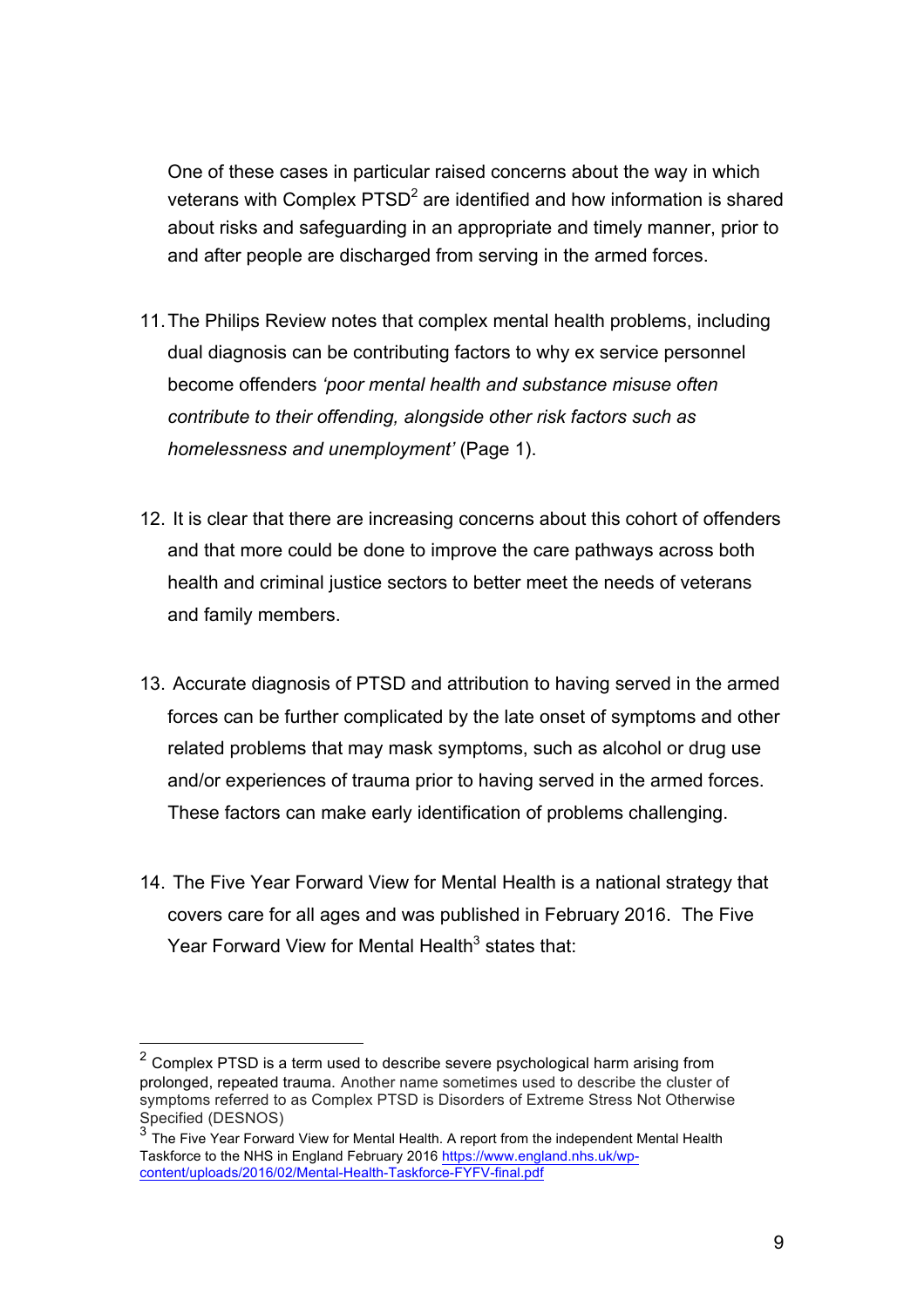"Only half of veterans of the armed forces experiencing mental health problems like Post Traumatic Stress Disorder seek help from the NHS and those that do are rarely referred to the right specialist care. NHS England is currently consulting on the future of mental health support for this group and it is essential that more is done to ensure their needs are identified early and they are supported to access specialist care swiftly." (Page 7)

15. This is not something that can be achieved by any sector acting alone; it will require an integrated approach involving the military and health and criminal justice agencies working together. The Mental Health Task Force recommended that:

"The Ministry of Justice, Home Office, Department of Health, NHS England and PHE should work together to develop a complete health and justice pathway to deliver integrated health and justice interventions in the least restrictive setting, appropriate to the crime which has been committed." (Recommendation 24. Page 35)

- 16. This would enable a more effective care pathway that is focused on competent assessment and intervention including specialist treatment when necessary. In order to prevent mental health problems from becoming more complex, steps will needed to be taken at the earliest opportunity i.e. within the military gate.
- 17. There is scope for further mental health and criminal justice interventions along a continuum of care including at crisis points in the community, in primary and secondary care and up to and including entry to the criminal justice system. For those veterans who do enter the prison system, improvements in prison mental health in-reach services and on release through the prison gate will also be required. At all points along the care pathway the needs of family members should be considered and they should be included in care planning, as well as having an assessment of their own mental health needs with access to appropriate care, support and treatment.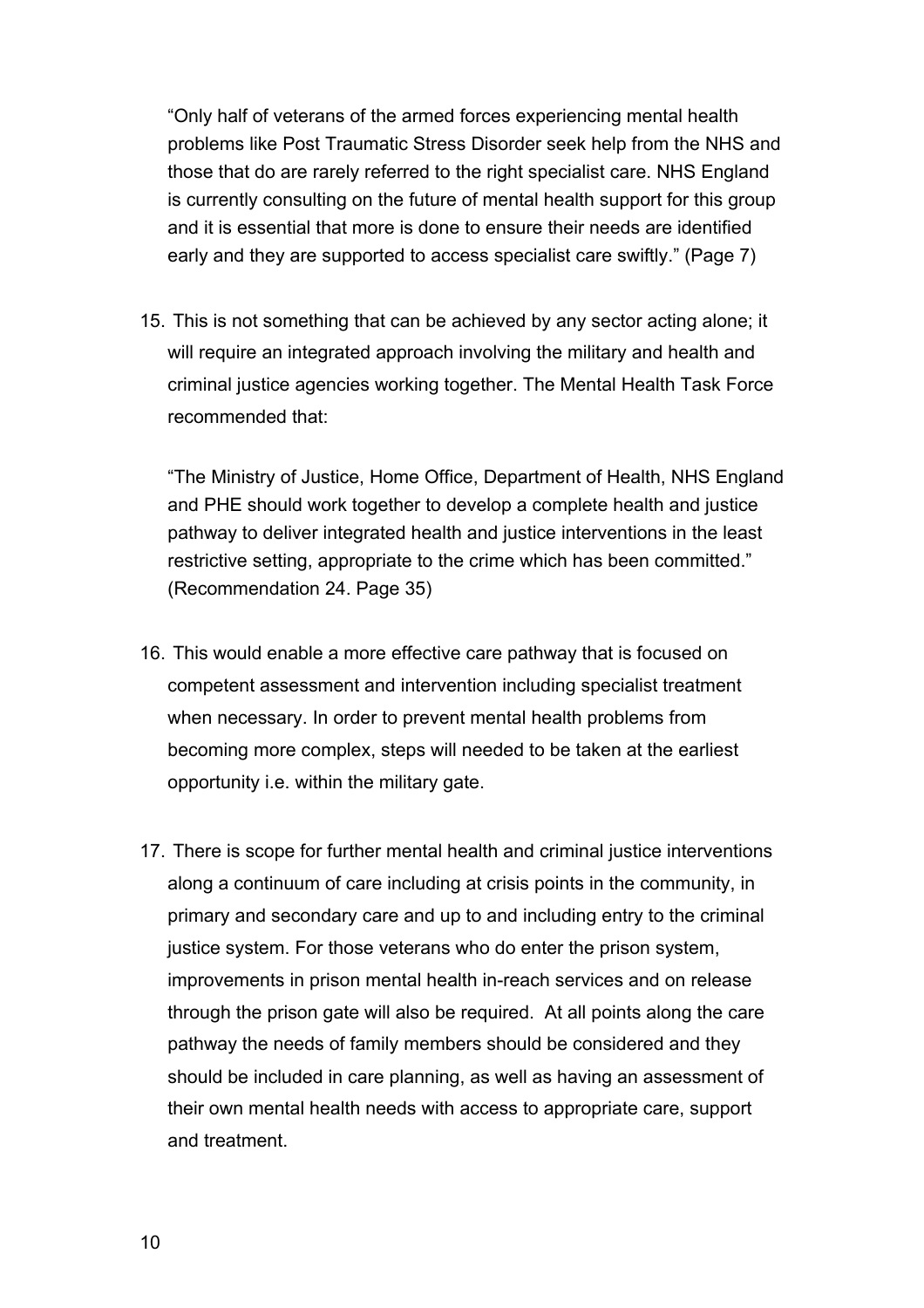# **The care pathway – learning from case scenarios**

*"A conversation about pathways means nothing if there is no final destination." (Family member)*

- 18. Two scenario planning workshops took place in January and February 2016. A selection of scenarios was prepared for the workshops based on real cases. The aim of the workshops was to focus on the small, but significant number of cases that involved both mental health and criminal justice agencies. In the first workshop, participants were asked to explore the critical events that took place in each of the scenarios. In the second workshop participants addressed the policy implications that arose from the issues identified in the first workshop.
- 19. Although the scenarios were chosen for their contrasting nature, each shared some salient features. These features are not the common experience amongst military personnel and veterans but represent the key factors that are thought to be significant for those who do experience problems involving both mental health and criminal justice sectors:
	- experience of trauma during combat and the lack of diagnosis on discharge to an approved treatment pathway of care;
	- early discharge from the Ministry of Defence (MOD) on medical grounds, although this was not related to mental health in all cases;
	- early and repeated concerns expressed by family members to professionals;
	- disturbing and/or escalating extreme behaviours including harm to others and/or self; that can lead to
	- a serious offence or risk of a serious offence being committed.

The critical events that impact on the care pathway were identified as follows: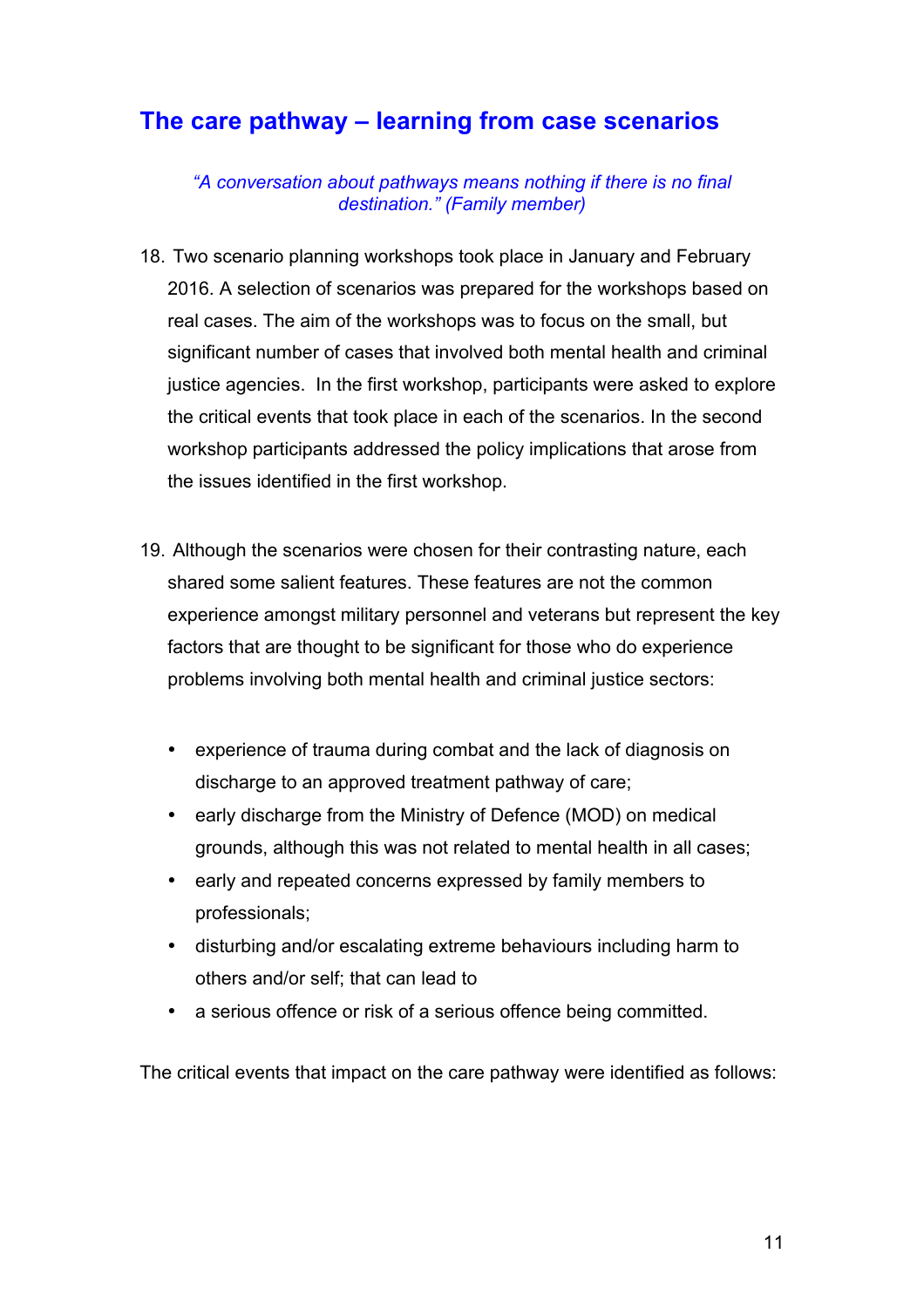## **Problem identification**

- 20. In all the case scenarios, critical events that could have led to earlier and more accurate identification of mental health problems and associated risks were missed. This was thought to start within the military gate at/or immediately after a point of significant trauma and continuing to the point of premature medical discharge. Trauma and acute mental health crisis (often severe or at risk of becoming complex) was either not identified or, if it was identified, then key information was not shared or passed on to the relevant person. Various factors were thought to influence this:
- 21. *Personal* individuals were often reluctant to acknowledge that they were experiencing mental health problems due to stigma and fears that it would impact on their career.
- 22. *Culture and personnel* in some cases, the organisational culture and attitude of key personnel, including managers, welfare officers and medical staff, acted against identification of specific mental health problems associated with trauma, i.e. all personnel were seen as experiencing some degree of trauma and that this was normalised in the occupational experience, hence the failure to realise the need or urgency for a specialist assessment/intervention.

This can be further compounded by lack of understanding about the impact of trauma and associated mental health problems alongside an attitude that people needed to act as if they were coping normally (whatever they may be experiencing).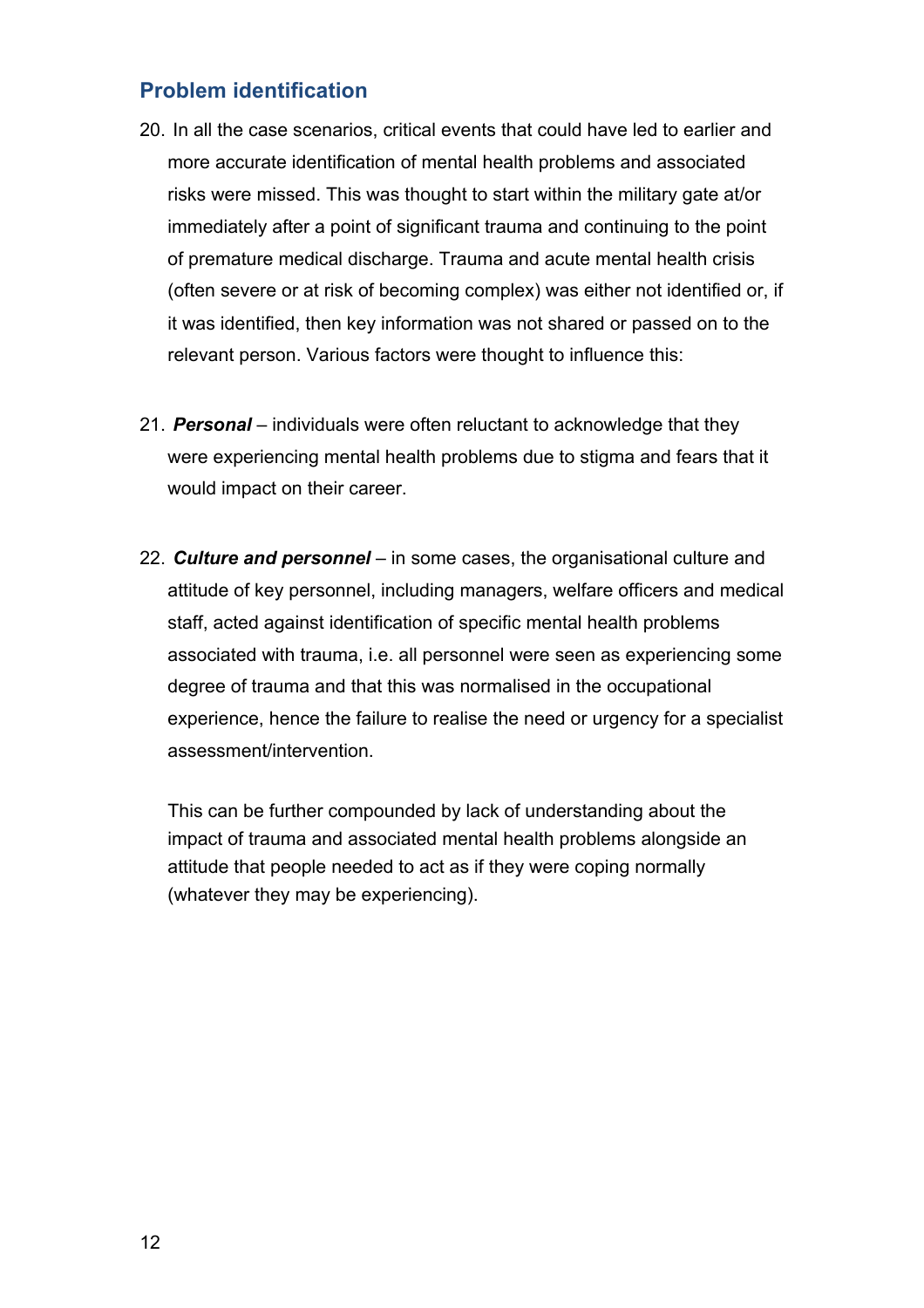23. *Assessment* – Mental Health assessments were compliant with NICE guidelines e.g.  $PHQ - 9<sup>4</sup>$  and GAD (Generalised Anxiety Disorder Scale). However according to the NICE guideline (NICE, 2005 1.4.2) assessment of PTSD sufferers should be conducted by competent individuals and be comprehensive, including physical, psychological and social needs and include a risk assessment.

Medical personnel, in particular GPs and Civilian Medical Practitioners (CMPs), are not normally trained to administer assessments of trauma that would identify PTSD and in particular, cases of Complex PTSD. Comorbid symptoms can also complicate the assessment, leading to inaccurate diagnosis of associated disorders such as depression, anxiety and psychosis. This is important, as diagnosis dictates referral for treatment and pathways of care. In addition, whilst physical needs are often being recognised, this is not necessarily so with regard to psychological injury and related health problems. There appears to be an unconscious bias with respect to physical problems being seen as more legitimate.

- 24. *Risk assessment and information sharing* there is a need not only for an appropriate mental health assessment, but also a risk assessment when other indicators suggest a possible risk of harm to self or others. Even in instances when a risk assessment did take place, the information was not always shared with other appropriate professionals or services. This was a particular issue at the point of transition from armed services to primary care in the community.
- 25.*Transition to civilian life* as previously noted, the level of risk management and identification of problems related to mental health and trauma whilst serving may not be consistently or appropriately picked up by military doctors i.e. to the full extent of problems.

 $4$  The Patient Health Questionnaire (PHQ) is a diagnostic tool for mental health disorders used by health care professionals. PHQ-9 is the depression module, which scores each of the nine DSM-IV criteria as "0" (not at all) to "3" (nearly every day). It has been validated for use in primary care.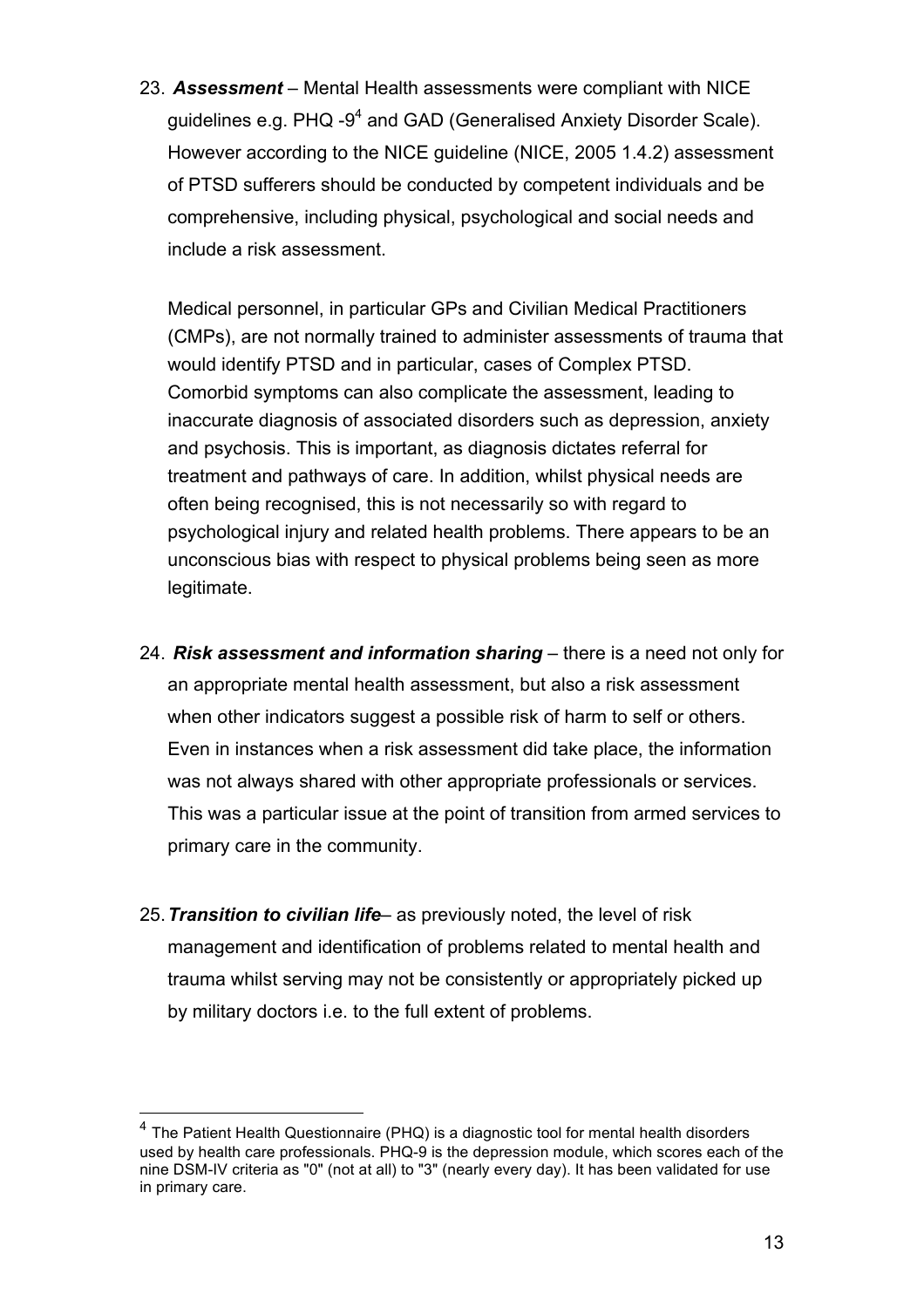This can have a profound impact on transition to civilian life, as the problems remain unrecognised. For a number of cases medical discharge and onward referral can work well, but in the scenarios there was a lack of clarity about who needed to have the duty of care, especially amongst complex cases and those that present as a risk to self or others. For example, if a veteran does not register with a GP or there is a lack of information sharing when they do register, then he or she can easily fall through the safety net. In addition, the process for a medical discharge can be lengthy i.e. it can be many months before the official release date.

Military medical officers are also expected by the Departments for Community Mental Health (DCMH) to complete a short questionnaire on mental health issues i.e. anxiety depression, PTSD and alcohol with the client. However, the questionnaire is not necessarily sufficient or well received at that point in time to 'uncover' or satisfactorily address an identified issue.

26. *Reservists* - There are some additional factors that relate to reservists that are important to note in the context of scenario planning, e.g. they are more likely than deployed regulars to suffer from common mental health problems and PTSD<sup>5</sup>. This may be due to the fact that they return to a civilian environment where they are less able to share their experiences in an understanding environment. Problem identification for reservists can also be complicated by their reservist status and whether or not they have been deployed not being recorded or noted in primary care records:

*"…while the status of a veteran may be recorded in a few primary care records those of family members and reservists are very seldom recorded."* (Bashford et al, 2015. Page 8)

*"They* [stakeholders in the Call to Mind: Wales report] *reported however, that proactive work was needed to get a better handover of care from the military to the civilian GP, both for leavers and returning reservists, with access to military medical records highlighted as a particular problem."*  (Collins et al, 2016)

 <sup>5</sup> *"Reservists were found by the KCMHR Cohort study on Iraq to be twice as likely to have symptoms suggestive of common mental health problems (depression, stress, anxiety and so on) than fellow Reservists who had not been to Iraq, and six times as likely to have symptoms suggestive of PTSD.* (KCMHR, 2010)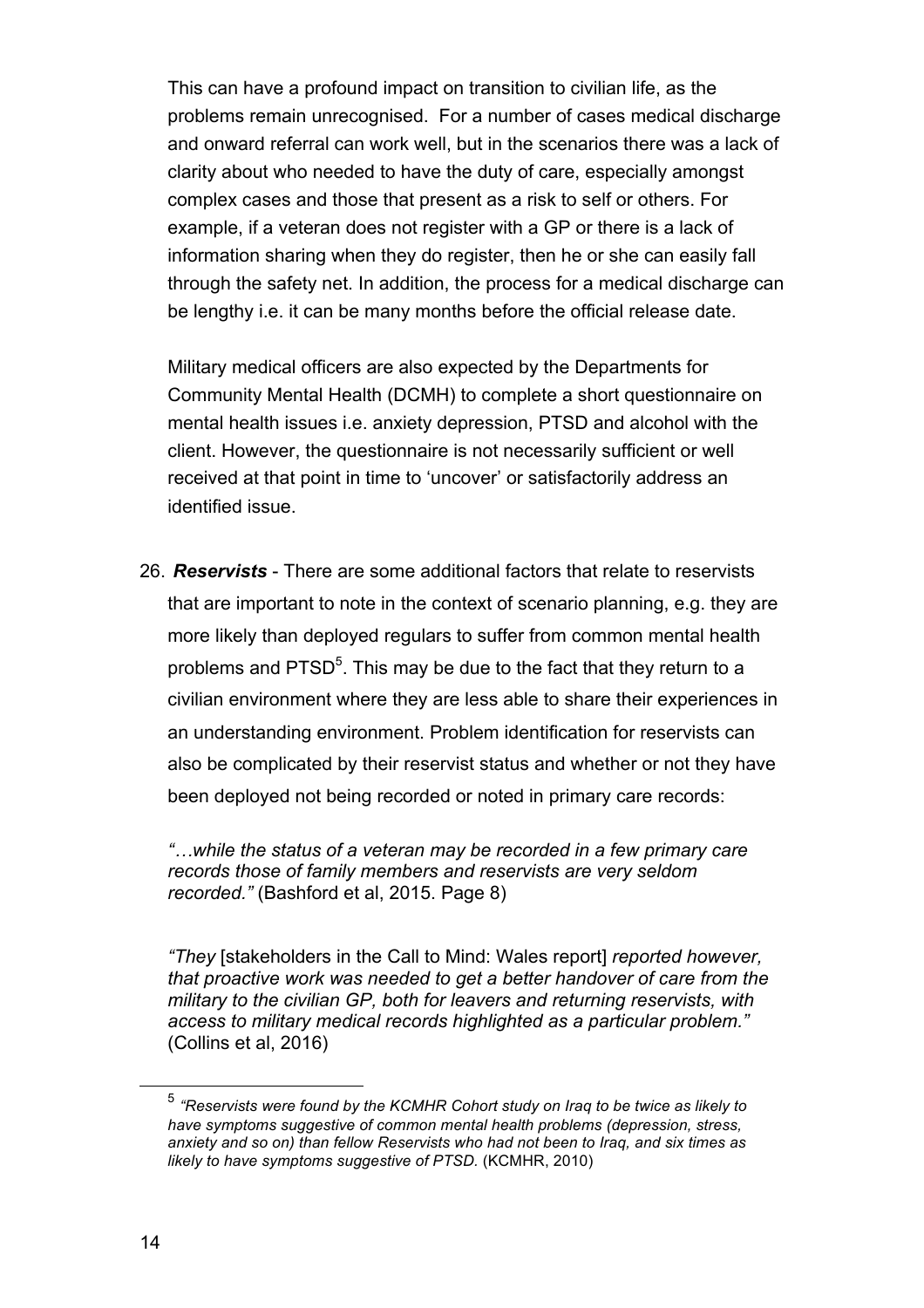## **Referral and entry into the care pathway**

- 27. Referral and entry into an appropriate care pathway was variable and this was often because information about pathways was either, not clear, unreliable, or not sufficient enough to treat the most complex cases. This was the case for veterans, family members and GPs with the result that it was often thought to be luck if someone found the right service. This was summarised as:
	- poor navigation of the care pathway by GPs and other primary health and social care staff;
	- waiting times being too long;
	- lack of effective treatment facilities in place or treatment and services not meeting presenting needs;
	- lack of knowledge and awareness about appropriate care pathways amongst professionals in the criminal justice sector;
	- insufficient integration of the care pathways, e.g. cases not being picked up and held at the initial point of entry;
	- mental health problems not being identified and/or addressed as part of offending behaviour nor assessed as a cause of offending – although where Liaison and Diversion services are in place this is greatly improved.
- 28. Referral and entry into an appropriate care pathway is more problematic when the case is complicated and involves a range of behavioural and social factors, e.g. aggression and/or violence, including domestic violence, problems with debt and housing, alcohol and/or drug problems and family breakdown. Alcohol use in particular is known to be a significant factor that can impede access to services.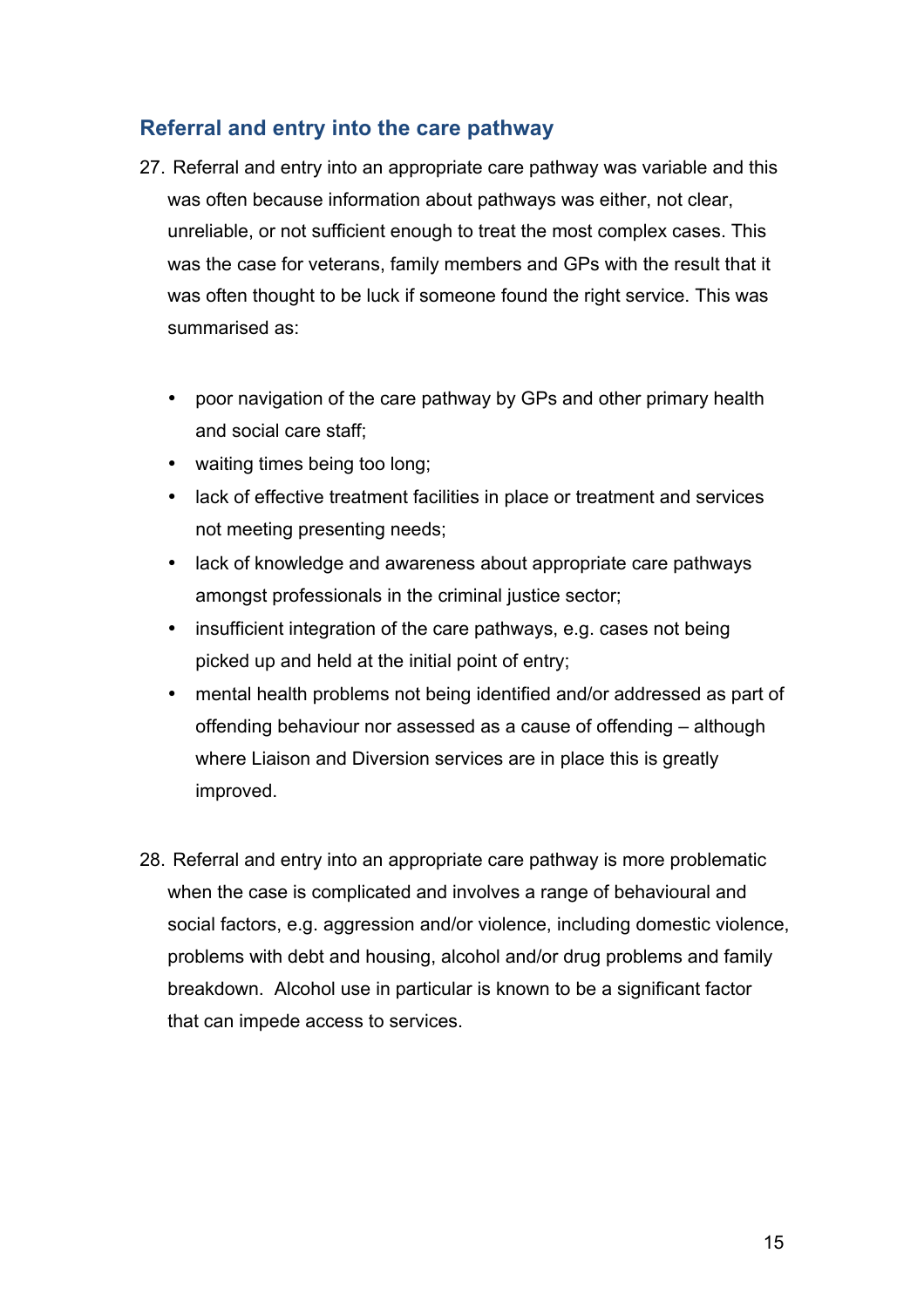- 29. In these situations, an individual may fail to engage with care and this can go unnoticed until further crisis precipitates emergency or more coercive interventions, e.g. attendance at Accident and Emergency (A&E) or arrest by the police.
- 30. Poor information sharing and lack of ownership of a case can compound the care gap at this early stage.

## **Progression through the care pathway**

- 31. Even when people were referred to or entered a care pathway, progression could be halted. This was due to a variety of reasons including:
	- available community support for offenders being unable to address the needs of veterans, e.g. not recognising that someone is a veteran or failing to provide a culturally appropriate/veteran specific service;
	- treatment interventions not being trauma specific or competent;
	- missed opportunities within the court system, e.g. expert reports for those with trauma related offences as a result of their military experiences, including information and alternatives to custody were not presented to the court;
	- inappropriate sentences or remand to prison ending up as being a service of last resort due to lack of a secure treatment pathway as an alternative to custody.
- 32. What is clear from the scenarios is that for those cases that are more complex, there are frequent interruptions in the care pathway, which usually results in referral to an array of services that are often inadequate and can result in clients falling between the gaps in service so that their condition declines further.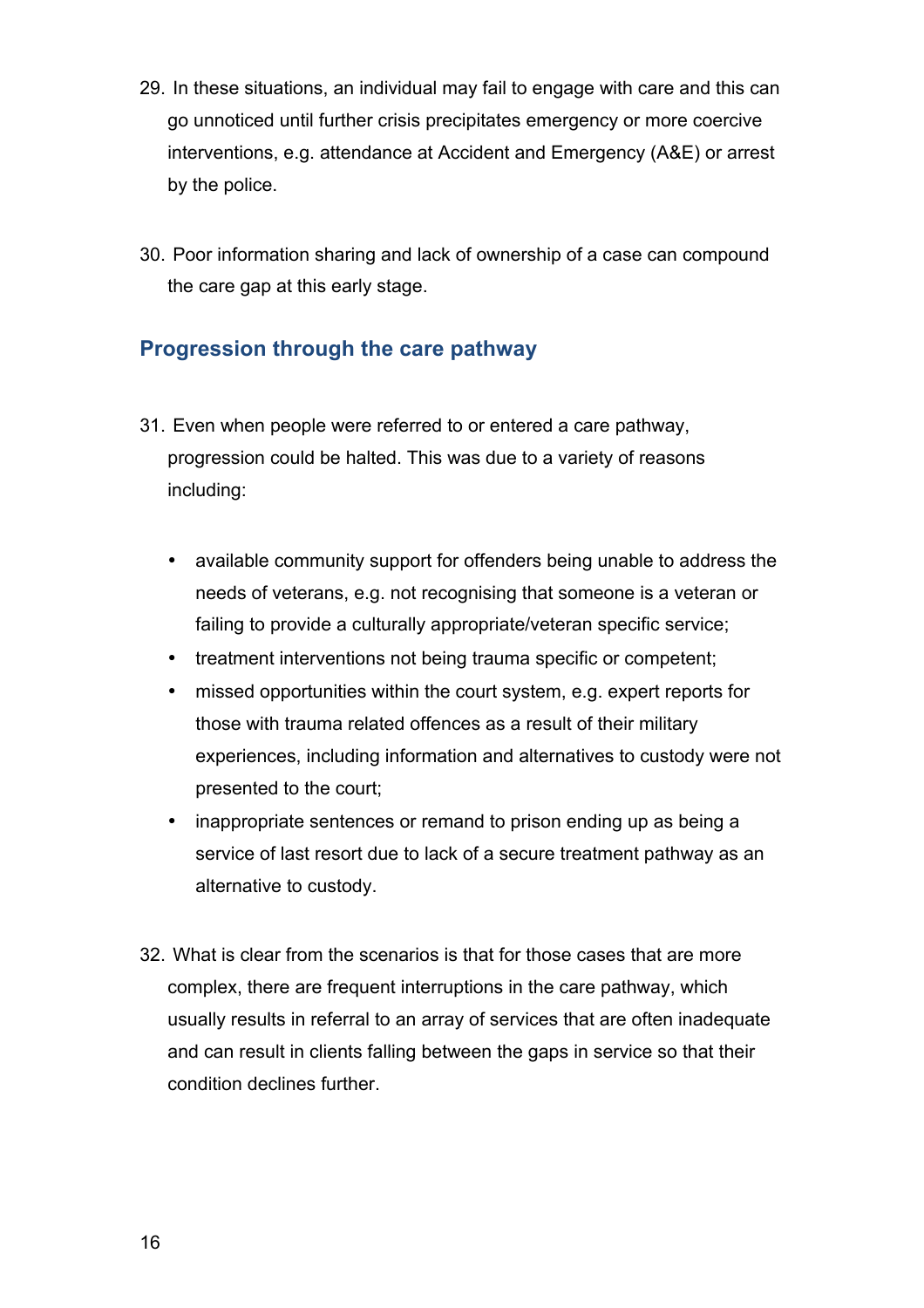- 33. The case often falls back to primary care, but GPs may be ill equipped or unable to find alternative solutions other than prescription medication, which may in fact aggravate the problems, e.g. masking symptoms rather than addressing the root causes. The lack of appropriate treatment interventions and care can also result in an increase in blue light service interventions often following an incident of violence in the home.
- 34. There can also be perverse impacts, whereby if the person is known to be a veteran, this can escalate the nature of interventions often resulting in excessive police responses. This is a factor repeatedly raised by family members who can also become reluctant to seek help due to fears about reprisals by the police (see section below on families).
- 35. All of the above brings into question the appropriateness of mental health and criminal justice care pathways for veterans with complex mental health problems. For example, the current model of entry to a mental health care pathway is Increasing Access to Psychological Therapies (IAPT) services. IAPT was initially designed as a way to increase access to psychological therapies for common mental health problems, such as anxiety, depression and phobias. However, it is increasingly being used as the gateway to mental health services as part of a stepped model of care.
- 36. The issue for veterans with complex mental health and related problems, including PTSD, is that most IAPT services only provide a short term and limited range of therapies which may not be appropriate for complex trauma related problems. This can be compounded by the lack of a mental health diagnosis, which can result in higher level community mental health services refusing to own the case or dealing with the case under an inappropriate pathway. This creates a revolving door scenario whereby cases are repeatedly referred; there is a failure to engage and the case continues to fall back on primary and emergency services and the family with no resolution until the case comes to court and/or prison.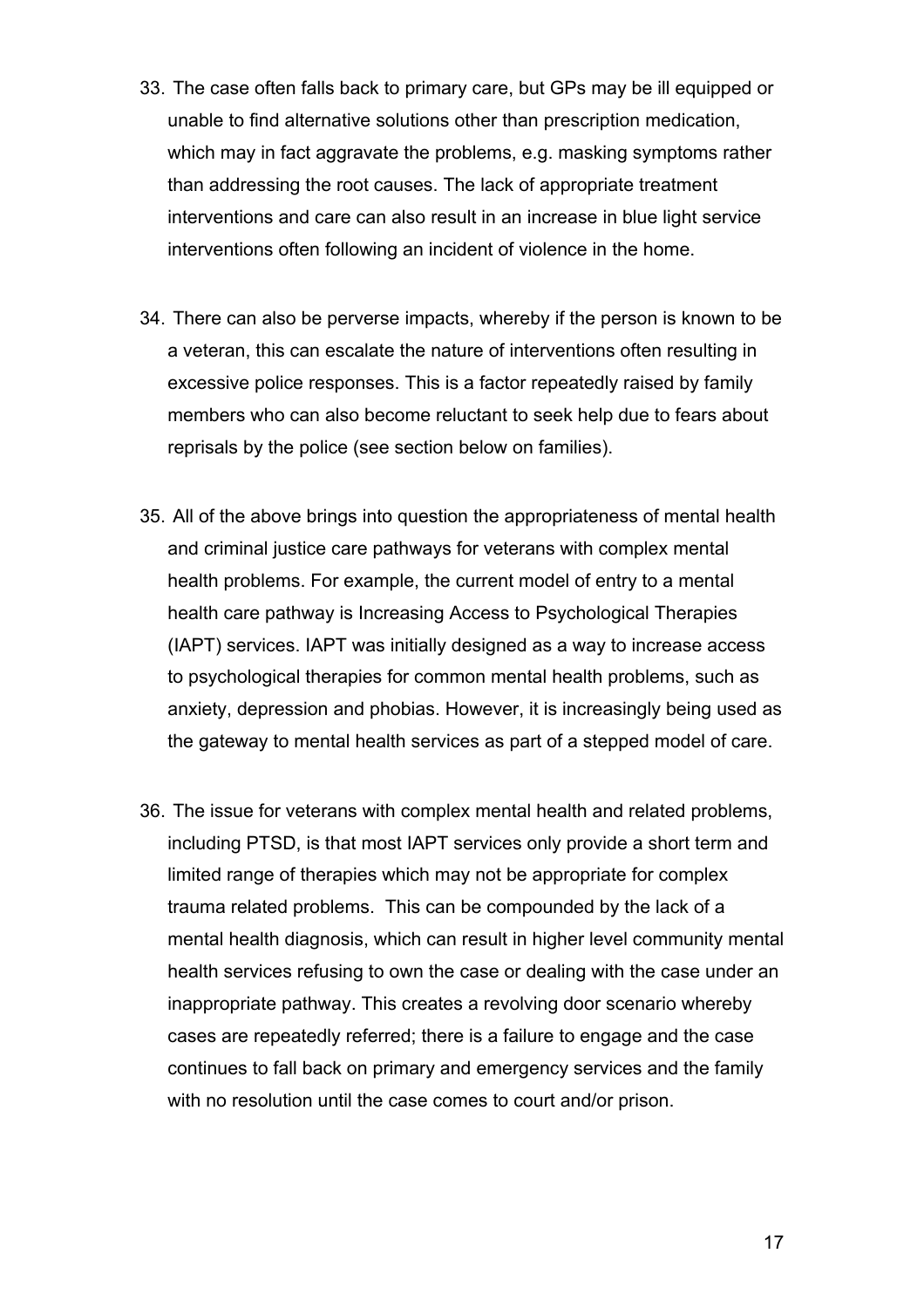#### **Police, Courts and Liaison and Diversion**

- 37. The police are frequently first attenders for crisis intervention in the home and there may be multiple incidents before a case reaches the point of sentencing in a court.
- 38.One of the most successful areas of intervention in the care pathway is Liaison and Diversion services and there is increasing recognition by these services of the needs of veterans. Where Liaison and Diversion services are in place, the scenarios demonstrated that this could de-escalate problem behaviours, improve diagnostic recognition and enable an appropriate assessment to be put before the court.
- 39. Where Liaison and Diversion services are integrated with a veteran specific voluntary sector agency, this has the additional value of enabling engagement within an appropriate care pathway. However, for the more complex cases where a serious offence has occurred, there may be no alternative to a custodial sentence such as a secure treatment centre. Although there are some examples where a known problem, such as PTSD, has mitigated sentencing, there may still be no alternative to a custodial sentence.
- 40. While Liaison and Diversion services are clearly effective and valuable, they are primarily an assessment and sign posting service. In the absence of an appropriate community disposal option, including a secure treatment pathway with full supervision responsibility and appropriate treatment by qualified practitioners in the field of trauma who can undertake an evidence based assessment and manage risk, prison becomes the inevitable outcome.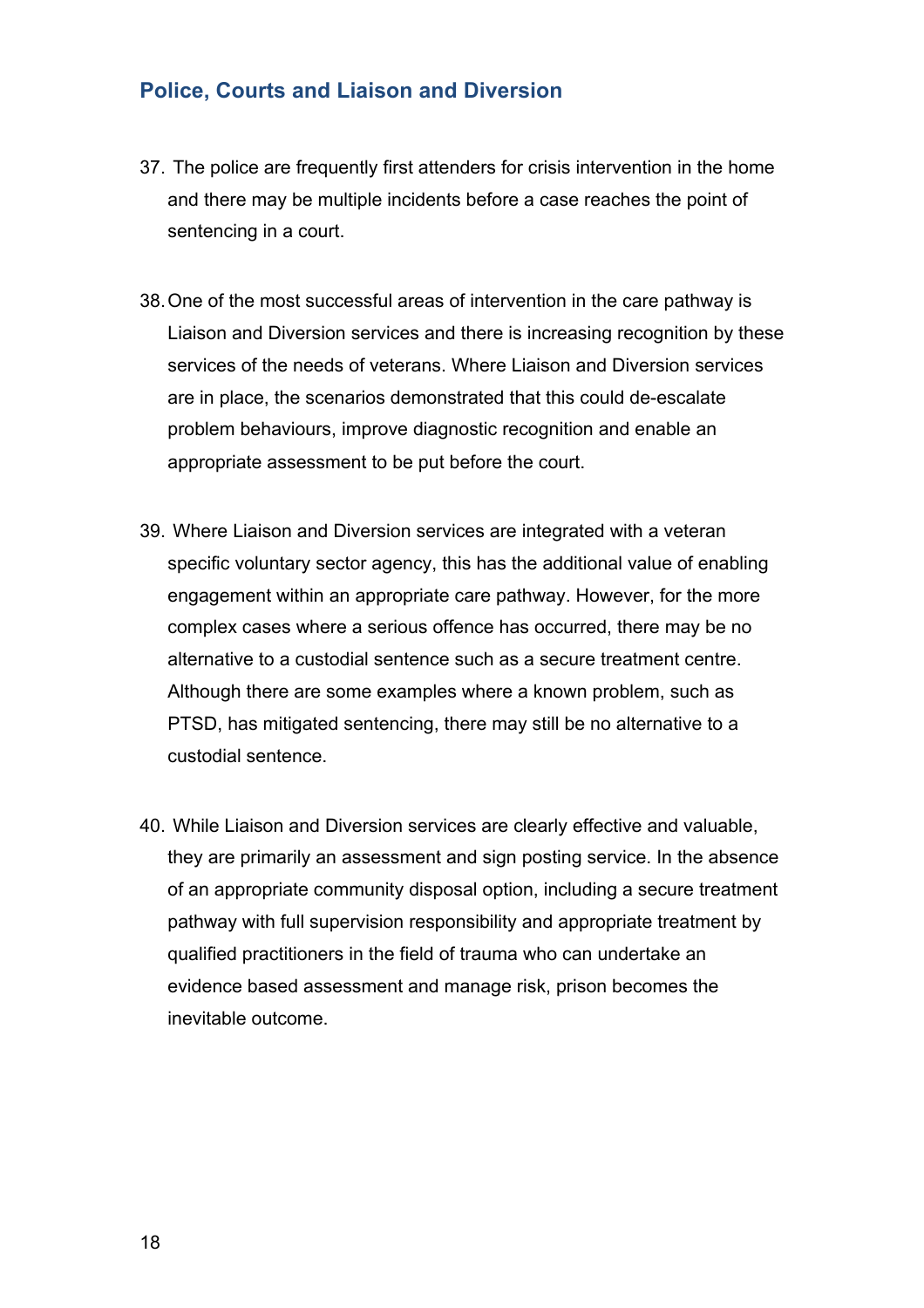## **Prison**

- 41. Care pathways for veterans in prison can be even more problematic than in the community. Although many prisons now ask about veteran status at reception, this is not uniform and there is also a known reluctance on the part of veterans to be identified in prison as having served in the armed forces. Furthermore, there has been a reduction in veteran specific prison services, such as Veterans in Custody Schemes (VICS), whereby prison officers who have served in the armed forces are used to identify exservice prisoners and link them to an armed forces service charity, which can best assist them following release from prison. Where VICS still exists, officers who elect to take on this role do so on a voluntary basis.
- 42. Prison health services also do not have the background and resources to manage veterans with complex mental health problems including PTSD, and even armed forces charities and veteran trauma services are often not able to provide in-reach into prisons in a consistent and effective manner.

## **Release from custody**

- 43.The complex nature of some of these cases and the relative lack of appropriate care pathways and interventions in prison, raise particular questions about care pathways in and on release from prison. Through the prison gate, systems for offenders with drug problems have been successfully developed, but there are as yet no comparable services or treatment for veterans with complex mental health problems.
- 44. Offender management services on release may not be adequately prepared to care for veterans with complex needs and high risk concerns. Some of these cases may also result in raised thresholds for offender management in the community. The relative lack of appropriate assessment and intervention services in prison may also result in risks not being identified at the appropriate time.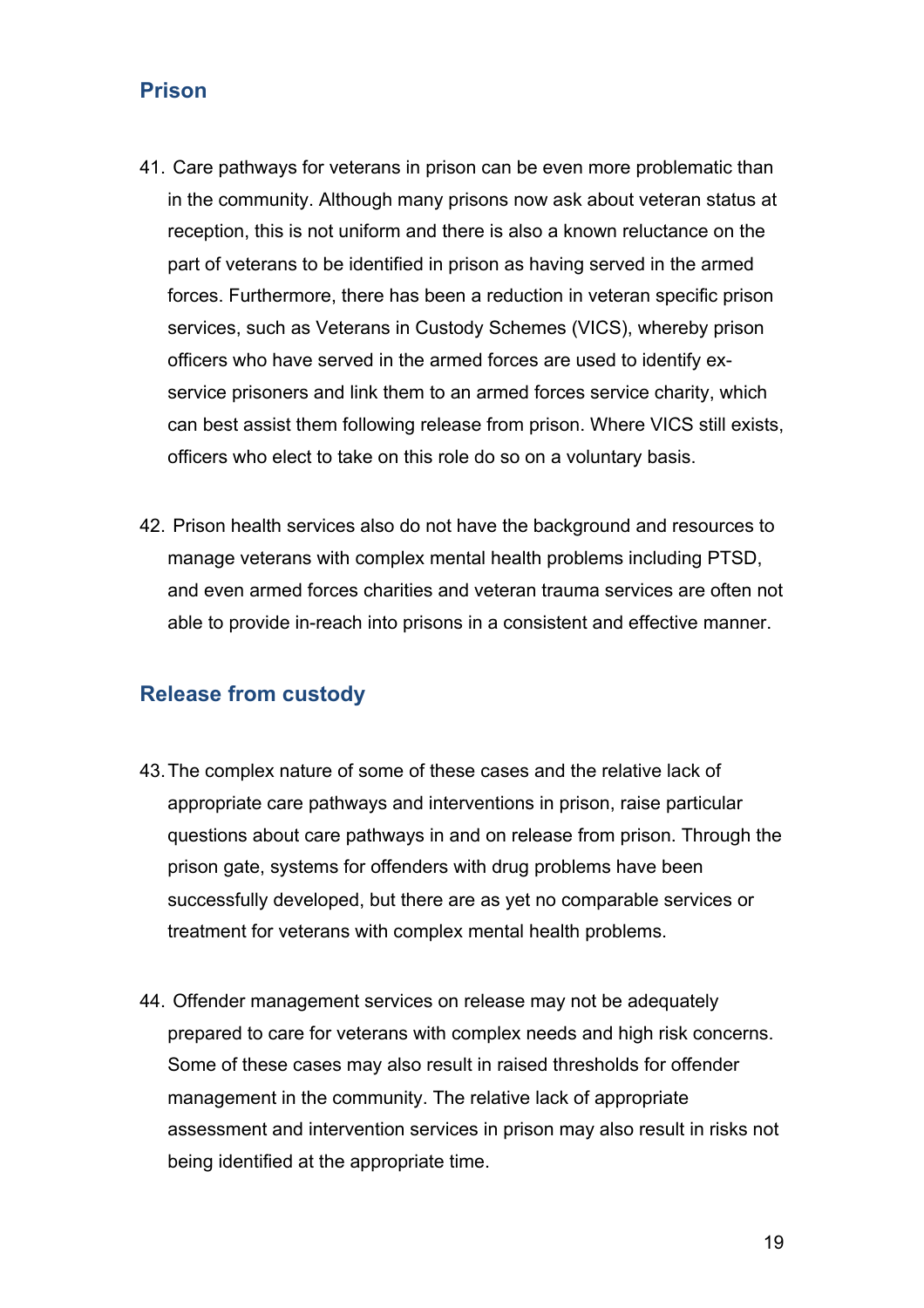## **Family experiences and perspectives on care**

- 45. The scenario planning workshops with professionals did involve some valuable input from a family member. However, in recognition of the way in which family member experiences and perspectives on care are often not included in policy and service development, a further two workshops and some one to one interviews took place with veterans and family members. The workshops were attended by senior officials from NHS England and were facilitated on the basis of consultation that would enable family members in particular to share their lived experiences.
- 46. The following provides a narrative summary of the key issues that family members identified, after which some conclusions are drawn about how far the family experiences and perspectives match the findings from the professional examination of scenarios.
- 47. First and foremost, family members were not just speaking about a soldier or a veteran, but about their partner, someone who is a parent to their children or is their son or daughter. As such, their stories were understandably emotional and showed a deep level of love and care. At the same time, it was very clear that family members are under immense pressures themselves and they often felt alone in having to deal with the problems in the absence of specialist trauma treatment options.

#### **Military culture – impact on families**

48.For spouses in particular, they feel that they are left to cope on their own while their partner is serving and they report that there is little support or understanding for them from the military:

*"The army expects us [wives] to be there so they can be deployed – it impacts on my wellbeing."*

*"Military life is abnormal – drinking, being away from home, trauma and death then back to being at home and expected to be normal."*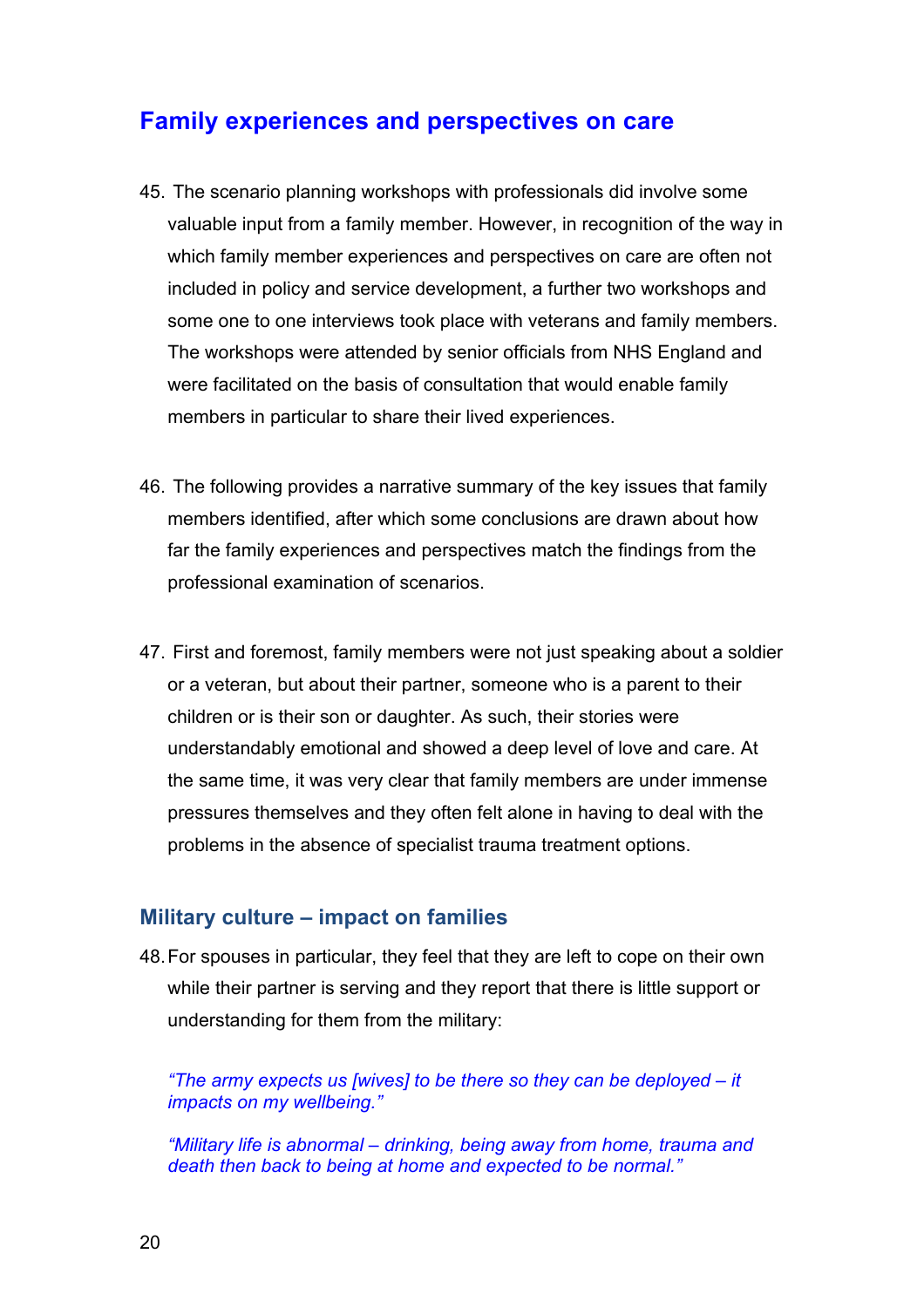*"The impact on relationships is key, this is one of the early warning signs."*

*"There is a huge pressure to be a soldier first and foremost and to then balance that out with being a husband and father... The traits of a good soldier are not necessarily those of a healthy husband and father."*

49. Partners in particular report having to deal with some major life stresses without much support:

*"The difficulties and pressures I've faced as a parent from a military family were everything a single mother with no friends or family would face. I was isolated, depressed, lonely and alone. I had no one to talk to - to ask for help and I felt like I had to just carry on."*

*"The effects are long term and I don't see an end. Things change from one week to another; some weeks feel better than others. As a soldier's partner and full time parent I feel like I never get a break to rest and recover. I'm never getting a chance to be quite one hundred per cent me again."*

*"A parent of a military family has all the pressures of parenting but also the unique challenges presented by military life. Mainly, the stress of frequent and/or prolonged separation, loss of identity once you become 'wife of' and the loss of support networks. In a family that moves a lot, losing the support networks is twice as hard."*

50. Alcohol and heavy drinking is regularly cited as an additional stress factor:

*"My husband turned to drink - the army is an alcoholic society! He would be out drinking and getting drunk regularly."*

*"There is also pressure to adhere to a lifestyle that doesn't always fit with parenting - the drinking culture, being encouraged to take time away from the family for socialising, for example."*

51. Military culture is thought to act against help seeking:

*"If you're not tough you can't do the job, being in the military acts against talking openly."*

*"They can't stop and think in combat, so they partition it off, but when they come back they need to find ways round this, how to get past saying it's ok."*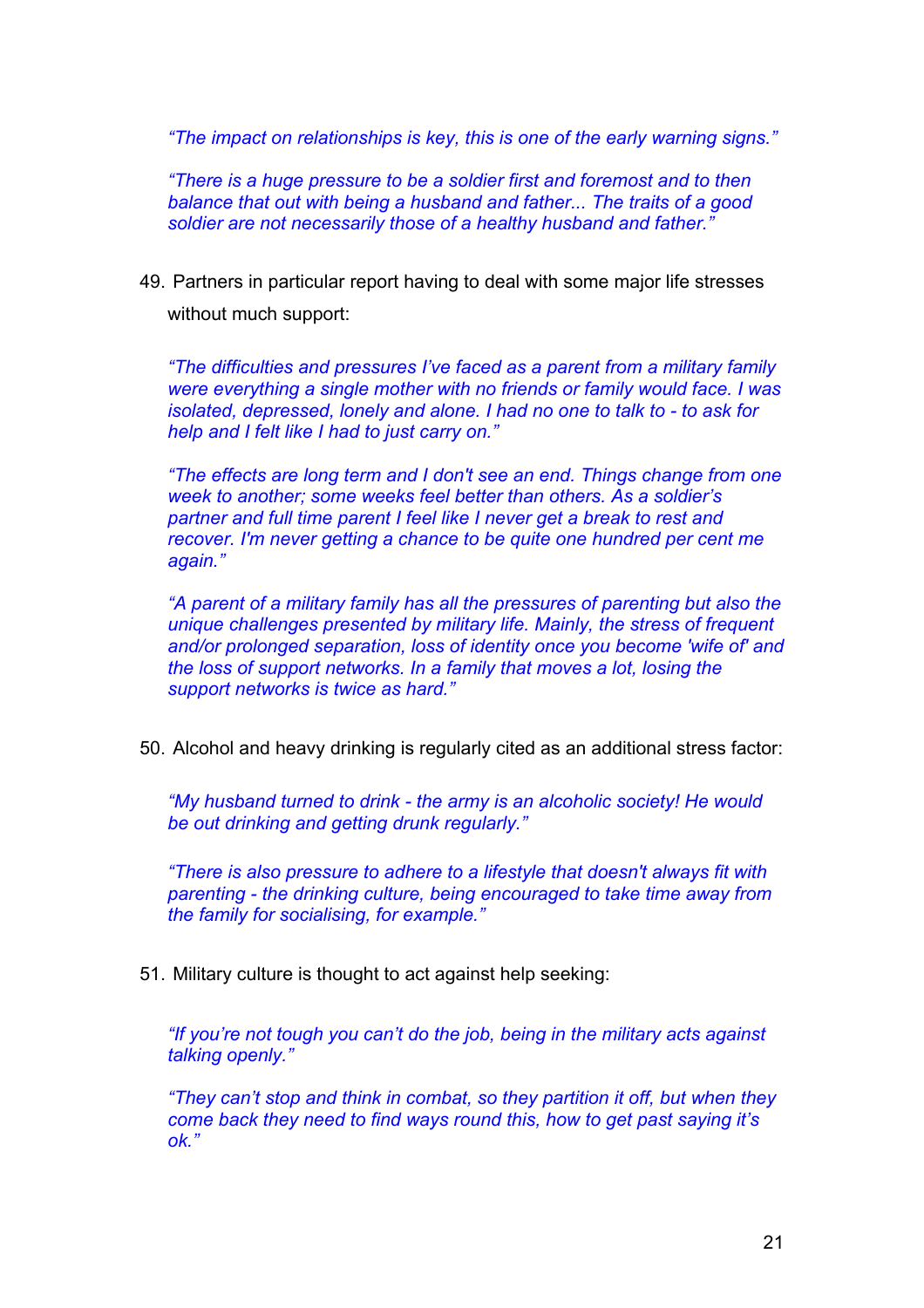*"Men wait until it's too late to ask for help. They need to stay strong, there is not enough encouragement for them to seek help."*

*"The expression he uses is – you have to have a heart like a swinging brick."*

*"Men won't talk, it all comes to a head when he says that's it, I'm going and he just wants to be on his own."*

*"I had to threaten to leave before he sought help."*

*"My husband couldn't talk to anyone because no trust in people keeping things confidential and the worry that it could affect promotion."*

*"There is an expectation that the partner of a service person should really just get on with it, generally."*

*"Soldiers are just taught to 'crack on', when you sign up, you check your emotions at the door."*

52. Many spouses and family members described the military as having told the one serving to 'man up' and in some cases this was also said to family members:

*"The family are told be tough too – where does it end if we are all being asked to bottle it up and stay strong?"* 

*"There is a pressure on us, the wives, the mothers to keep it all going."* 

*"I have in the past had to seek medical help and use medication to get through the toughest times. I know this is pretty common amongst military spouses and firmly believe it is a direct effect of the life we lead. This is difficult enough but I feel the culture of being expected to keep the 'stiff upper lip' is equally as damaging."*

*"The army don't make things fair, they expect a lot from soldiers and they don't really care about the families as long as the job gets done, or they make it extremely hard for the solider to stay in his job and eventually choose."*

53. Spouses often report feeling isolated while their partner is serving:

*"As soon as I got married my husband took a posting for training in a place where I knew nobody and had no family nearby…I was lonely and depressed. I got pregnant again and had a traumatic pregnancy, was in hospital twice because of severe sickness. Nobody from the regiment visited me and my husband was away working."*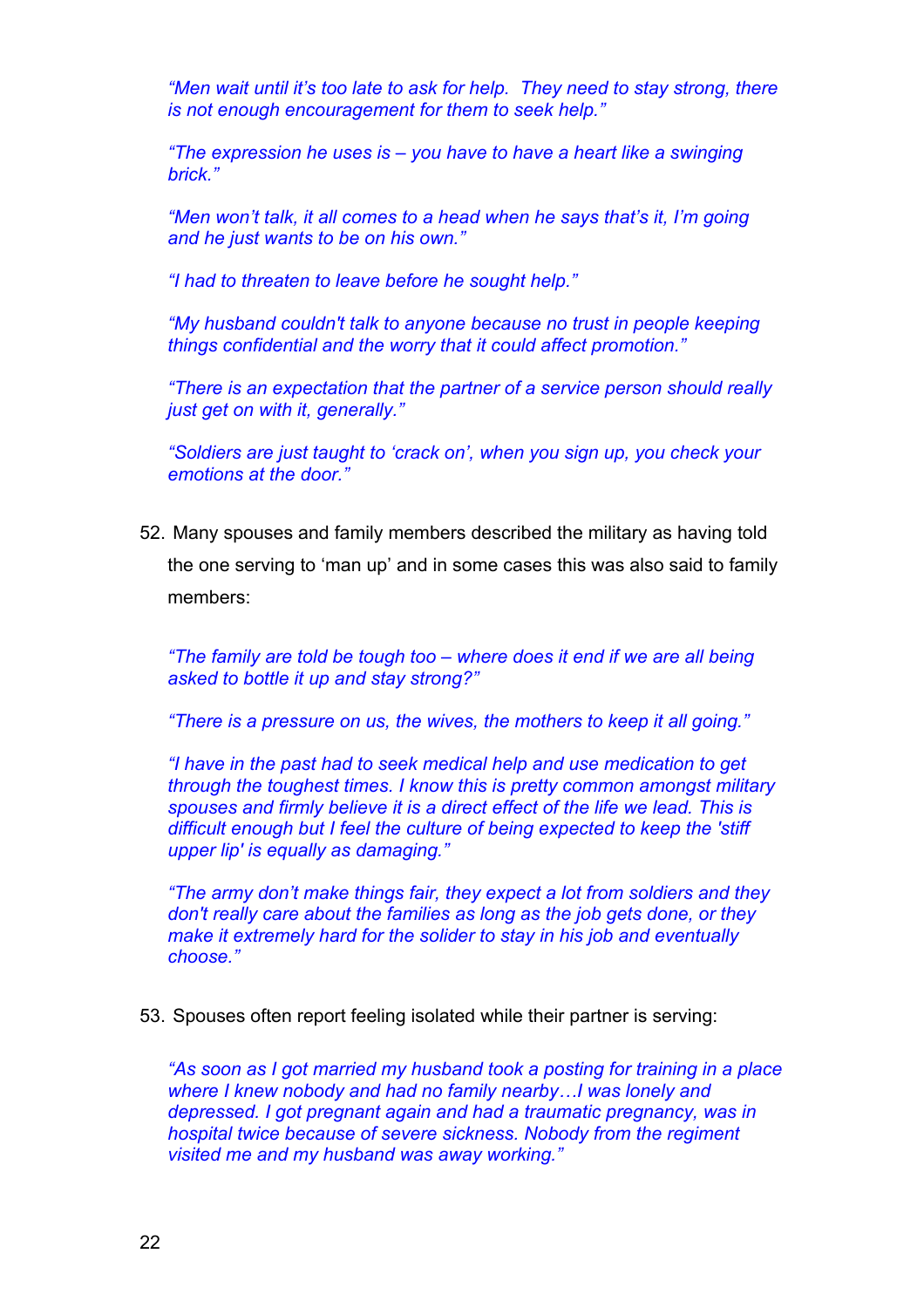*"We were moved six hours away from everyone I knew, I had a new baby but he was away all the time."*

*"The biggest problem is not having a support network. Your husband is away a lot and at short notice. The army thinks you always have friends or family around, and mostly we don't. The support that is offered is usually run by other wives and confidentiality isn't there. And when you move there is no thought given to how you'll manage until you get to know people."*

54. For many of the spouses, experiences during pregnancy could be problematic including post-natal depression and feeling a lack of support was a common occurrence with health services, the military and their partners who often poorly understood the needs:

*"I had psychosis after the baby was born, the first two years of their life is a blur, I had a lot of tablets, Welfare didn't get involved at all, I needed my husband at home, it only happened because his boss recognised this."*

*"Pregnancy was very hard. There was no practical support with getting to appointments etc. I've had several miscarriages and difficult pregnancies and I had no confidence about how I would cope if there was an emergency - for myself or our existing children. I felt anxious and unsettled and very alone. I never felt like I could have my husband around if I needed him."*

55. Welfare and Personnel services in the military are not thought to work well:

*"Need a formal way by which the chain of command or Welfare ask wives how things are."*

*"The job comes first, family second, they just say if you don't like it you can leave."*

*"The Army is just soldier focused, there is no recognition of the family."*

*"Change the MOD/chain of command to listen to wives."*

*"If he has to come back off duty because of my problems then I get stigmatised…"*

*"Army Welfare brought my husband home from deployment early because I was so ill and his regiment were told by the colonel at the time no one is to come back for baby related problems unless someone is dying..."*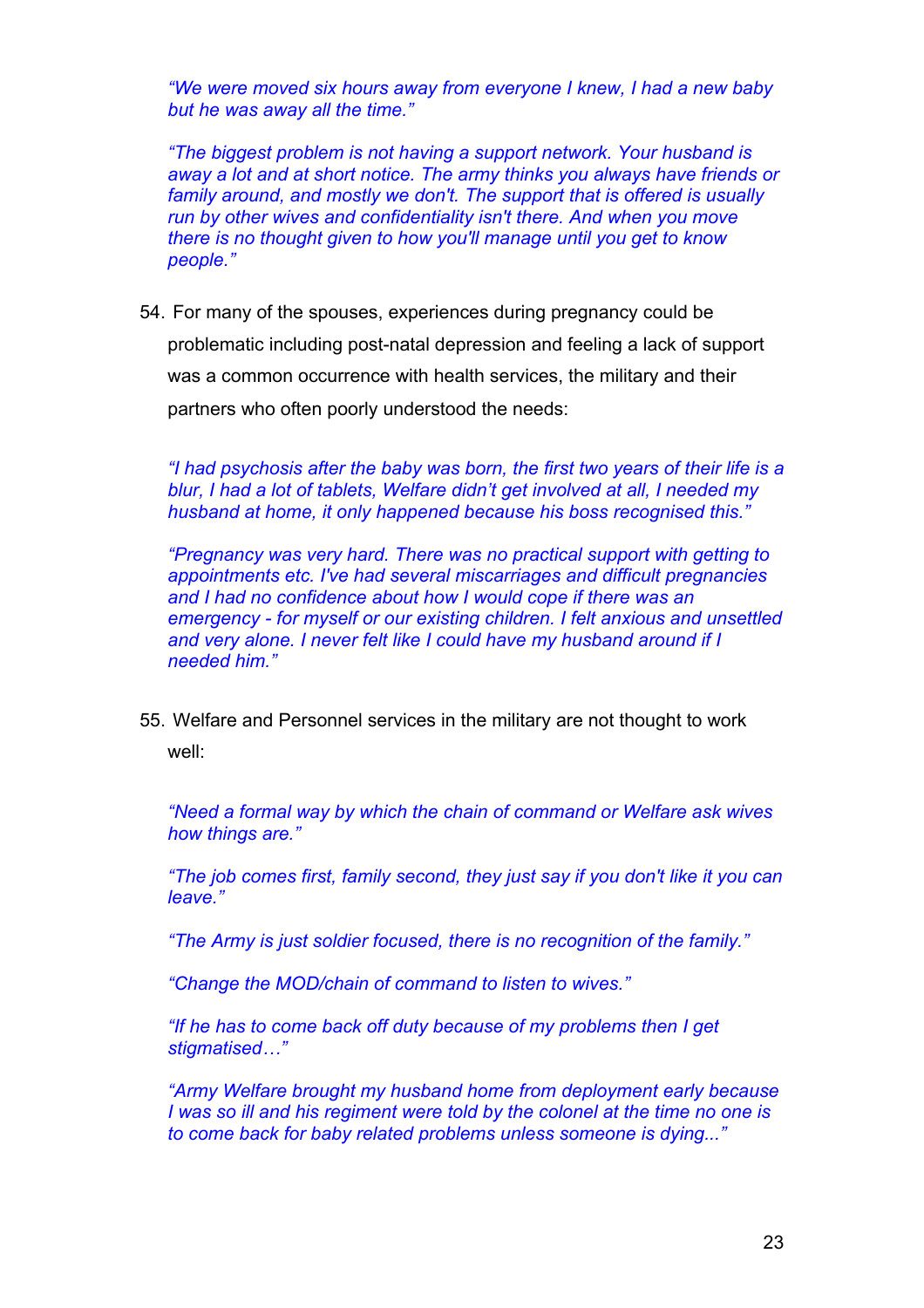*"He couldn't tell anyone about what I was experiencing and the way it affected our relationship. Unless you want a welfare case opened and your job put at risk you tell people very little unless it's vital."*

56. However, many family members did not feel that welfare roles in particular

were skilled or capable to deal with mental health and related issues:

*"Welfare aren't trained for dealing with mental health problems, they don't have the experience, it would be good if someone listened but who will pick up on it?"*

*"Influence Personnel side, they can do general health but need to get into the personal side of things."*

*"They fall through the net with Welfare, chain of command don't look at the emotional side of things, but Welfare won't make a decision, we need something in the middle, something to protect the soldier from being put down, if you have problems you get automatically demoted."*

*"Welfare are not really there for you, they are there to keep the military going."*

*"Welfare is like old Personnel, they are military staff, may be in limbo towards retirement, they should look at who are in these roles and why they are there."*

*"They should review and professionalise Welfare, bring it up to date with modern day standards and treatment, do it in a positive way, probably need to rename it, call it something else, not Welfare."*

*"I think parents from military families should have a supportive welfare, maybe not use the position of welfare officer as a stepping-stone in a soldier's career…It should be trained professionals that the dependants can relate to where they know 100 per cent it won't be the regiment gossip the next day or effect their husband's job."*

57.The system for welfare and support around mental health issues is also thought to lack standards and governance in comparison to general health:

*"There aren't the same standards in the military, they do it for screening and vaccinations so why not mental health? Make it confidential with standards like it is in the community."*

*"Need it embedded as a standard policy, but with a distance from the chain of command system. Outside of that and with confidentiality, set it up in a way that people feel safe to use it."*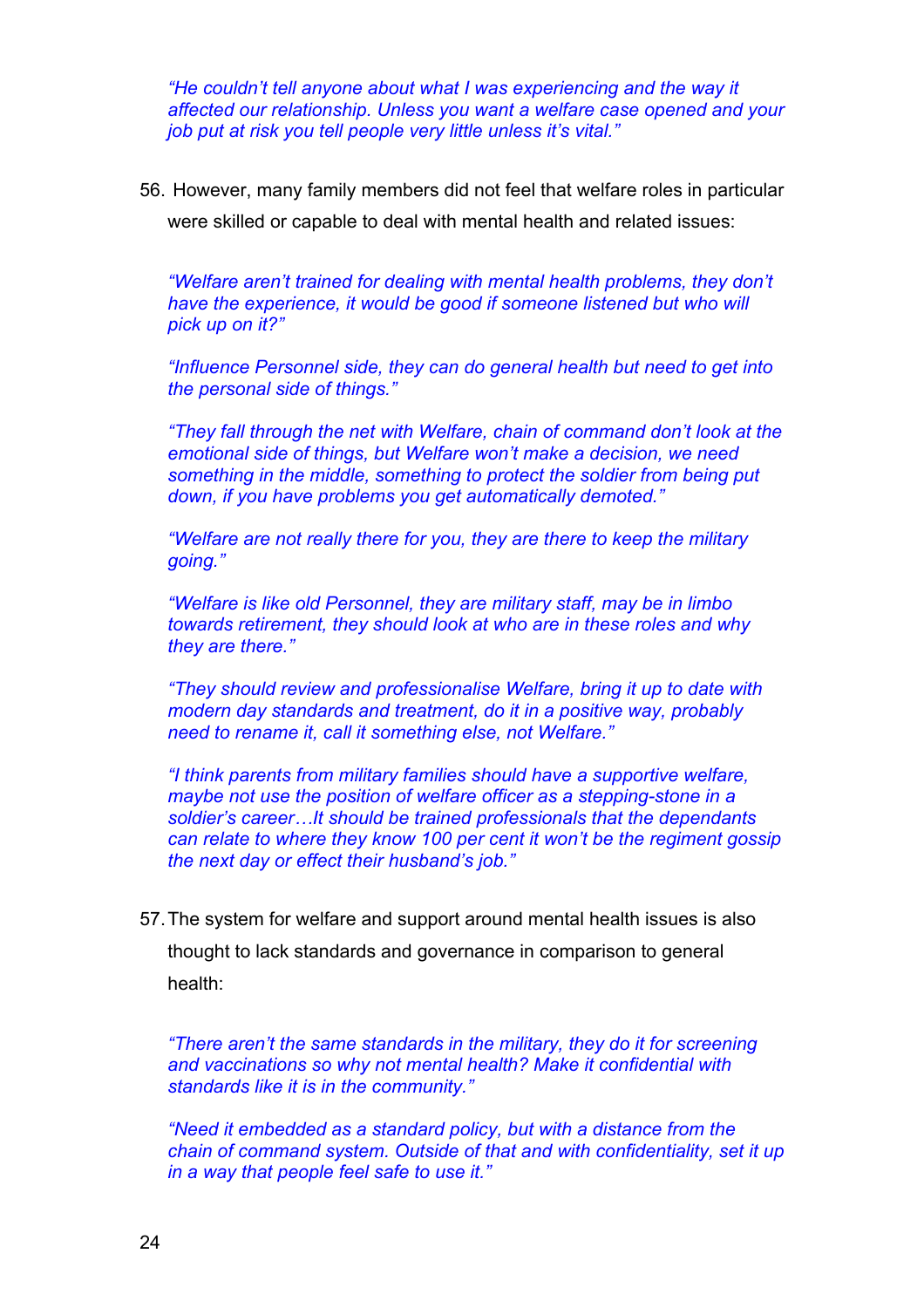*"What is really needed are core functions that are about care, make it consistent across the military, should be able to get the same thing everywhere, not change all the time or be dependent on who is doing it."*

*"It's like rolling a dice what you get, it's not confidential, some sit there socialising at the Welfare office, the location can make it difficult, the office should be a safe place to go."*

*"What is happening is put on a public notice board, so if you are seeing a psychiatrist it says that, everyone knows…"*

*"I couldn't talk to anyone within the Army due to the lack of confidentiality within the Welfare Unit."*

*"They would rather we just leave and don't cause any trouble."*

58.In particular, families thought that there should be a routine or mandatory

assessment for serving personnel who have experienced trauma:

*"Need an avenue where he is forced to be assessed for trauma, even if only three sessions with a CPN, wouldn't this save money and resources in the future?"*

*"There should be fixed assessments, ask the right questions before leaving – there is nothing."*

*"There needs to be follow up –the means of making this happen."*

*"De-compression is just going to Cyprus for three days to get drunk."*

*"TRiM gets skipped if they are needed to be deployed somewhere else, priorities take over, sometimes it doesn't happen until twelve months later."* 

#### **Coping through transition to civilian life**

59. Coping with the psychological transition to civilian life can be a struggle for veterans and family members:

*"Inside he's still a soldier, he can't adjust to being a civilian."*

*"The resettlement training is not enough to prepare veterans for civilian life."* 

*"When you are a soldier you are someone, maybe for the first time in your life – what defines you when you leave?"*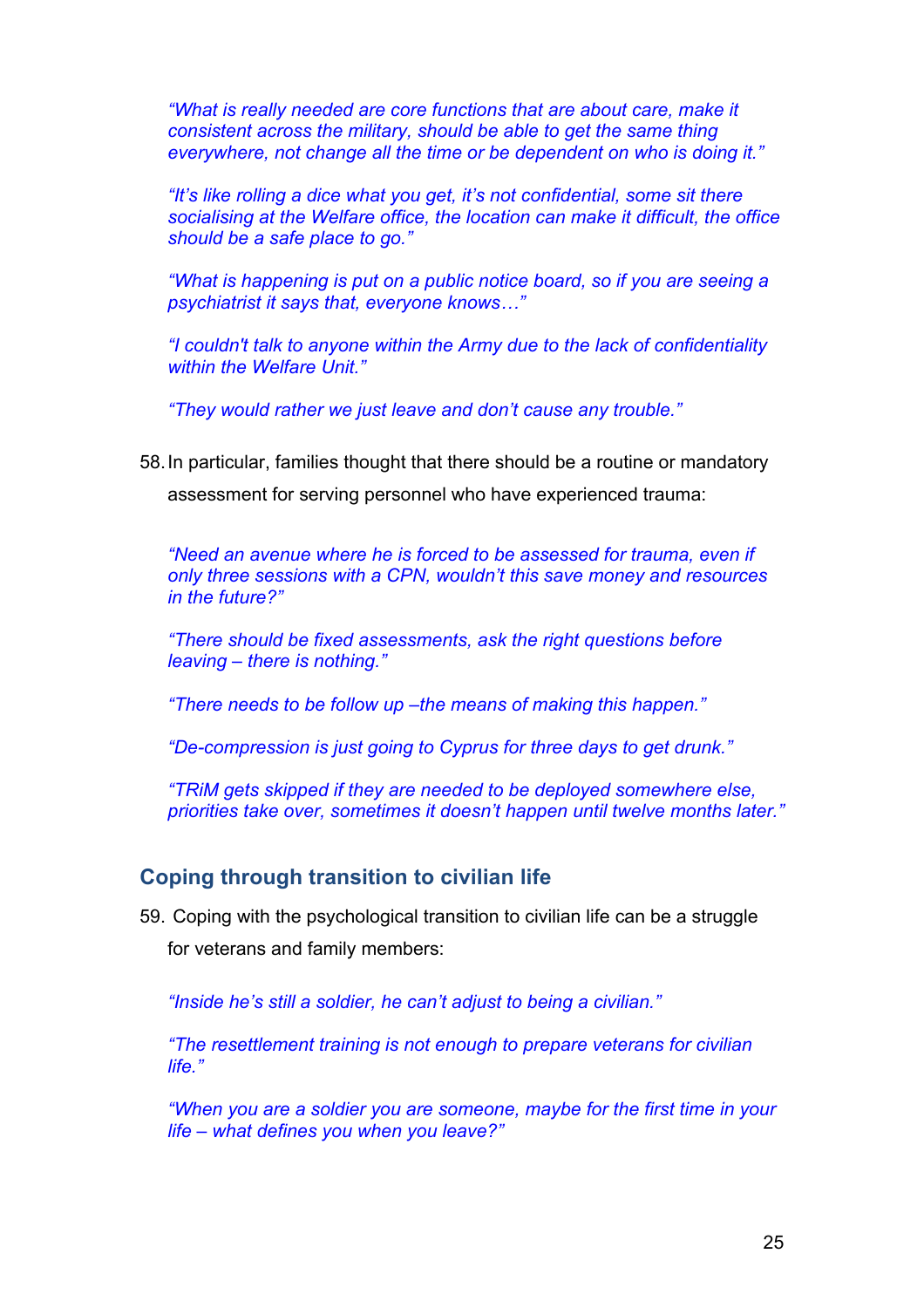60. Finding new housing is especially stressful:

*"Huge stress because there is no flexibility with booking removal dates. Giving seven weeks' notice might work when you got a posting order and you know your address in advance before moving into civilian life but this is unrealistic with the current demand on the rental market."*

*"We had three months' notice to move out…all the stress of finding somewhere to live, the right place, the right area…"*

*"Medical discharge was difficult and no one gave us any information. Having to live separately got us in financial difficulties, which made it harder to find housing. No one visited from Welfare to see how he was or how the family is coping, we were not."*

*"I felt with the whole leaving military service very stressful as every time we felt like we were moving forward we went two steps back. A lot of the information that was given to us was very confusing and I felt like the council didn't have a clue what to do with us either."*

61. Finding alternative employment can produce particular stresses including financial problems:

*"I also felt that although my husband was entitled to apply for certain courses with the budget he had left over in the army, that there wasn't much help or emphasis on making sure he was going for the right path to lead him to a future job."*

*"After 20 years in the army it's a huge step to do something else, we need some kind of apprenticeship model rather than a few weeks training then straight into something completely different."*

*"You get three months support for resettlement, it's supposed to help but it doesn't. We lost everything, bankrupt, lost house, we were at the food bank the day he came home and said all the money had gone."*

62. Finding employment can also be challenging for spouses:

*"It is hard to get a job as an army wife, so much stigma and stereotypes…"*

*"I had 24 jobs on my CV but they don't amount to much."*

*"I cannot train because the childcare and costs of actual proper courses I want to do - not what's 'offered' to use up money pots - is really just out of my price range."*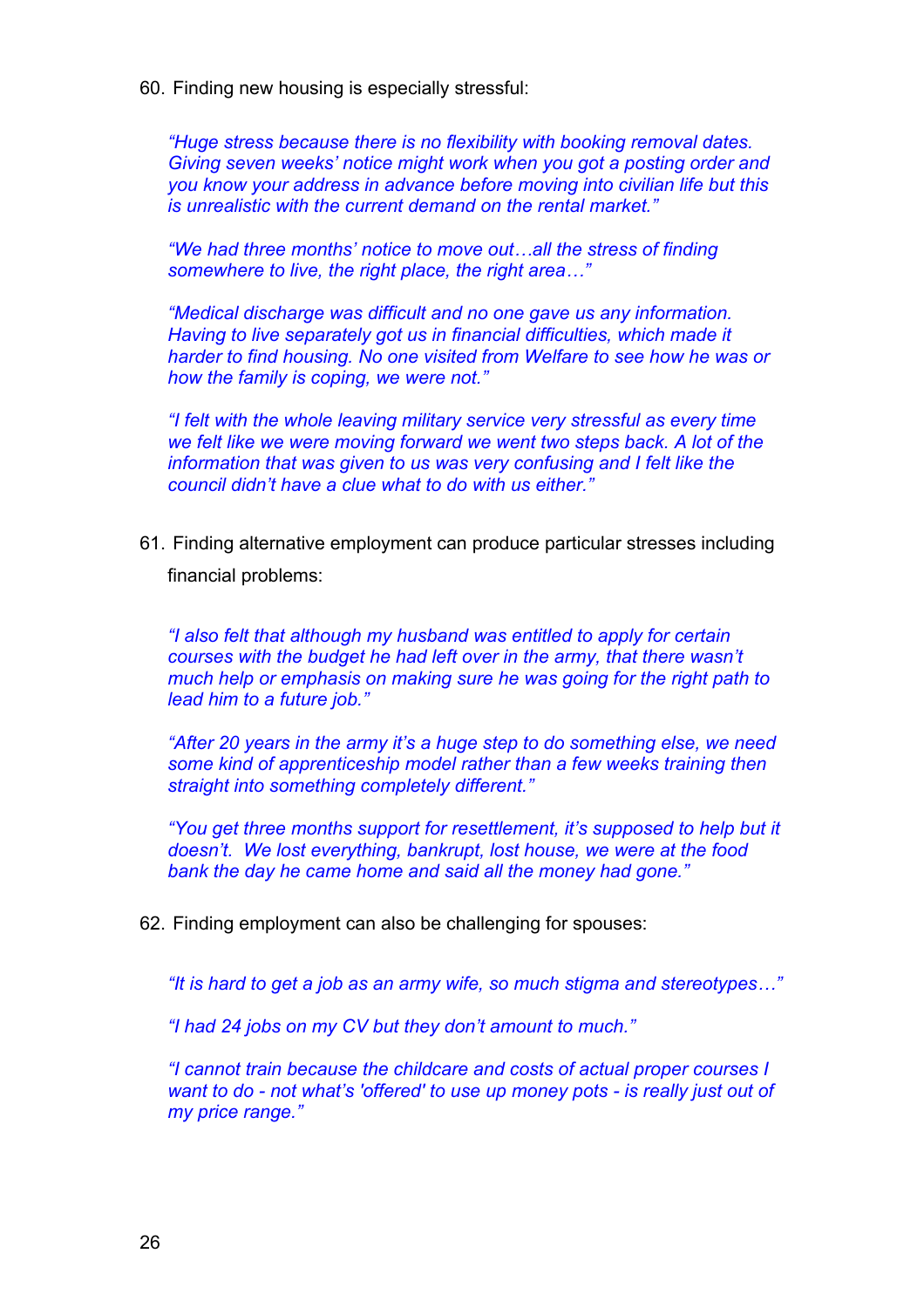## **Finding the right help in the community**

63. When back in the community after leaving the forces, despite the number of service charities apparently available, family members continue to find it a strain to find the right help and support:

*"You just don't know who to go to for help…"*

*"There needs to be more signposting for this help."*

64. Even when mental health services had been used, these were not viewed as having been effective:

*"Got six weeks counselling, it's not enough, you can't build trust in that time."*

*"To get the guys involved is hard, it takes investment, needs outreach, they need peer support…"*

*"…suicidal…asked for medication but was just told to join the gym."*

*"All they offered at first was a phone call, you can't expect people to talk honestly over the phone about severe trauma…"*

*"They need to work with trauma, it needs to be specific."*

*"We need an appropriate range of services but get pigeon holed into what we have because it's the only thing there is."*

*"The psychiatrists say there are no beds, people are being moved all around the country, there is no respite care."*

*"There is no proper diagnosis, the doctor always says its anxiety or depression, just offers tablets and when he doesn't take them they just discharge him."*

*"We need a model like they have for WIS [Wounded, Injured and Sick] expert centres but for mental health."*

*"Health and social care need to be together, under one roof."*

65. Family members report that aggressive and angry behaviour is often used as a reason for services not to engage and this indicates a lack of understanding of service-related trauma, including PTSD: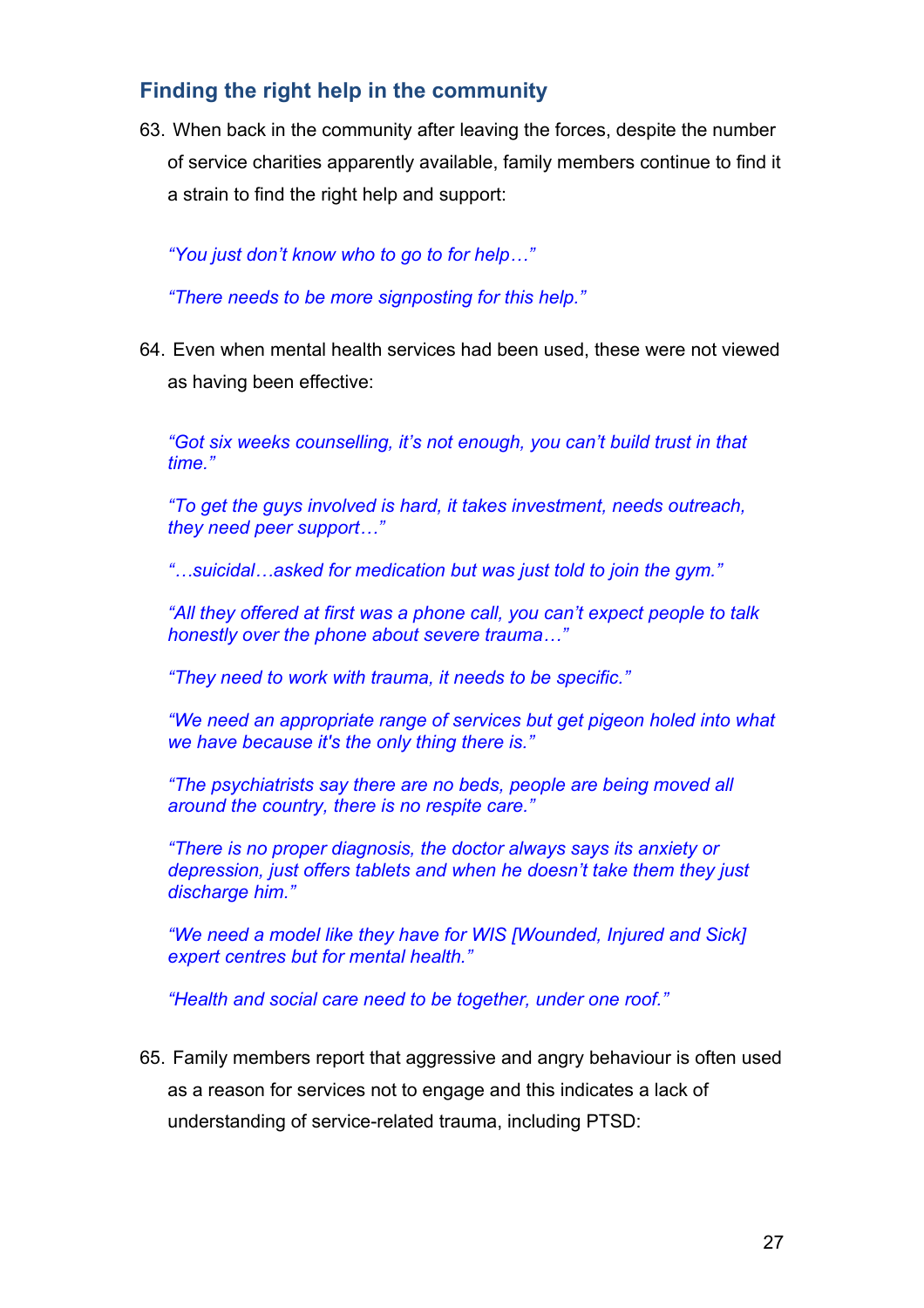*"He's classed as a nasty bastard, all the signs are there but no one picks up on it…"*

*"The majority of NHS don't understand the military mind set, the culture…there needs to be more tolerance of their anger issues."*

*"The CPN is scared when he comes round, he sits by the door."*

*"Services are too risk averse, support workers are being told it's too dangerous to be alone with them."*

66. In particular, there is a view that services are not family friendly and do not take account of the importance of family members in identifying problems at an early stage:

*"There needs to be a cultural shift in services to listen to the family more, involve them."*

*"No one is interested in us as a family."*

*"They didn't realise I was the carer…even I struggle with that term but I'm happy now to be the expert for the family, I used to be ashamed but now I am just angry."*

*"I wasn't taken seriously as a wife, now I will be taken seriously as a mother, I know what they are offering won't help."*

*"We need to be treated as a family unit, treat us as a complete unit; it's a spider's web."*

*"We need to be seen as individuals not just a problem who comes with the soldier."*

*"…he won't say anything if I'm not there, but they refuse to see us together, they just say it's confidential but he won't talk without me."*

*"You just get treated as the neurotic wife."*

*"They [husbands] won't make their own appointment and they won't talk on their own when they get there."*

*"They get an hour with someone but the family has to deal with the fall out, it opens doors and they can be worse afterwards but there is no support or education for the family and the kids on how to deal with it."*

*"They need to change things in hospital, I had to stay with him but they had no provision for me on the ward, they didn't feed me, I couldn't even use the loo, but without me there, if he freaked out they would have had to call security."*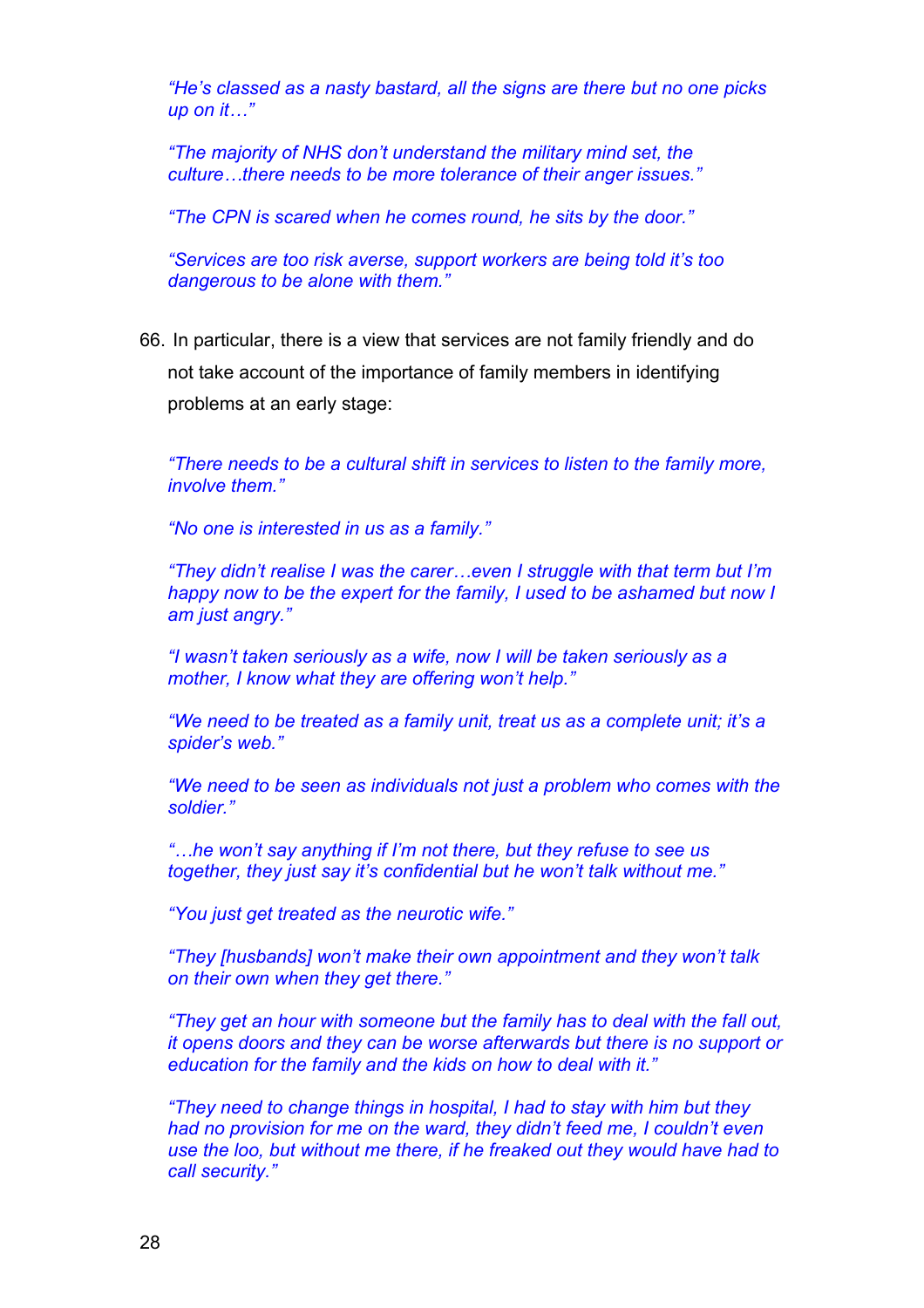*"They need to commission more for families, put rules in the book about what the family should get, how we should be treated."*

*"Not much support was available at all. When things got really bad between us we were offered Relate sessions but nothing really to help the whole family unit or us as parents."*

67. Effective interventions at the point of crisis are thought to be particularly important and often lacking or are rarely followed up with appropriate intensive treatment to prevent the recurrence of problems:

*"…his behaviour was putting the kids at risk, he called the police himself, the police recognised the risk, took him to A&E but the NHS did nothing, the only call we had after was from the Domestic Violence Unit, all the NHS says is that he needs to make an appointment."*

*"We need crisis services."*

*"You have to be at a crisis point before anyone wants to know."*

*"We need somewhere for them to go in crisis, I know it's coming four days before so why can't it be sorted out, some respite."*

68. In particular, family members report experiencing rapid escalation in the level of interventions, including more coercive interventions by police and emergency services that were perceived as being unhelpful:

*"The police were at the door and then it was 15 hours in A&E followed by a psychiatric admission but he was soon back out again with a CPN with whom he has no relationship."*

*"A veteran in crisis with PTSD is not just about a bed, mostly we are just told there is no care out of hours but you can't get an ambulance to A&E, they won't even come without the police, once it's happened you get flagged…"*

69. Family members hold strong views about the lack of understanding regarding PTSD, in particular getting an accurate diagnosis and the requirement for significant retraining to include trauma and its link to PTSD:

*"Doctors don't understand PTSD, they say go to A&E..."*

*"I knew he had PTSD but it took five years to get a diagnosis."*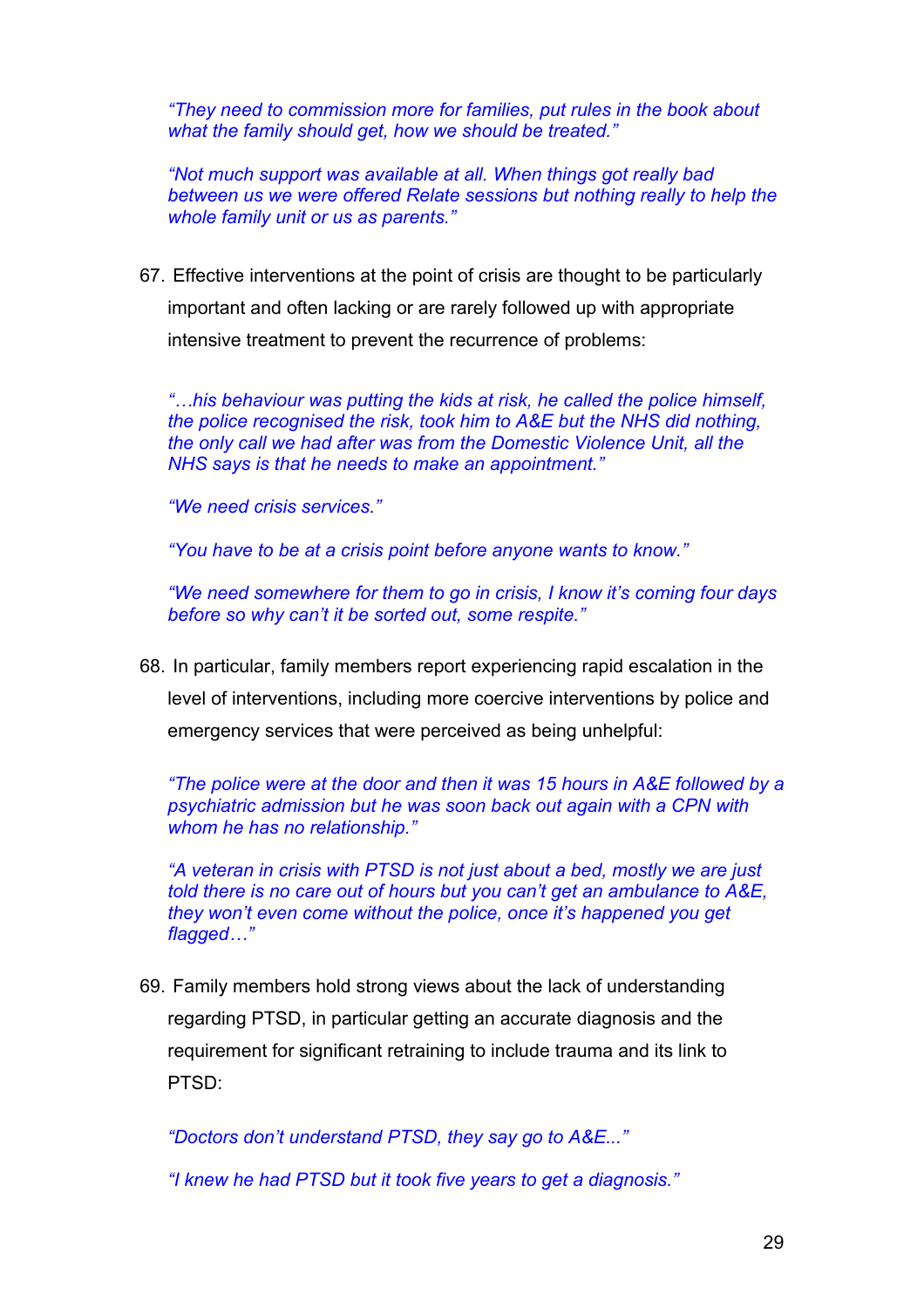*"There is no understanding about what PTSD is, no treatment…"*

*"There are always arguments about diagnosis."*

*"They don't understand PTSD, I am treated like a two year old, they just offer tablets, I'm scared they will just lock him up so I'm dealing with it myself."*

*"It is treated as a short term condition, they just want people off the books."*

*"It's all short term solutions for a long term condition."*

*"They need to treat the problem, the PTSD, give treatment and a solution for this."*

70. Family members themselves also suffer with a variety of mental health problems and many found it difficult to find appropriate help; this was true in the military as much as in the community:

*"It is making me ill."*

*"There is no care for us, we crack on until we crack."*

*"The family need respite, need time on our own and support or we become ill. The GP just says you're strong, carry on…"*

*"We can't show our emotions to them, it triggers things, so have to keep it all in."*

*"I've never had any support from the MOD. Never been offered counselling or therapy."*

*"Trying to support someone suffering from PTSD, panic attacks, anxiety and physical disabilities as well as three children but getting no support or help on how to do it by myself."*

71.There is also stigma attached to mental health problems:

*"People frown on you as if you have three heads, so you just hide it away more."*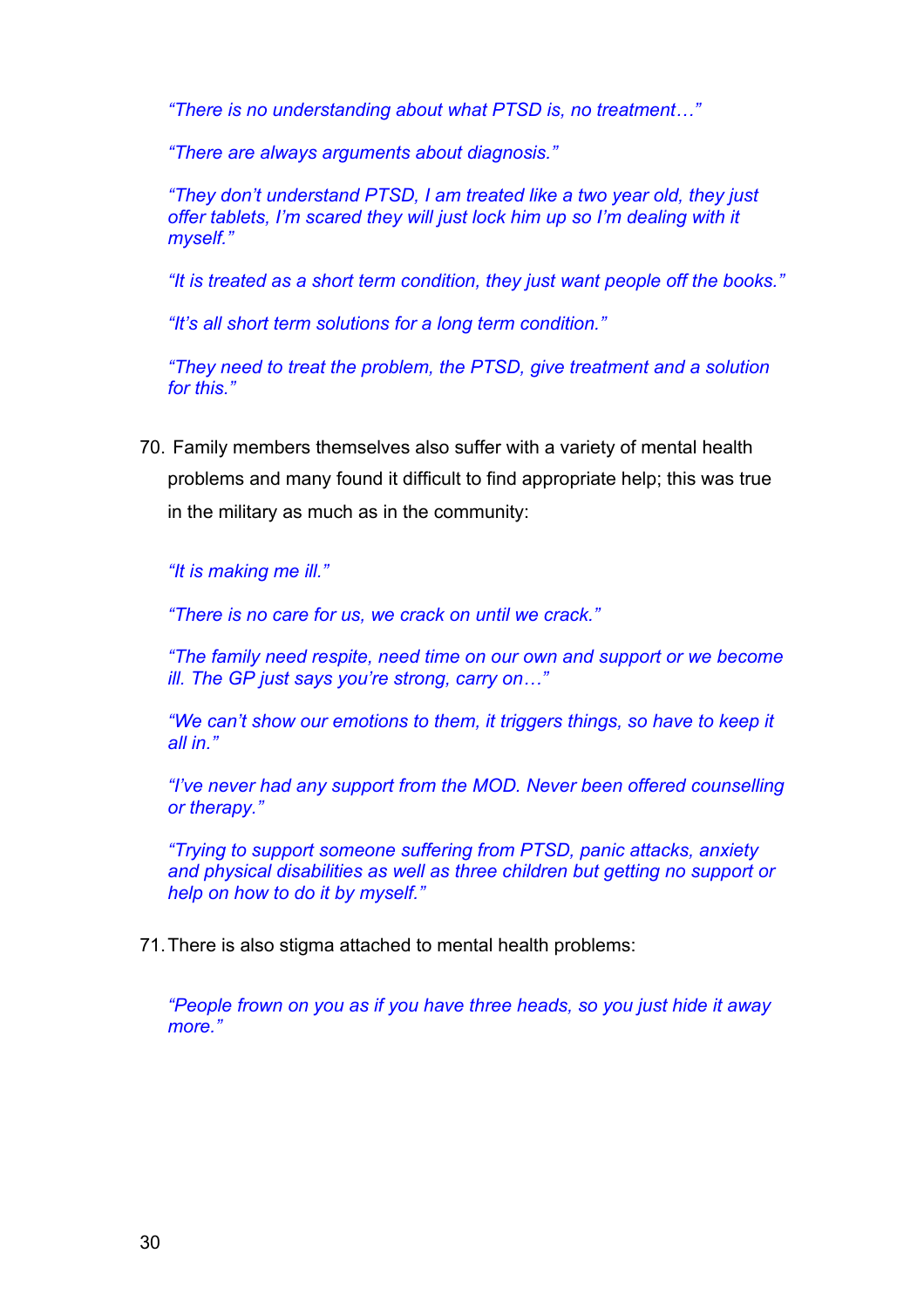72. For many family respondents, the importance of family specific support from voluntary sector agencies, that are outside the military could not be over stated:

#### *"If I'd had peer support sooner, it would have helped me."*

*"The Parents4Parents, Just Between Us group restored normality for me. If it hadn't been for that I don't know where I'd be now. We need something like Just Between Us - parents from military and civilian families getting together to support each other – in every camp, but not on MOD premises. The dynamic of having parents from military and civilian families together outside of the army culture is different, it makes them feel safer to open up and support each other."*

*"I believe that although spouses may go to coffee mornings and have friends the whole experience can be extremely isolating, so I think that a lot more emotional support should be offered, particularly the kind of one to one and group peer support that Parents4Parents provides."*

*"The MOD pays lip service to the idea that supported, happy families equal better soldiers but haven't genuinely delivered what is needed to underpin this idea. I don't think the MOD needs to be the source of this support. I believe they can outsource this to others with excellent outcomes."*

#### **Impact on children and mothers**

73.Family members expressed serious concerns about the impact on their

children:

*"Parents shelter the kids, even if you are brought up in the army you don't necessarily know how it is."*

*"You could self-refer to the Children's Centre, they gave therapy, Welfare just said it was normal when my child was clearly suffering."*

*"My son was autistic but wasn't diagnosed until he was four, there was not help before then, I was left feeling to blame…"*

*"It's hard with moving all the time when you have kids with special needs, you have to keep starting the whole process of getting help from scratch."*

*"My daughter was self-harming, no one cared, the kids are getting secondary PTSD."*

*"Younger kids get support but there is nothing for teenagers."*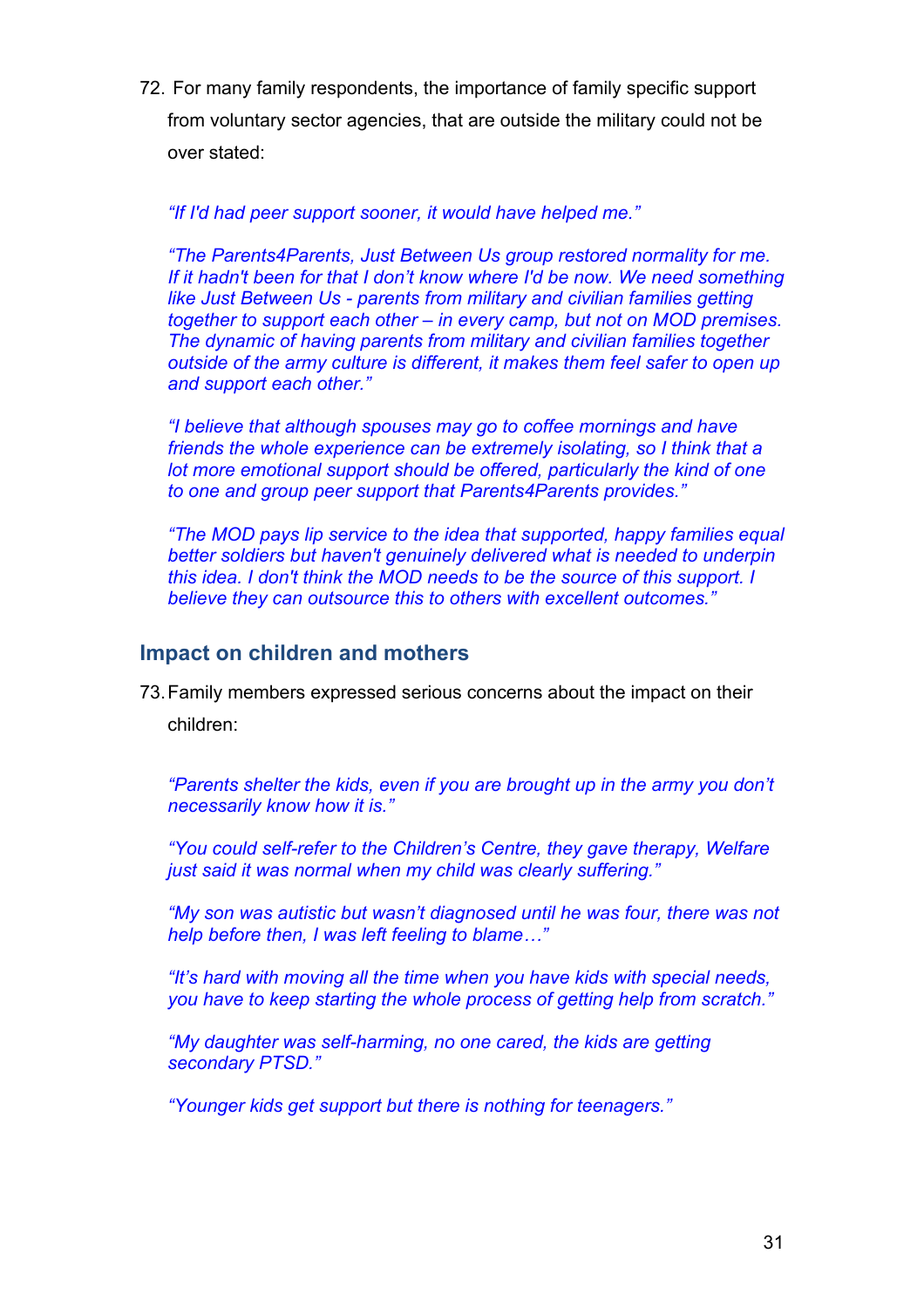*"How can young people get help? They are not comfortable doing it at school, but they need to talk, they have problems with the military life, moving all the time…22 schools in 18 years."*

*"I struggled to support the children emotionally and dealing with their subsequent difficult behaviour left me exhausted and drained which resulted in me becoming depressed as well."*

*"My son is in his third school and he's seven; he has expressed that he wants to go as soon as he turns eight, because he can't bear to say goodbye to any more friends. That's really sad."*

*"As a parent I find myself so often having to wear multiple hats. My children need extra support in difficult times (around the time of a move or deployment, for example). Their behaviour and emotional health can be affected by military life and as the full time parent, it usually falls to me to work through this."*

*"My children need extra support in difficult times (around the time of a move or deployment, for example). Their behaviour and emotional health can be affected by military life and as the full time parent, it usually falls to me to work through this. It can be very difficult and tiring and often means I don't have a lot of time to reflect or care for myself and my own needs. Obviously, in the long term this isn't sustainable or beneficial."*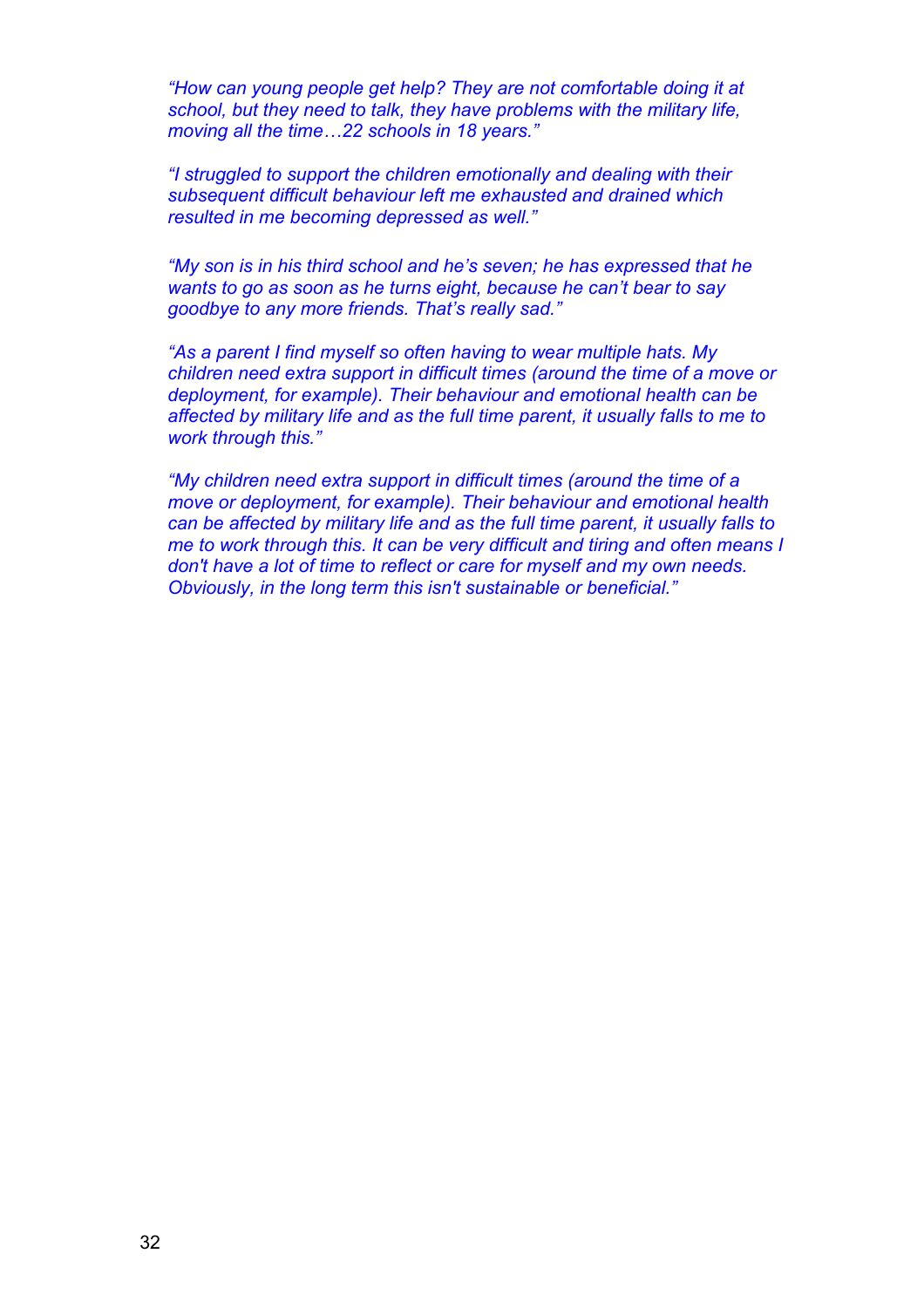## **Conclusions and Recommendations**

- 74. NHS England has conducted a significant amount of engagement on mental health service needs with veterans, family members, service charities and staff working in these services. For example, NHS England commissions 12 mental health services for veterans, which were set up in 2010 following publication of Fighting Fit: a mental health plan for servicemen and veterans (Murrison, Dr A, MP. 2010*)*. With the contracting round for most of these services due in 2016/17, NHS England ran a programme of engagement from January 2016 to March 2016 to help inform future commissioning arrangements.
- 75. Throughout the engagement period, NHS England actively sought the views and experiences of veterans who have or have had a mental health illness, their families and carers, service charities, commissioners and providers offering treatment and support in this area. These findings, together with the feedback and findings in this report, confirm the view that there is a need to increase access to specialist care for veterans with complex mental health problems including PTSD and Complex PTSD and that this needs to be undertaken as part of an integrated mental health and justice care pathway approach.
- 76. NHS England, together with criminal justice partners, have been developing an integrated approach to health and criminal justice, e.g. street triage, Liaison and Diversion services and prison in-reach. In prisons, individual case management is increasingly being supported through effective clinical assessment on reception and throughout incarceration resulting in improved flow of communication across the prison estate and on release through use of SystmOne to support clinical care, including generating care summary records on discharge (which enables continuity of care and links with primary care in the community). This has been supported by co-designed health needs assessment tool-kits (developed by PHE in partnership with NHS England and NOMS).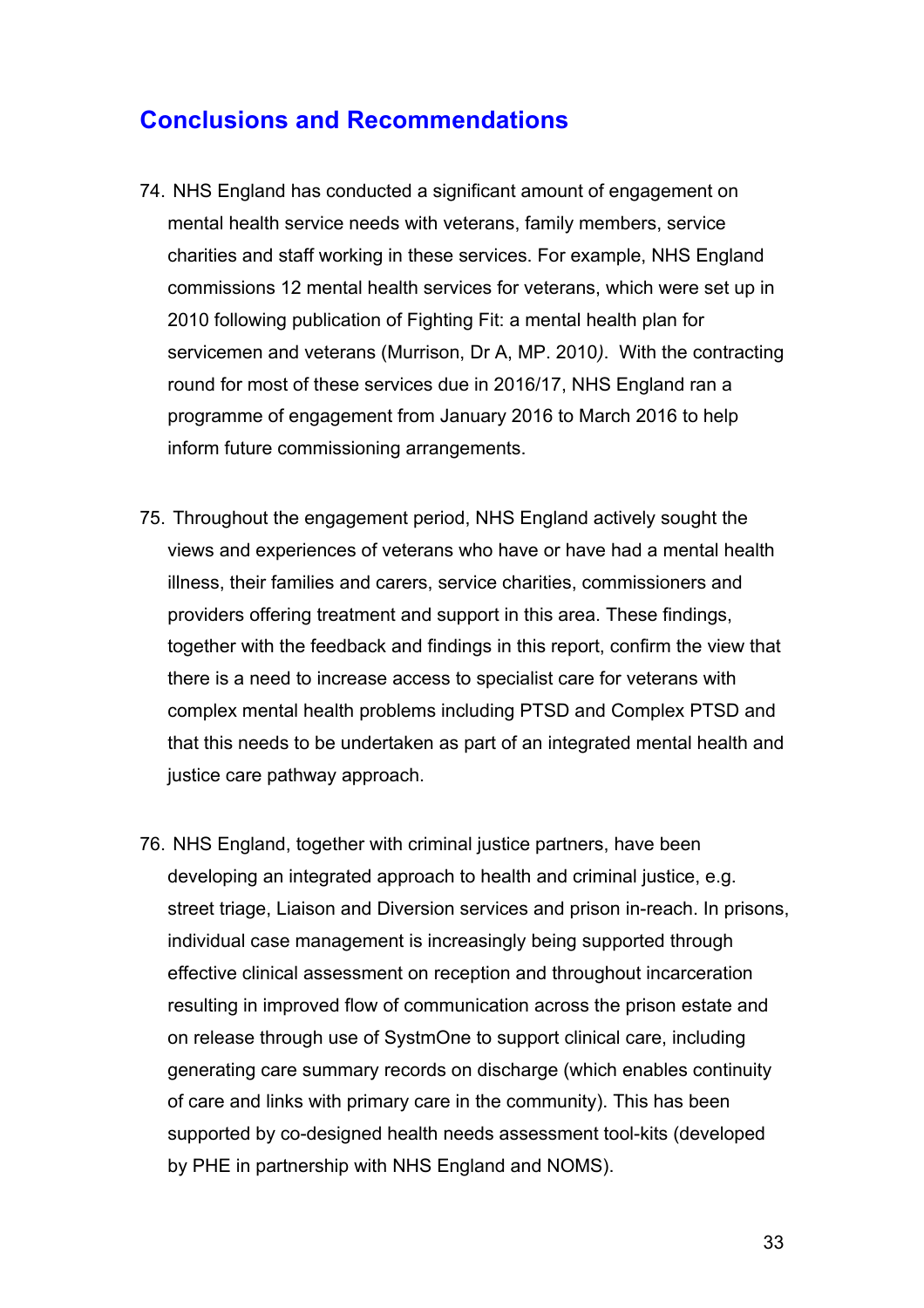- 77. In addition, work 'through the gate' led by probation services and Community Rehabilitation Companies (CRCs) and National Probation Service includes consideration of health and wider needs including accommodation, employment, training etc.
- 78. Work across organisations on developing integrated healthcare pathways including a focus on mental health and substance misuse will be further supported by new 'pathfinder programmes' including in Birmingham, Manchester and Essex.
- 79. A new Health & Justice Information Service (HJIS) will support the design and delivery of integrated care across custodial settings and the community, as well as providing better data and intelligence to support service design and delivery. Within these developments there has been some recognition of the needs of veterans, in particular by Liaison and Diversion services and the scenario planning showed these to have been very effective where they are in place. It is important that this work continues and there is more uniform coverage across the country of these services with more explicit recognition of the needs of veterans.
- 80. However, the evidence from the scenario planning and family consultation that has informed this report, also showed that there continues to be specific needs for the cohort of veterans that have complex mental health problems, including PTSD who are at risk of or are already in contact with the criminal justice system and that there should be more explicit recognition of the support needs of family members.
- 81. One of the strongest messages to come from the family consultation workshops and interviews, is that mental health problems start at an early point, often go unrecognised by professionals (in the military and in the community including primary care) and left without appropriate help and care these problems can get much worse.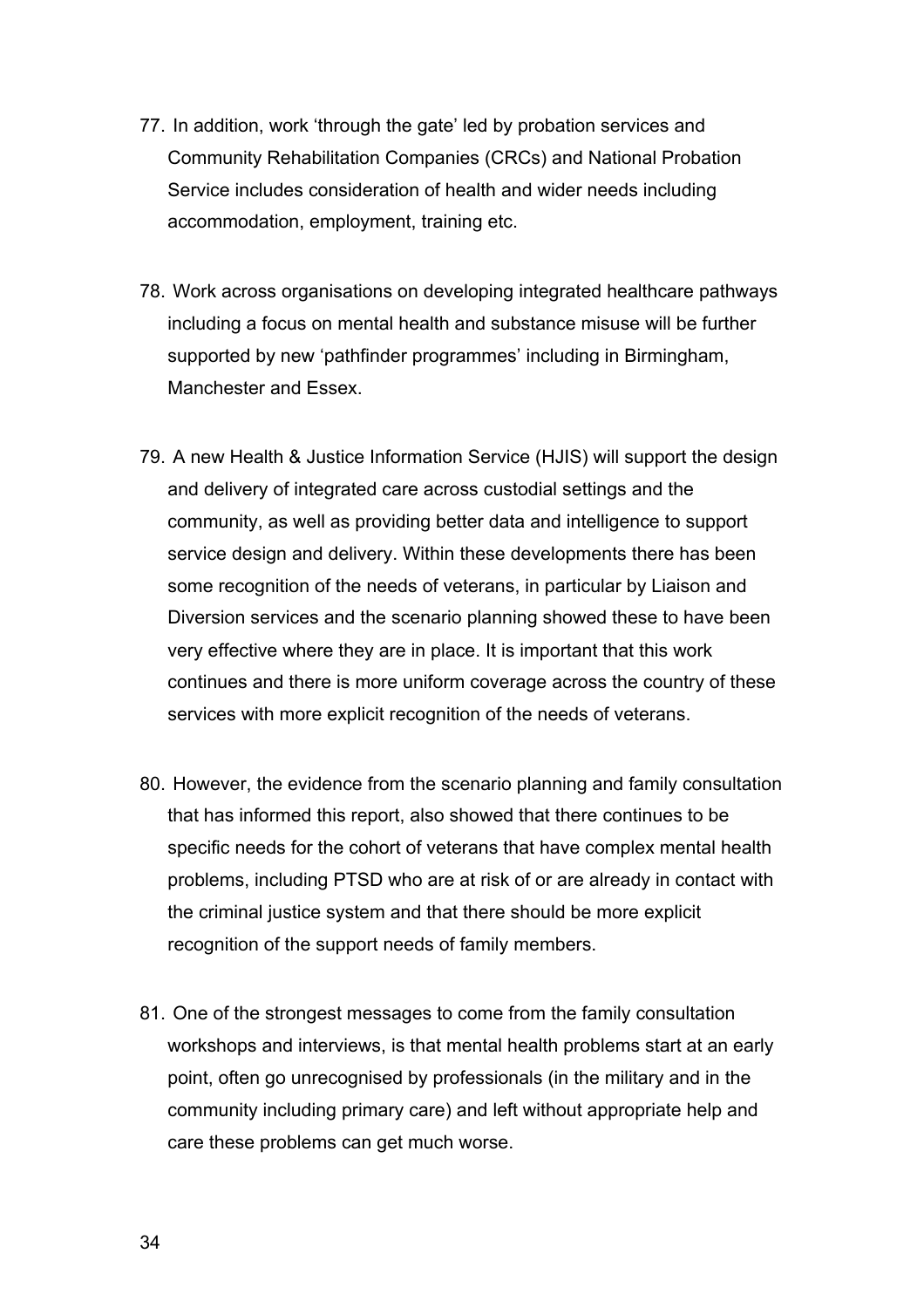- 82. If mental health problems are already acute in the serving personnel or veteran, then this has a profound impact on the whole family and yet the common experience of helping services, both within and outside the military gate is that they refuse to treat the family as a unit.
- 83. At the point of transition, family members find housing and employment amongst the biggest stresses. Inappropriate or ineffective help at this stage can produce immense stress in the family unit, including severe hardship for some. The help provided by the military is not thought to be sufficient and there are also views that help in the community can be inadequate with little or no understanding about the needs and experiences of military families. Support that is dedicated for family members, typically provided by the voluntary sector, is viewed as especially important.
- 84. For those with more complex problems, there are frequent care gaps along the pathway that can result in excessive use of blue light services and an escalation of problems towards more coercive criminal justice outcomes. Part of the problem is identifying an appropriate pathway for veterans with complex needs, including assessment/risk assessment and interventions for trauma related mental health problems.
- 85. Lack of continuity in the care pathway alongside lack of integrated governance, poor engagement and inappropriate interventions often leave primary care, emergency services and the family as the default position, placing the veteran at risk to self and others.
- 86. The care gaps and frequent interruptions to the care pathway for veterans with complex mental health problems who have, or are at risk of offending can lead to a rapid escalation in the severity of problems and likelihood of harm. For example, cases are most likely to be identified at the point of arrest and where Liaison and Diversion services are in place this can result in an effective intervention.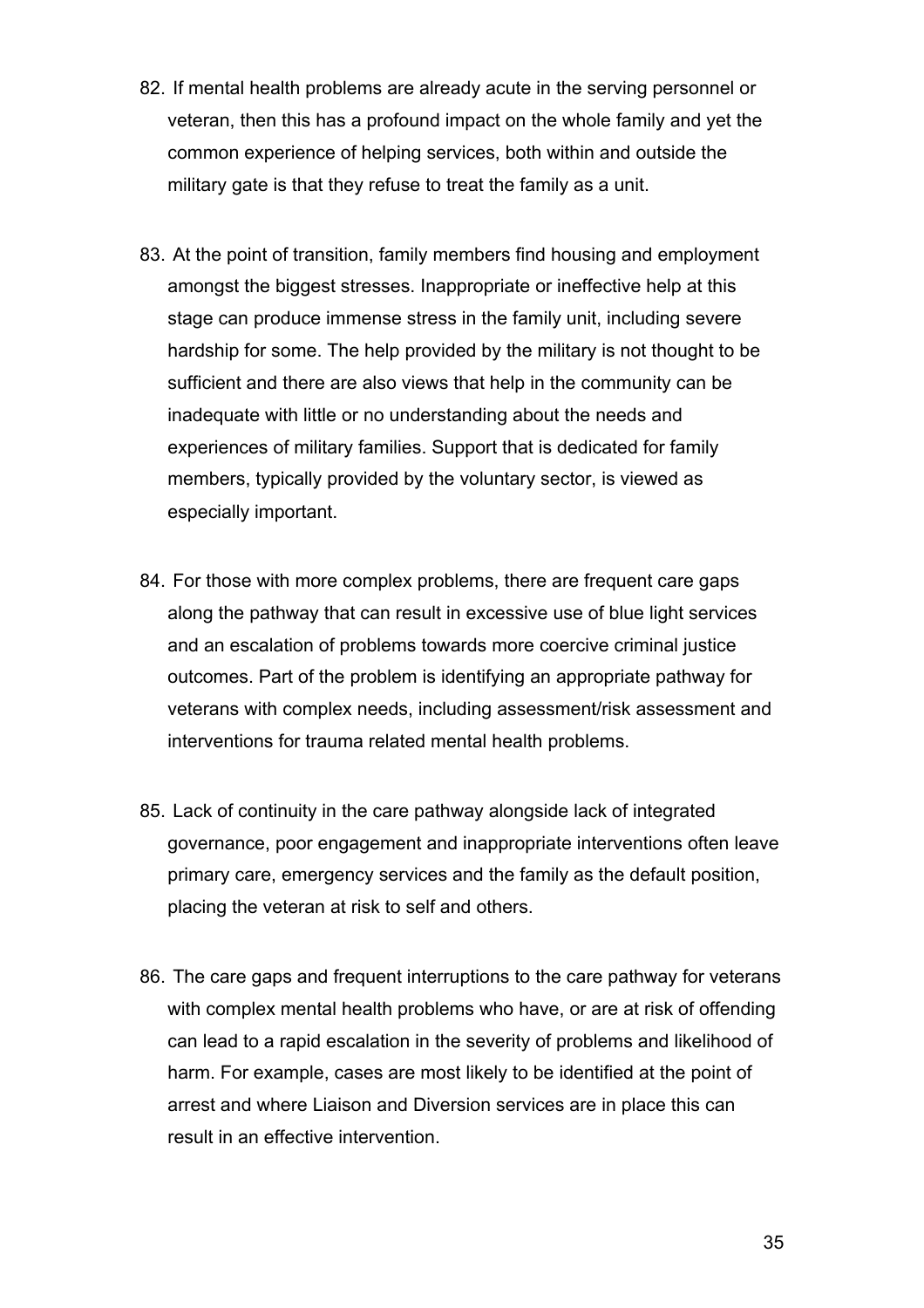However, these services are not yet uniform across the country and even where they do exist, community options may not be available as an alternative to prison.

- 87. A custodial sentence often becomes the placement of last resort, but in prison there are continuing problems with identification, assessment and appropriate interventions. The lack of a care pathway in prison for veterans with complex mental health problems and the inability to deliver intensive treatment can have subsequent impacts on release.
- 88. Risks for the individual, the family and the wider community take place along a continuum from neglect, substance misuse and self-harm, through to aggression, assault and violence in the family home or community. Along this continuum, there are key points for intervention where care gaps become more salient:
	- as a result of exposure to trauma and the failure to appropriately assess, diagnose and treat within the military gate;
	- prior to and during transition to community from the armed services:
	- registration with primary care;
	- entry to a care pathway in the community;
	- at the point of first dis-engagement with services;
	- contact with blue lights services, including attendance at A&E;
	- at the point of arrest;
	- at Court;
	- reception to prison;
	- during a custodial sentence;
	- on release from prison at the gate;
	- support and management in the community post release.
- 89. The following sections outline some of the constraints and/or barriers to providing an effective care pathway that were identified as part of the scenario planning workshops and family consultation with recommendations for action.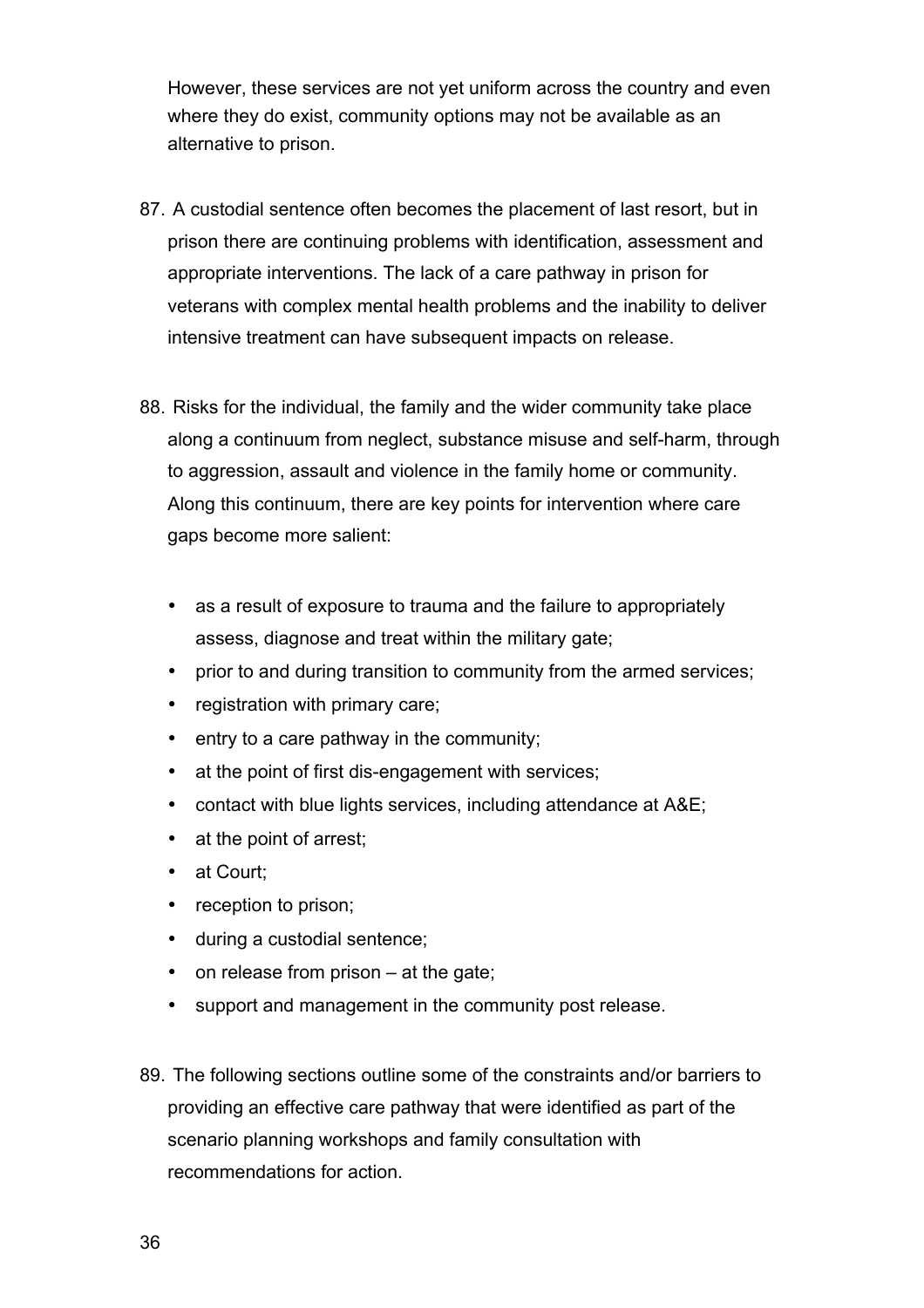#### **Assessment of trauma related conditions**

- 90. The numbers of veterans with complex mental health problems who come into contact with both mental health and criminal justice systems are hard to quantify owing to poor identification of problems from the exposure to severe trauma. Problems with identification also mean that suitable assessments and interventions are not commenced at an earlier time, i.e. inside the military gate and subsequent information sharing on transition to the community may be poor.
- 91. There is a perceived skills and competency gap in the assessment of trauma related conditions. This gap is thought to exist inside the military gate and in the community. There is also increasing recognition in the biological and neurosciences and by the courts that trauma related conditions could have profound impacts on behaviour, including severe physical harm to self or others and serious offending.
- 92. The attribution of trauma related mental health conditions to having served in the armed forces, including reservists, is even more contentious, as symptoms may have a late onset and related behaviours may be due to early adult or childhood trauma that pre date serving in the armed forces. Reservists in particular are known to be more vulnerable to mental health problems, including PTSD and to have less support in the community.
- 93. While attribution of trauma related injury whilst serving in the armed forces is particularly pertinent to cases involving application for a War Disability Pension or payment under the Armed Forces Compensation Scheme (AFCS), it can also make an accurate diagnosis more problematic, which highlights the need for a competent and sensitive assessment.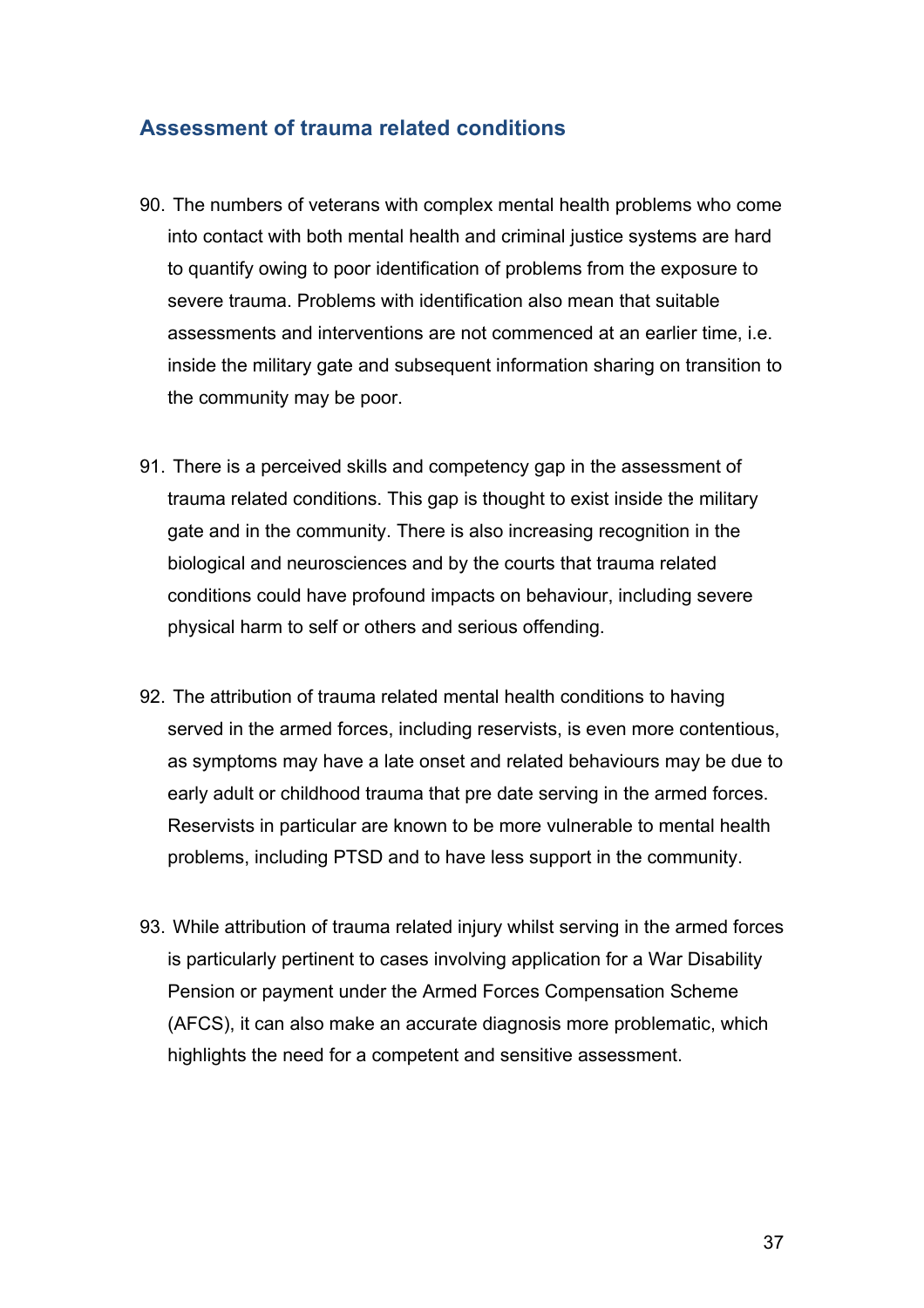- 94. Moving the care pathway and effective interventions up stream so that problems can be prevented or identified at an earlier point, is one of the key messages of the scenario planning and from family members.
- 95. This needs to extend to assessments and interventions inside the military gate whereby serving personnel exposed to significant and/or persistent trauma receive a timely, on going and effective assessment on return from a theatre of war by a competently trained professional with access to effective treatment. Discussion with the DCMH at an earlier point could help ensure that a more structured and detailed approach to identifying mental health issues is undertaken prior to the decision for release from the military. This should be considered in respect of both those who have come to the end of their service and those who are being considered for medical discharge.
- 96. In respect of this latter group, Medical Discharge can take considerable time (years in some cases) to organise, i.e. the length of time before someone is referred to the Regional Occupational Health Team (ROHT) for assessment and then for consideration and a decision by the Formal Medical Board (FMB) on medical discharge. This process could be improved with stricter governance for a more timely and effective process that takes adequate account of complex mental health problems including PTSD/Complex PTSD.
- 97. Stigma associated with mental health problems is also known to have a significant impact on the willingness and ability of veterans and family members to admit that they are experiencing mental health problems. Armed forces charities are working collaboratively to develop an antistigma campaign called Contact. Contact is a collaboration between a variety of statutory and non-statutory agencies including WWTW, H4H, Combat Stress, RBL, BWW, NHS England, MOD, amongst others. (See link for more information http://www.contactarmedforces.org.uk/)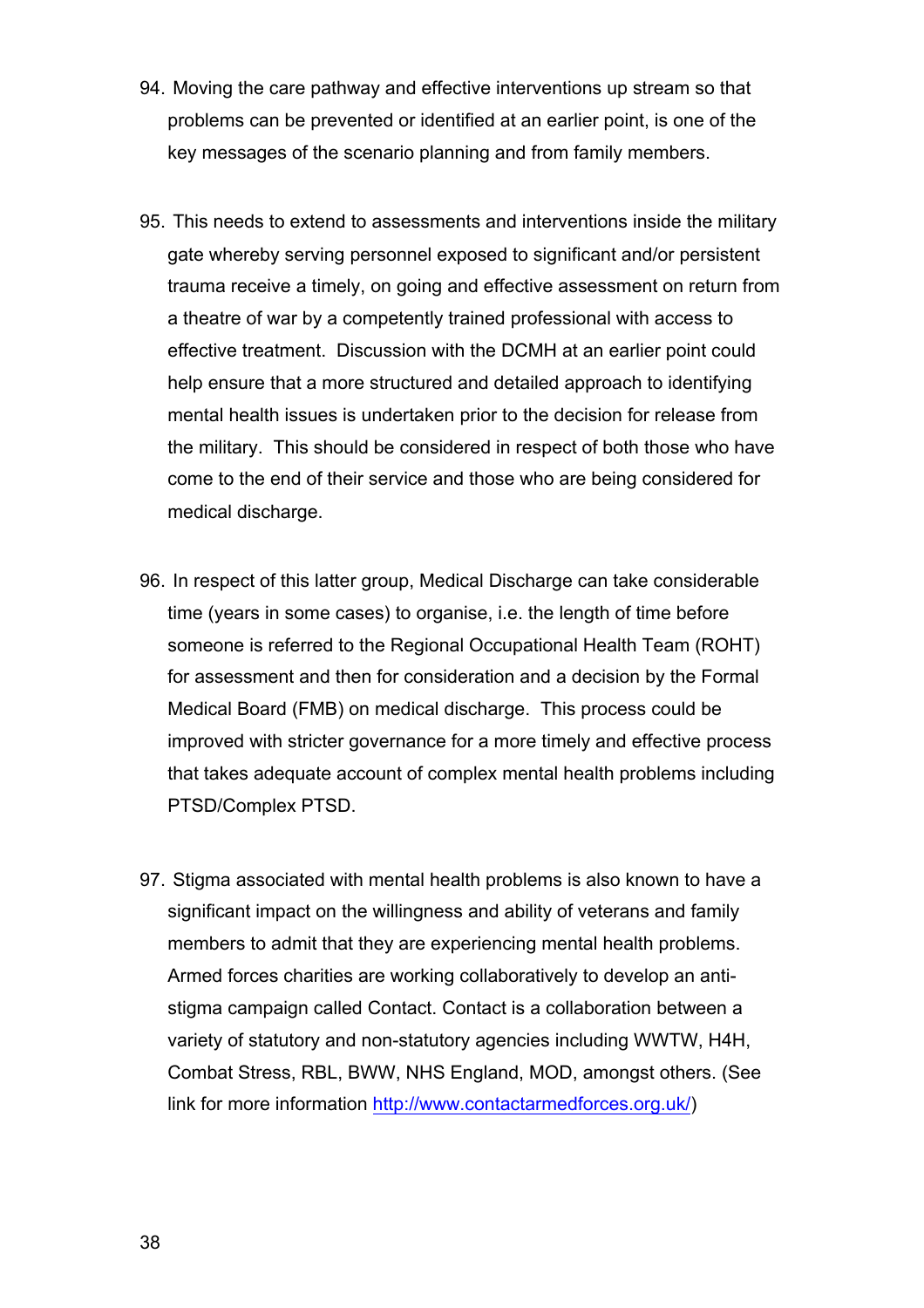#### **Recommendation One: Assessment**

NHS England and the MOD should work collaboratively with criminal justice partners to improve the assessment of trauma related conditions for serving personnel including reservists and veterans. In particular, there is a need to increase the competency and skills of medical staff including GPs and CMPs in trauma related mental health assessments.

## **Information sharing**

- 98. There are impediments in the current system (including the lack of appropriate assessments) to information sharing that impacts on case identification and progress through the care pathway. Transition from serving in the armed forces to the community can be more problematic if it is not known where someone is resettling and whether or not they have registered with a GP in the community. However, this could be improved through further development of a shared electronic patient record between the military and NHS systems.
- 99. Veterans and family members could also be given more assistance to understand the importance of registering with a GP and providing consent to information sharing.
- 100. Greater sharing of information in the community between services, including the statutory and voluntary sectors and between community mental health services, blue light and emergency services and GPs, could also help strengthen the care pathway and improve governance.
- 101. There is also a need to ensure that work to improve information sharing continues between the MOD, the NHS and criminal justice partners to ensure that problems are recognised through transition to civilian life and can be picked up and addressed at an earlier point in primary and community care.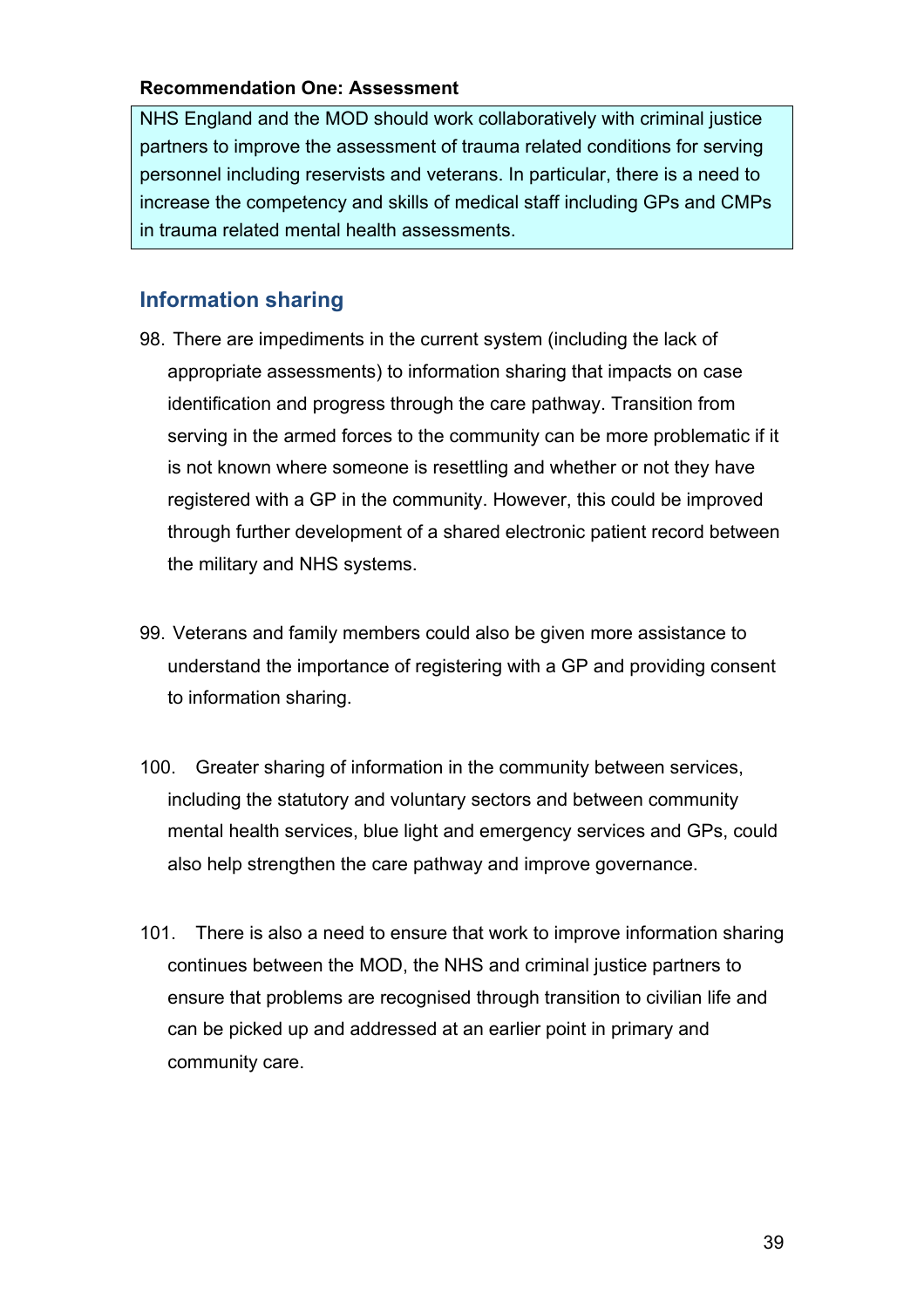102. Although there have been significant improvements in data sharing and recording of veteran status there are some on going issues with respect to this that need to be addressed. For example, GPs and CMPs continue to express confusion about the number of Read codes for veteran and armed services status, including reservists.

#### **Recommendation Two: Using and sharing data**

*NHS England and NHS Improvement should work with the MOD and criminal justice partners to ensure that appropriate and effective protocols and standards are in place for sharing of information about veterans and mental health problems across relevant agencies. Also, the Department of Health should ensure that HSCIC can provide timely and accurate reports on veteran status.*

## **Crisis intervention**

- 103. Evidence from the scenario planning and consultation with families shows that veterans with complex mental health problems struggle to obtain an appropriate service at the right time, i.e. at the point of first crisis. Ineffective and sometimes inappropriate use is made of emergency services, including A&E and veterans and family members often struggle to engage with mental health services outside of normal office hours. GPs also find it difficult to navigate the variety of service options, including the proliferation of military charities that are offering treatment.
- 104. Failure of first contact/crisis services to provide intensive home support at the earliest opportunity increases the likelihood of veterans who are in crisis, needing to be admitted to acute care. It will also be important for CRHTTs to work more effectively with blue light, emergency and criminal justice colleagues, especially A&E, the police and Liaison and Diversion services.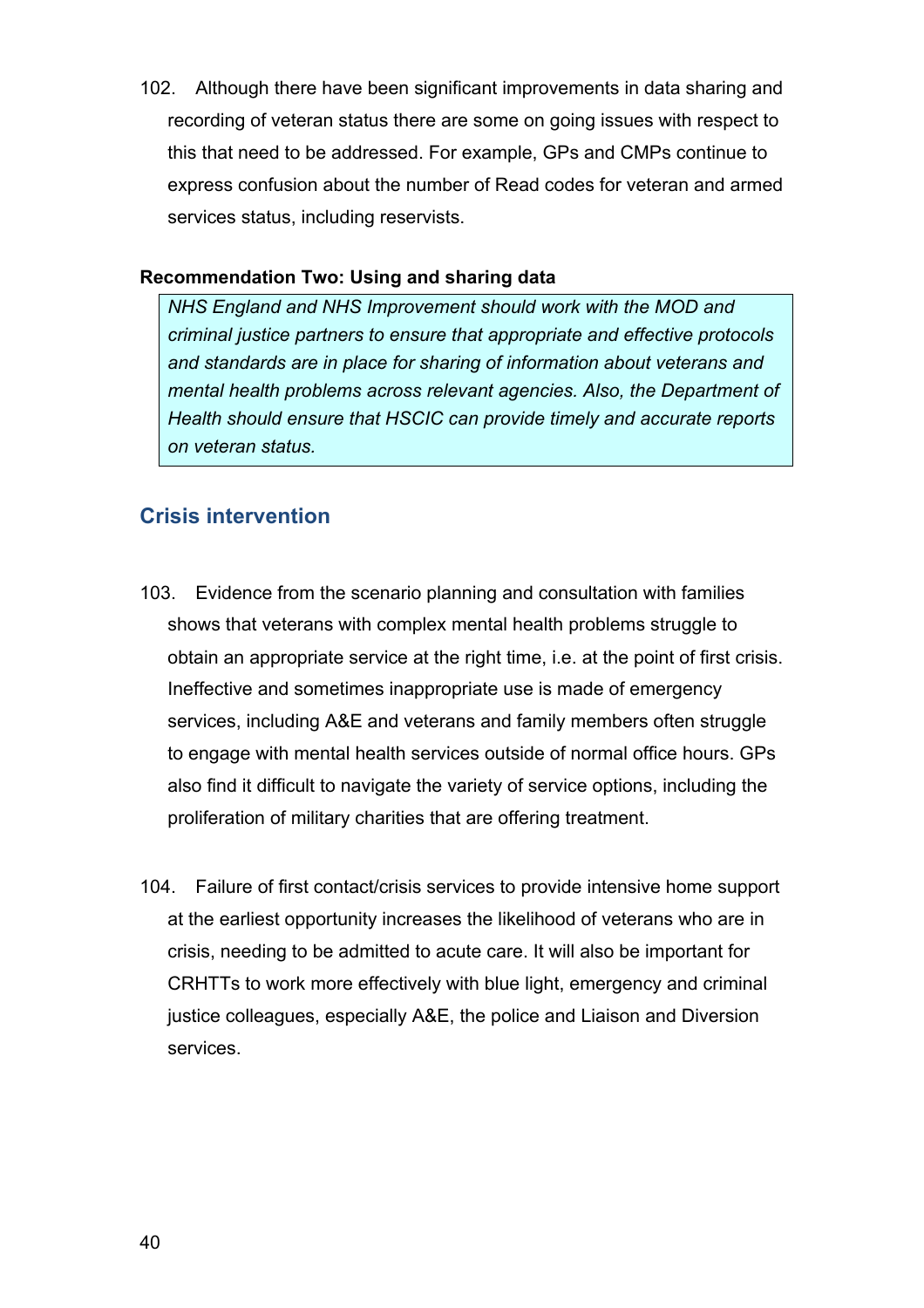- 105. Also, when admission to an appropriate specialist inpatient facility is required, it will be important that CRHTTs are able to provide intensive home care support on discharge as needed. This may prove challenging as it is likely to require longer term engagement with service users.
- 106. The principle of providing care and treatment that is in the least restrictive setting and is appropriate to meet individual needs should also apply to veterans with acute mental health crisis.
- 107. This will help to ensure an approach that is based on care not custody and will strengthen the model being developed for Liaison and Diversion services as they continue to work with veterans. This should be considered further within the current governance and management arrangements for Liaison and Diversion services.

#### **Recommendation Three: Crisis intervention**

There is a need to ensure an effective response including assessment and interventions at points of crisis for veterans with complex mental health problems. NHS England and the LGA should work collaboratively with CCGs and criminal justice partners to ensure that local area crisis Concordat Action Plans take account of the needs of veterans with complex mental health problems.

## **Integrated mental health and criminal justice care pathways**

108. Current care pathways for veterans with complex mental health problems are frequently interrupted and various factors influence this, including the willingness and ability of veterans themselves to engage with services and a relative lack of appropriate and sensitive interventions. However, key to this is an integrated approach to mental health and criminal justice care pathways.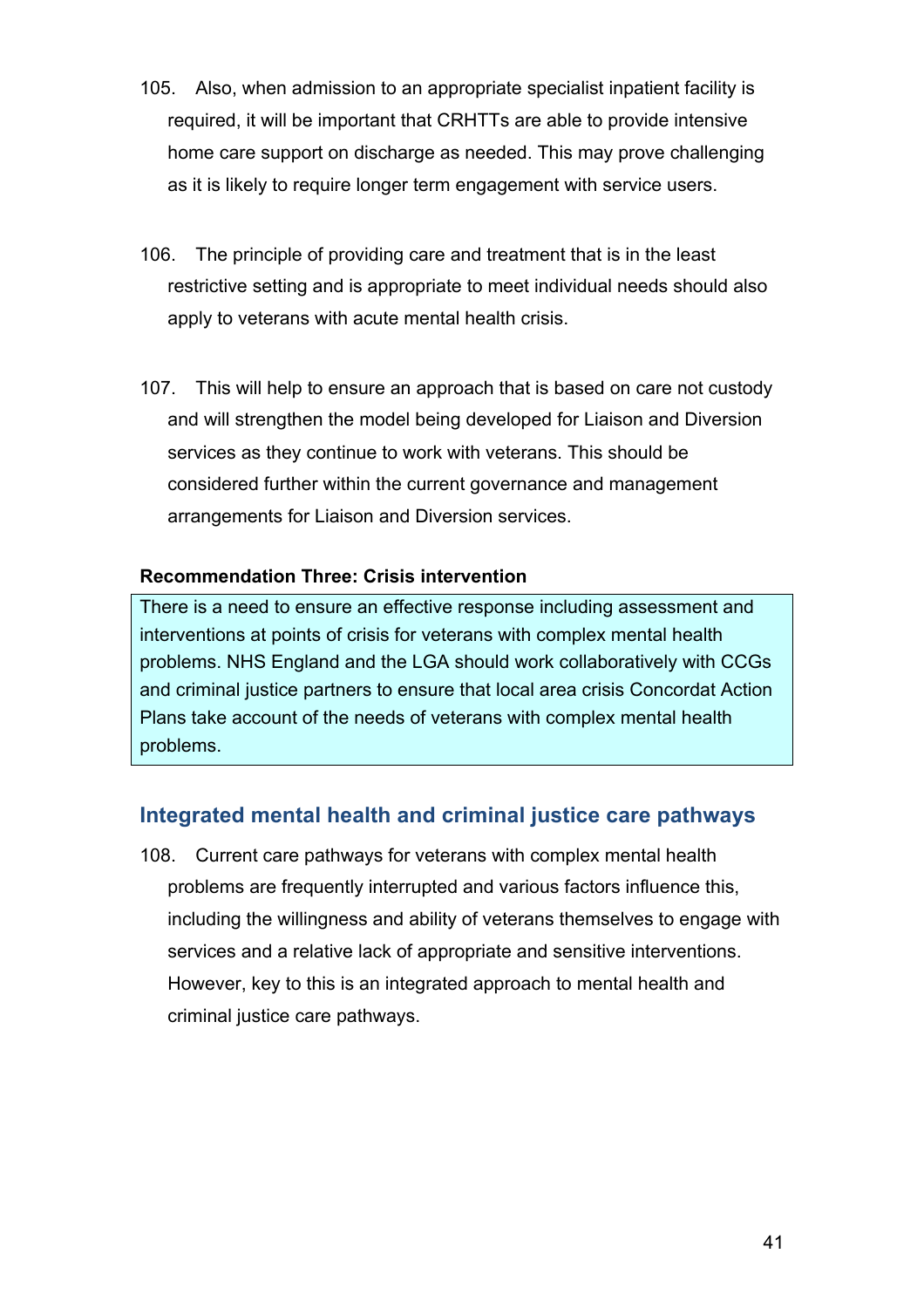- 109. Current care pathways for mental health and criminal justice are not sufficiently integrated for effective management of veterans with complex trauma related mental health conditions. There is also a need for integrated case management whereby ownership of the case resides with the most competent and pertinent service.
- 110. Increasing Access to Psychological Therapies (IAPT) is one of the main areas of mental health investment in recent years and it has helped 1,000s of people with common mental health problems receive evidence based therapeutic interventions. As the programme expands, it is increasingly expected to address the needs of those with psychosis, bipolar disorder and personality disorder.
- 111. The model for IAPT is increasingly becoming the gateway for entry to a mental health service care pathway, but this may not be sufficient or appropriate for veterans with complex needs who require a longer term case management approach that encompasses both mental health and criminal justice interventions.
- 112. In considering the needs of veterans, it is necessary to ensure that specific services are provided that are evidence based with treatment interventions for working with trauma, including PTSD/Complex PTSD and are subject to strict governance, validation and evaluation.
- 113. There is also a need to further integrate emergency and blue light services into the care pathway with effective information sharing protocols and a shared assessment, including risk assessments as part of an integrated mental health and criminal justice case management approach. This needs to go beyond sign posting to more specialist interventions, including crisis interventions and work with the whole family.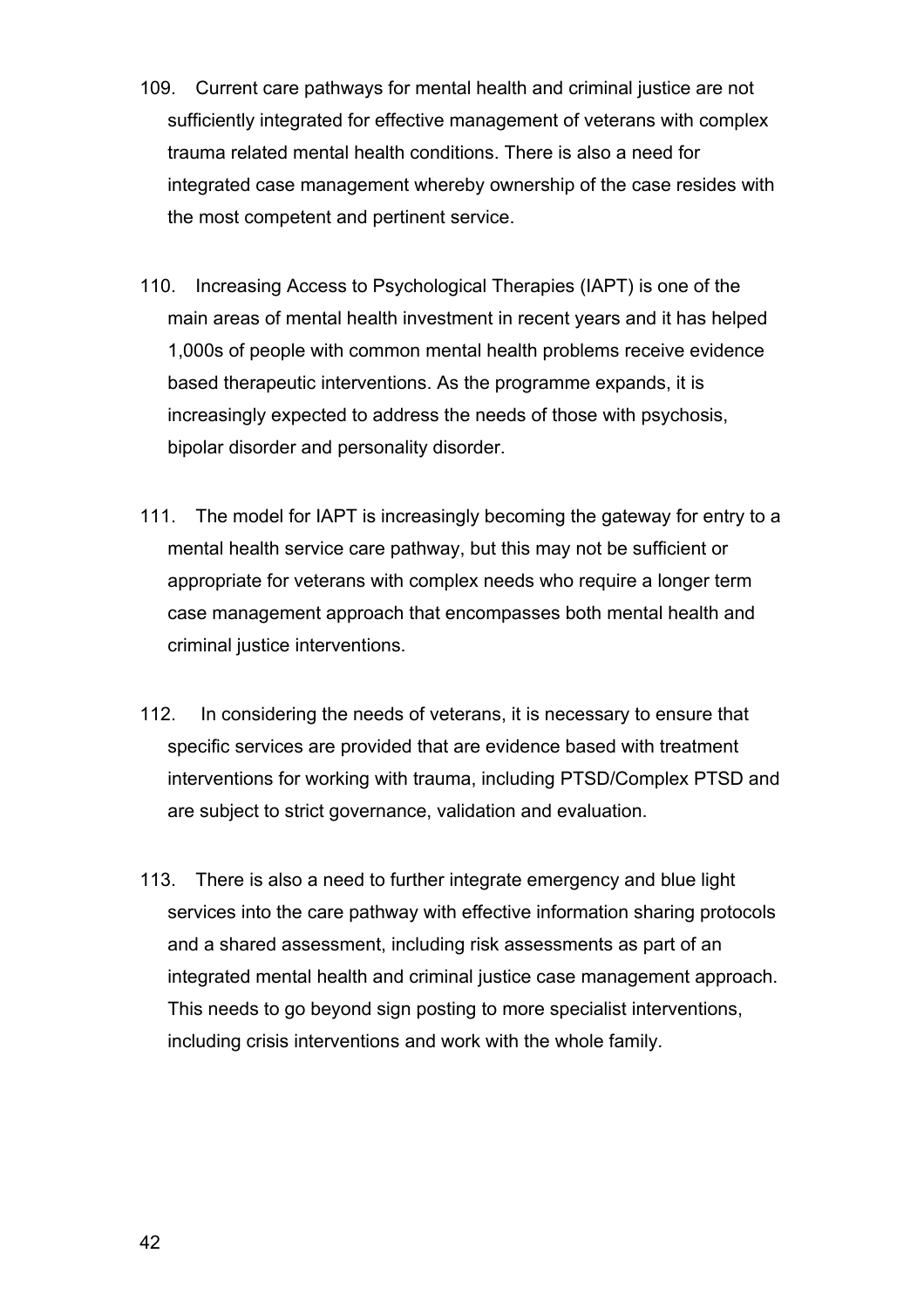- 114. The severity of risks and potential harms associated with these more complex cases also raises adult safeguarding issues. Whilst an adult safeguarding approach could ensure closer monitoring, so that any interruptions or disengagement with the care pathway would be identified and communicated at an earlier point, this would not address the need for an effective treatment pathway.
- 115. However, if the care pathway and interventions were in place, alongside a strong and integrated case management approach, such as that undertaken for vulnerable adults, this may help prevent escalation of problem severity and crisis. This could provide a possible model for improved care co-ordination across different services in both mental health and criminal justice systems.
- 116. An integrated care pathway would need to have the following features:
- a single, competent case manager with admission rights to a relevant inpatient treatment service;
- a common assessment and care planning framework that is shared across both mental health and criminal justice systems and includes planning and interventions for crisis interventions;
- support and treatment for the whole family including children, as part of the same pathway, e.g. recognising the needs of family members, but also their vital role in supporting the veteran. This may also involve, when appropriate, improved coordination and integration with Child and Adolescent Mental Health Services (CAMHS);
- involvement of housing, debt management and employment support agencies;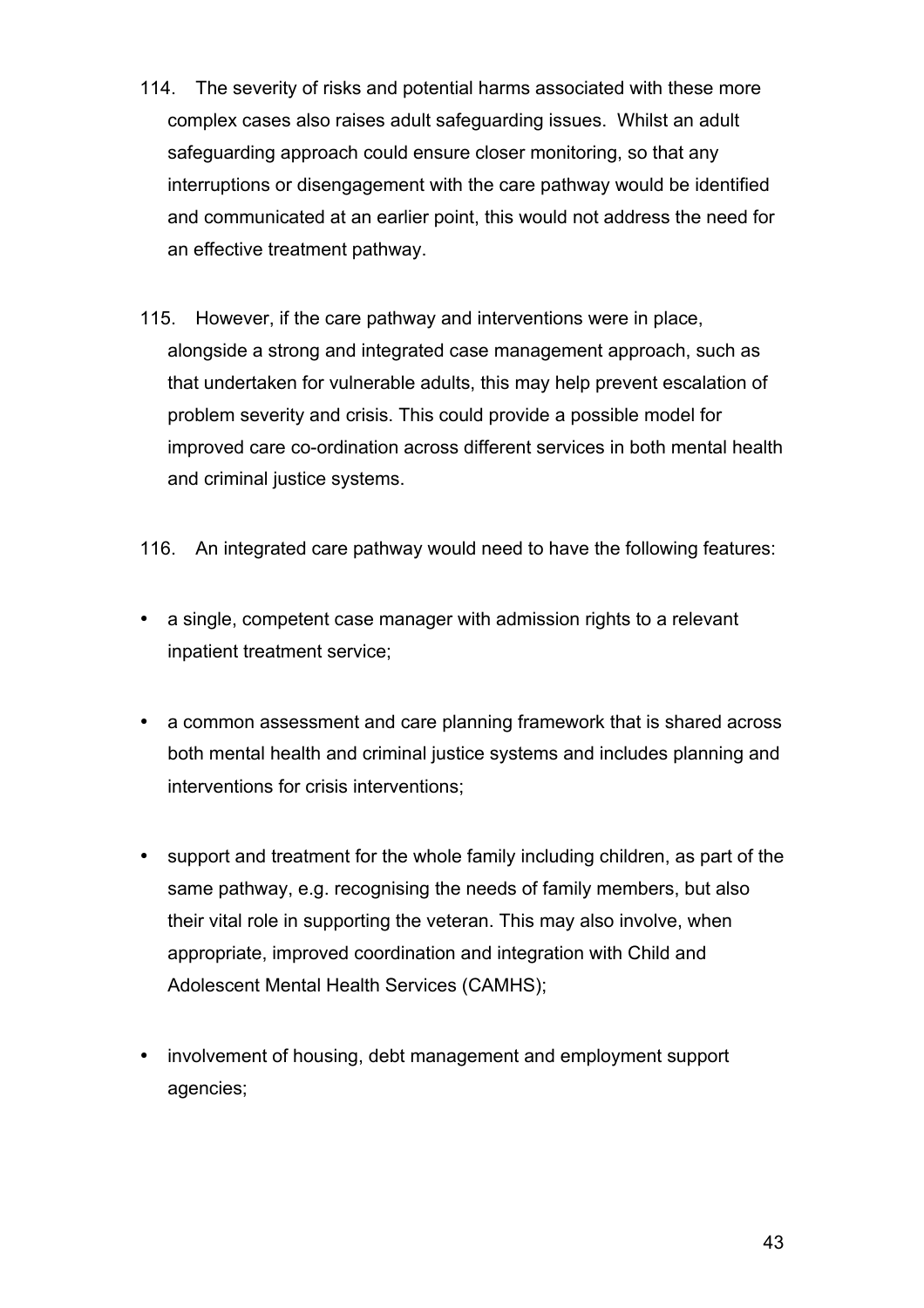- de-escalation interventions in criminal justice agencies that operate prior to court or imprisonment e.g. street triage, police, Liaison and Diversion and courts liaison;
- access to specialist therapeutic interventions for trauma.
- 117. While most of an integrated care pathway could be formed across existing mental health and criminal justice services, there may be a need for consideration of the development and commissioning for sub-regional specialist trauma related intervention services.
- 118. There is a need for some of these to be veteran specific, recognising the distinct differences in exposure to trauma. But there is also increasing recognition that other occupational groups are at risk of exposure to traumatic events that can result in mental health problems, e.g. police, fire services and paramedics. By building up the specialist services for trauma and veterans there is the potential for this to be extended to other occupational groups.
- 119. Some recent policy developments may also impact on the need for greater integration between health and criminal justice services; in particular, moves towards granting prison governors greater freedom to manage and commission services.
- 120. While this could bring benefits for prisoners, it will be important that governors are supported by national and local commissioners and service providers, with effective governance arrangements in ensuring an appropriately integrated service remains at the core of service delivery.
- 121. A specific guideline is needed, which should be targeted at regulators and inspection bodies and the commissioners and providers of mental health services. The guideline should address: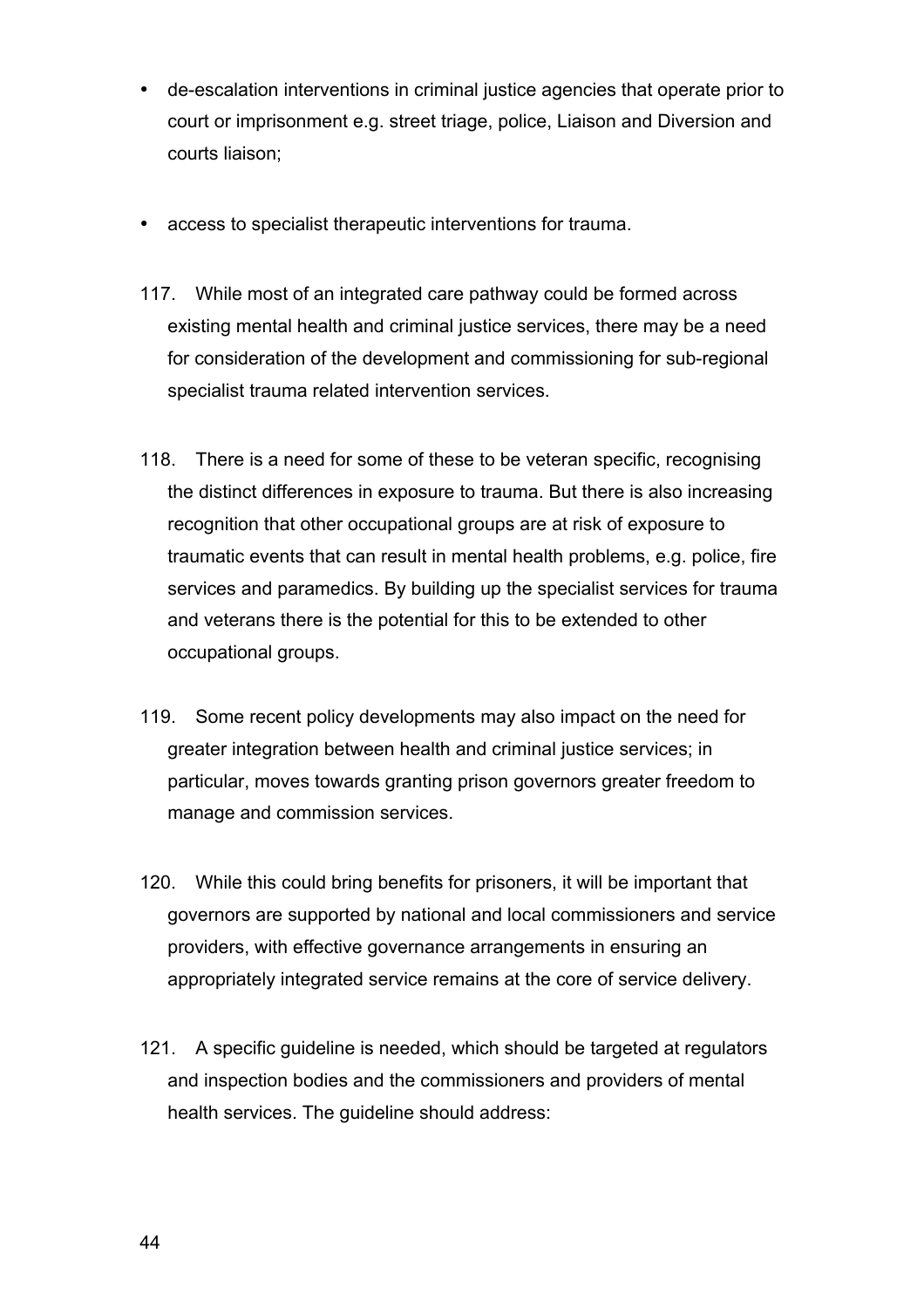- the need for a competent and evidence based assessment for veterans who have complex mental health needs, including PTSD and Complex PTSD;
- workforce development and training for relevant professionals, e.g. GPs, CMPs and mental health practitioners on assessing trauma related mental health problems;
- the development of standards for specialist treatment for PTSD based on NICE guidance and updated to include care and treatment provided by voluntary sector agencies and military charities;
- achieving parity of esteem for veterans who are Wounded, Injured and Sick (WIS) and those who are Trauma, Injured and Sick (TIS);
- alignment in care pathways for complex mental health problems and alcohol and drug treatment services.
- 122. Evidence from the scenario planning, family consultation and elsewhere suggests that veterans with complex mental health problems, at the current time are more likely to enter the prison system following repeated episodes of harm and crisis. In order to break this cycle, and as part of its review of nationally commissioned specialist veteran mental health services, NHS England should consider the need for the development of sub-regional specialist trauma services as part of a secure care pathway.
- 123. An effective, integrated approach to early intervention and secure care, with competent and expert assessment and treatment interventions will help to prevent the harms associated with complex mental health problems and serious offending. This would also help reduce incidents of domestic assault and violence in the family home and ensure that early identification with an appropriate treatment response is in place.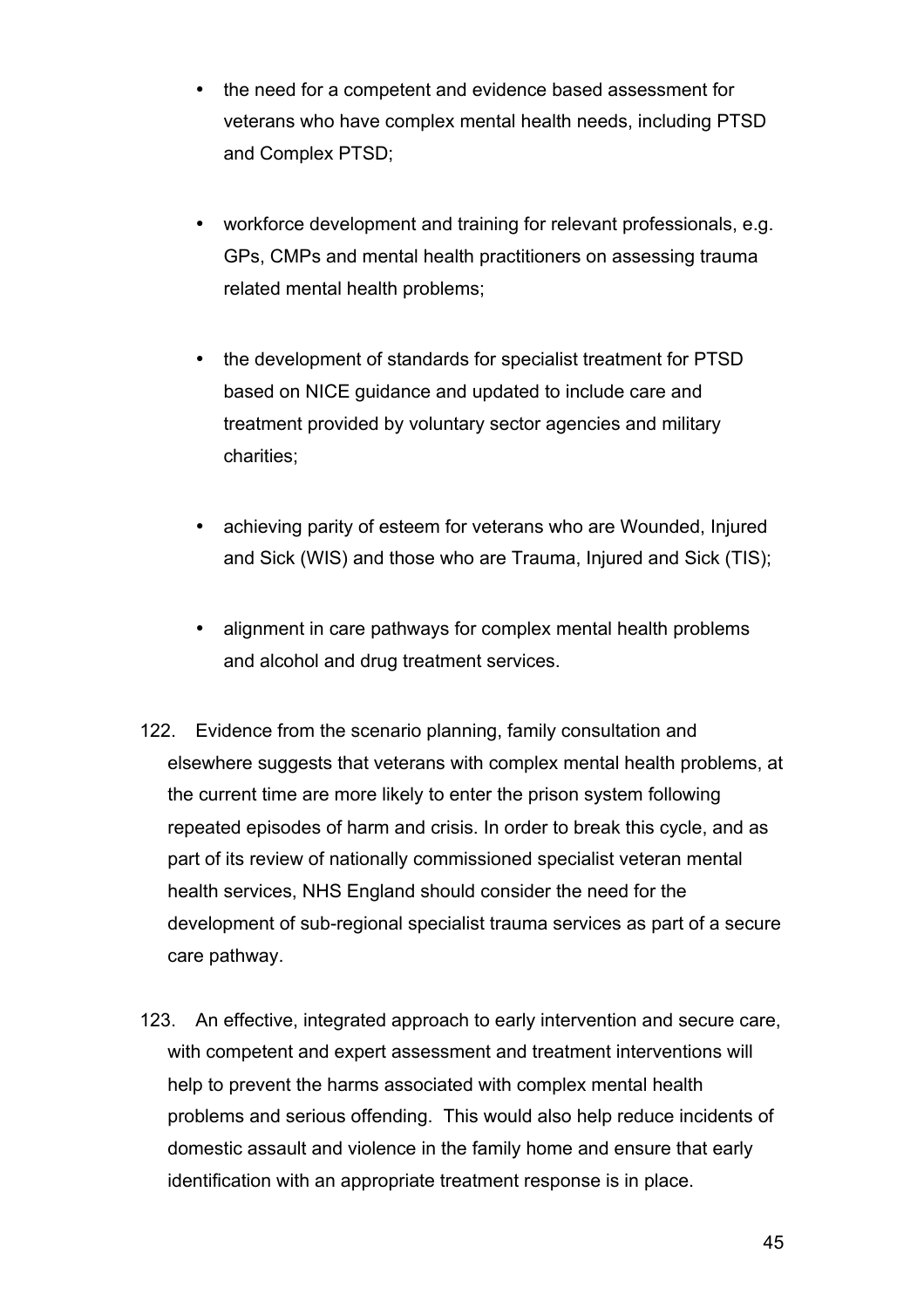## **Recommendation Four: Integrated mental health and criminal justice care pathways**

There is a need to review the current service models for mental health and criminal justice interventions under a joint governance arrangement involving health, criminal justice and the MOD. This could be taken forward through an integrated action group, led by NHS England, that considers the findings from this report and seeks to develop pilot service developments, building on areas of best practice that can meet the identified needs for veterans with complex mental health problems who are at risk of offending.

## **Strategic leadership and governance**

- 124. In order to ensure an effective response to the issues raised in this report, there is a need for coordinated, central strategic leadership and governance that encompasses mental health and criminal justice care pathways for veterans and family members. This can best be realised through the existing commissioning arrangements within NHS England for the Armed Forces and their Families, Health & Justice and Sexual Assault Services.
- 125. This could be strengthened at local levels through Sustainability and Transformation Plans (STPs). STPs are driving forward integrated approaches to health and social care. However, as indicated by Bashford et al, 2015 the relative absence of veterans and their family members from Joint Strategic Needs Assessments (JSNAs) means that the specific mental health needs of veterans may not be sufficiently addressed. A requirement to address this at local levels through STPs would bring benefits to the assessment and identification of mental health problems for veterans and their families.

#### **Recommendation Five: Strategic leadership and governance**

The strategic lead and governance for an integrated mental health and criminal justice system for veterans should sit within NHS England.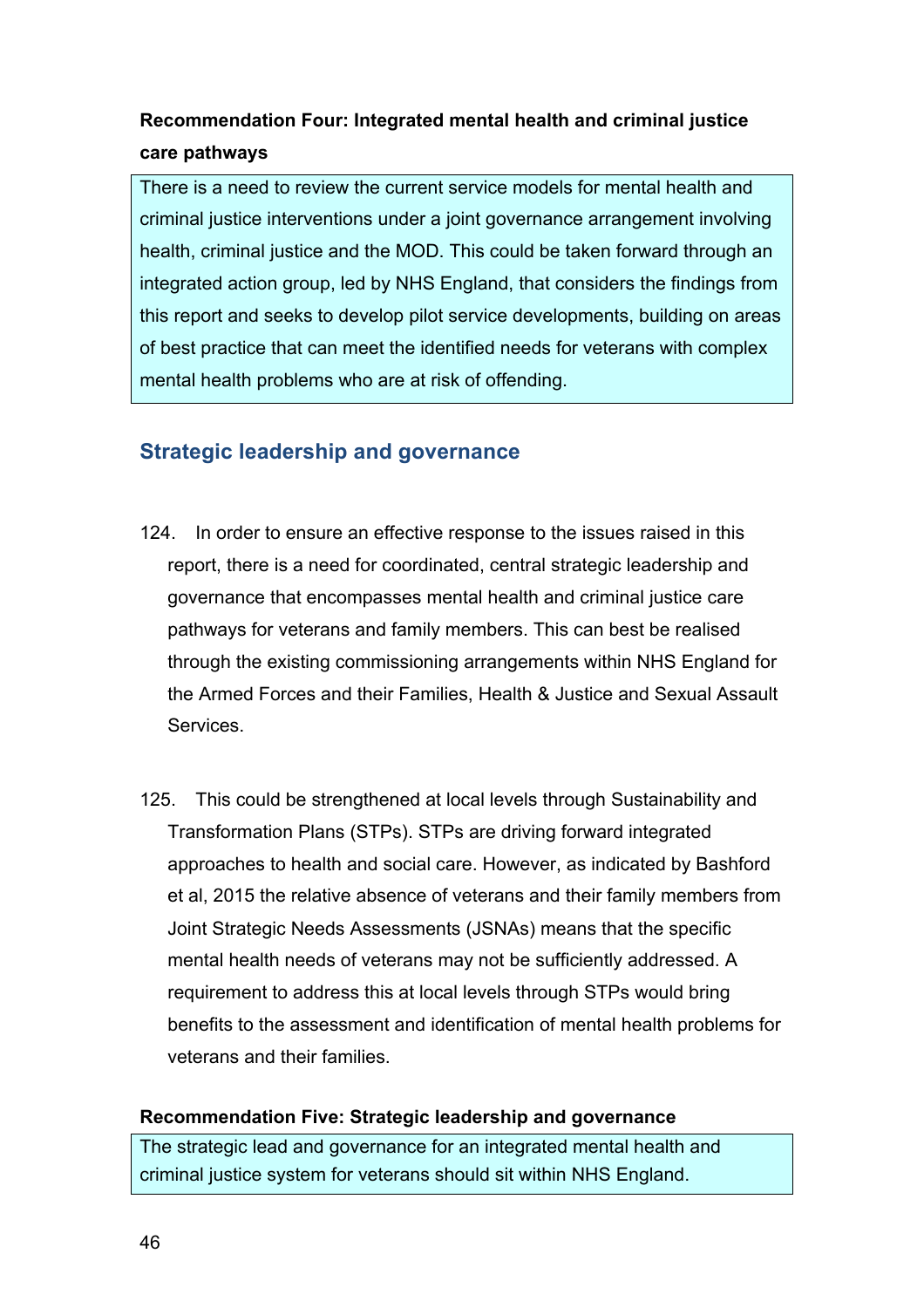# **Parity of esteem for veterans who are Trauma, Injured and Sick**

- 126. Achieving parity of esteem between physical and mental health problems is a national government objective and it is especially important for veterans who often experience both severe physical impairments as a result of serving in the armed forces and associated mental health problems.
- 127. Veterans are known to have a number of physical conditions that relate directly to their having served in the armed forces, including amputated limbs and neuro-physiological disorders. These conditions for veterans who are classified as Wounded, Injured and Sick (WIS) are increasingly well managed in the NHS with the provision of specialist centres and rising standards for prosthetics.
- 128. However, much less attention has been paid to psychological injury that may accompany physical ones and care pathways for physical and mental health care are usually quite distinct. An approach is needed that takes full recognition of veterans who are Trauma, Injured and Sick (TIS). This approach should include recognition that problems in accessing appropriate services and continuity of care can be further exacerbated when alcohol or drugs are involved.
- 129. The Call to Mind: A framework for action report on the mental and related health needs of veterans and family members suggested that there needed to be greater integration between mental and physical care pathways for veterans:

*"The further development of appropriate and sensitive evidence based services for veterans and family members including reservists requires…greater integration in service responses for meeting both physical and mental health needs…"* (Bashford et al. 2015. *Call to Mind: A Framework for Action*. London: FiMT. Page 50)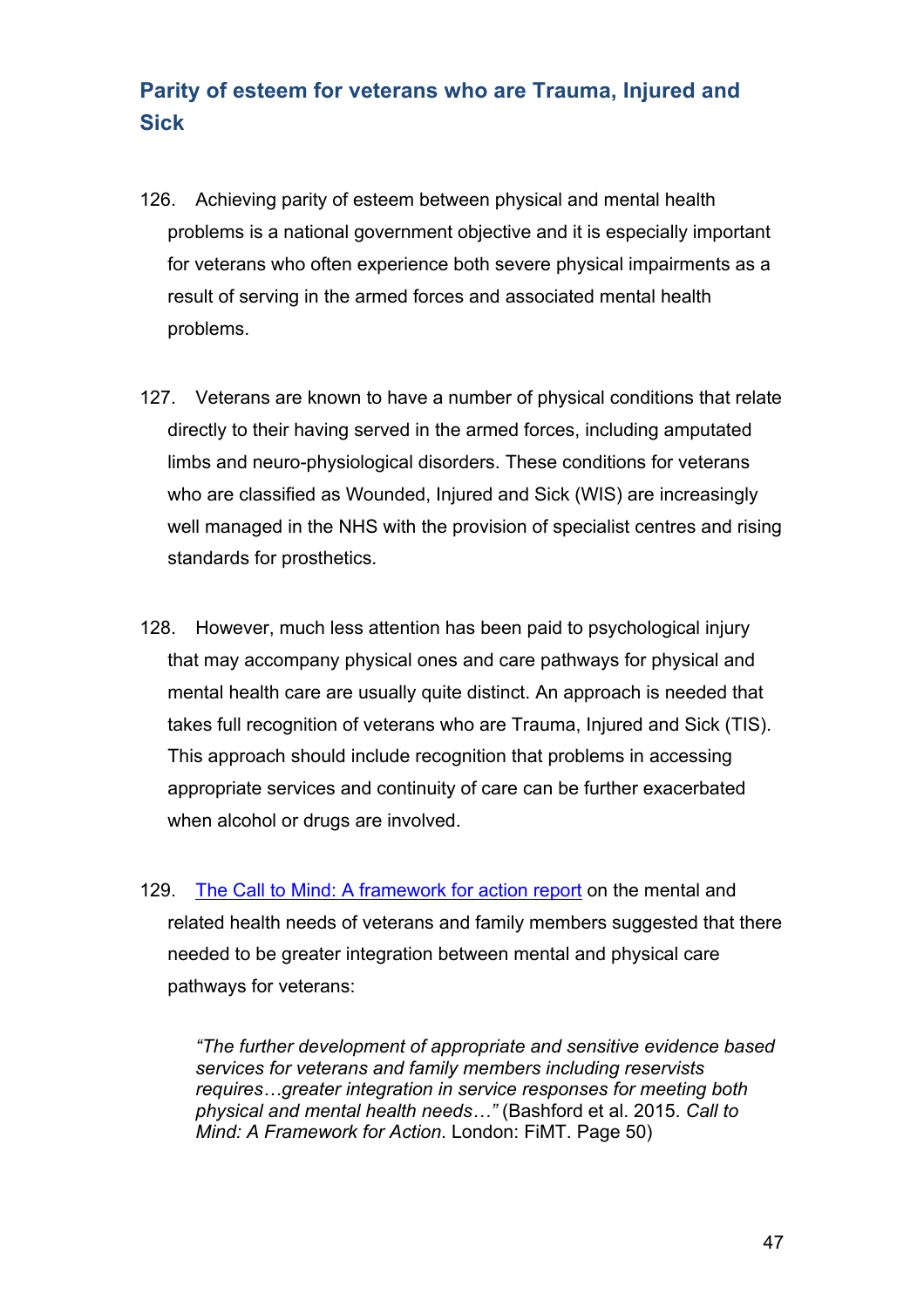- 130. Family members and veterans as part of the consultation for this report also thought that there needed to be greater attention paid to physical health care needs for veterans with mental health problems. There is a strong view amongst family members and other stakeholders that these go hand in hand and that physical health is directly affected by mental health and vice versa.
- 131. There is a well established treatment system for veterans who are WIS including specialist treatment centres. However, despite the existence of DCMH services, the development of specialist treatment for veterans who are TIS is less well developed. Achieving parity of esteem for these two patient groups will require:
	- addressing the funding shortfall for specialist mental health treatment for veterans so that this is on a par with specialist physical health care provision by 2020/21;
	- addressing the treatment gap (currently thought to be less than 50%) so that all veterans who require specialist mental health treatment can access this in a timely and effective manner, on a par with access and treatment standards for specialist physical treatment services;
	- addressing stigma about mental health problems in the armed forces and amongst the veteran population, including amongst family members;
	- strengthening financial incentives for primary and secondary care service providers to better identify and meet the mental health needs of veterans and family members e.g. through STPs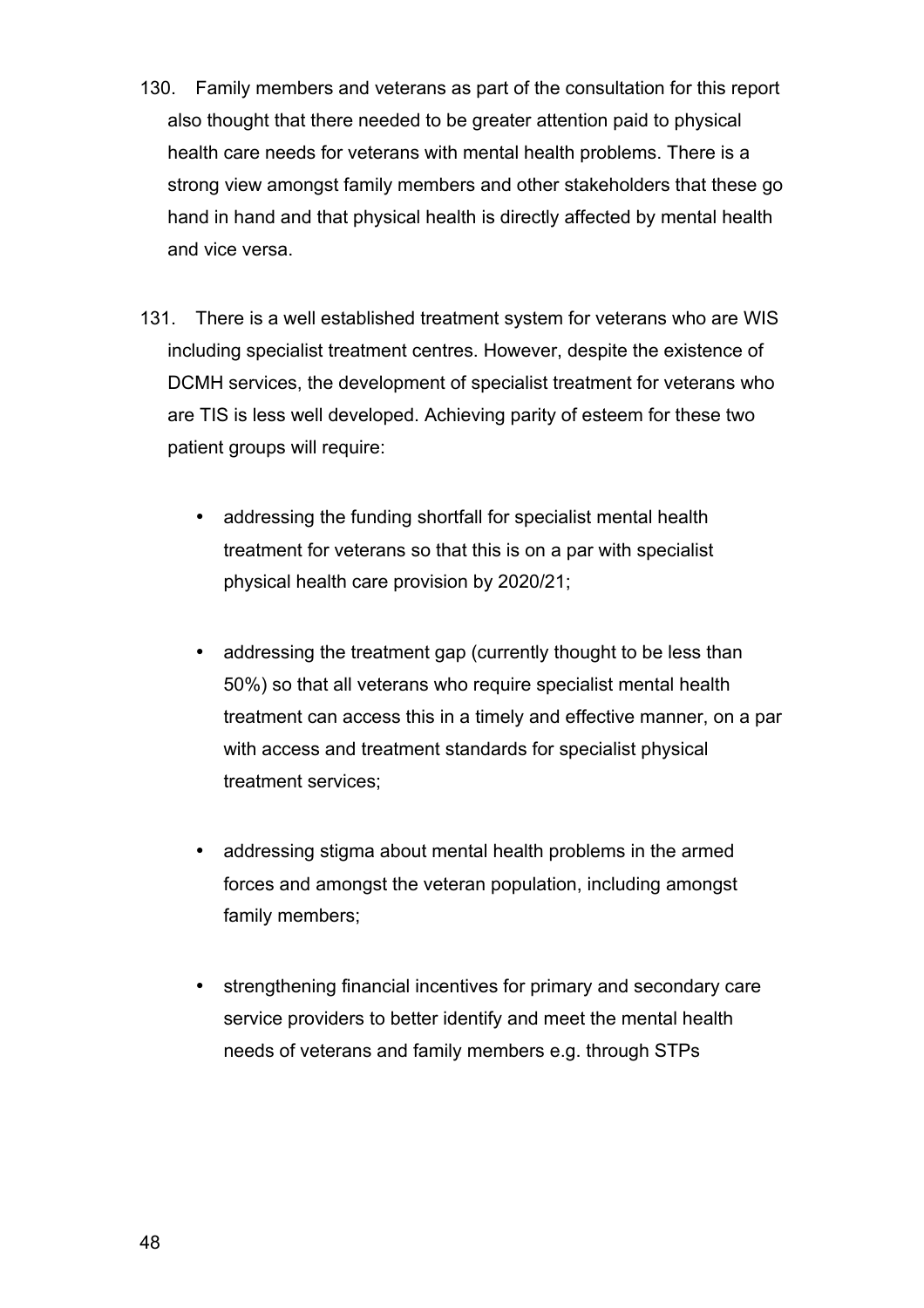• developing population based funding pilots for secondary care services that focus on the specialist mental health needs for veterans and family members including CAMHS and secure care commissioning.

#### **Recommendation Six: Parity of esteem for veterans who are TIS**

*In line with the previous recommendations there should be greater parity of esteem between veterans who are Wounded, Injured and Sick (WIS) and veterans who are Trauma, Injured and Sick (TIS)*

## **Support for family members**

#### Earlier interventions

- 132. The needs of family members are often overlooked; both from the perspective of their role as a key support for serving personnel and veterans, but also in terms of their own mental and related health needs. This is relevant from within the military gate and through transition to civilian life and beyond.
- 133. Family members, in particular spouses, are under some immense pressures and stresses that start when they enter military life and continue through resettlement into civilian life. Some of these stresses are related to the occupation and military culture and experiences e.g. having to move frequently, often feeling isolated from family and friends and living with someone whose job is very demanding, which comes with its own stresses, including exposure to extreme trauma.
- 134. However, there is also a strong sense amongst family members that many of these stresses could be alleviated with a stronger focus on professional occupational health services. In particular, there is a desire for professional welfare services that provide confidentiality and recognise the needs of families as being as valid as those of the serving personnel.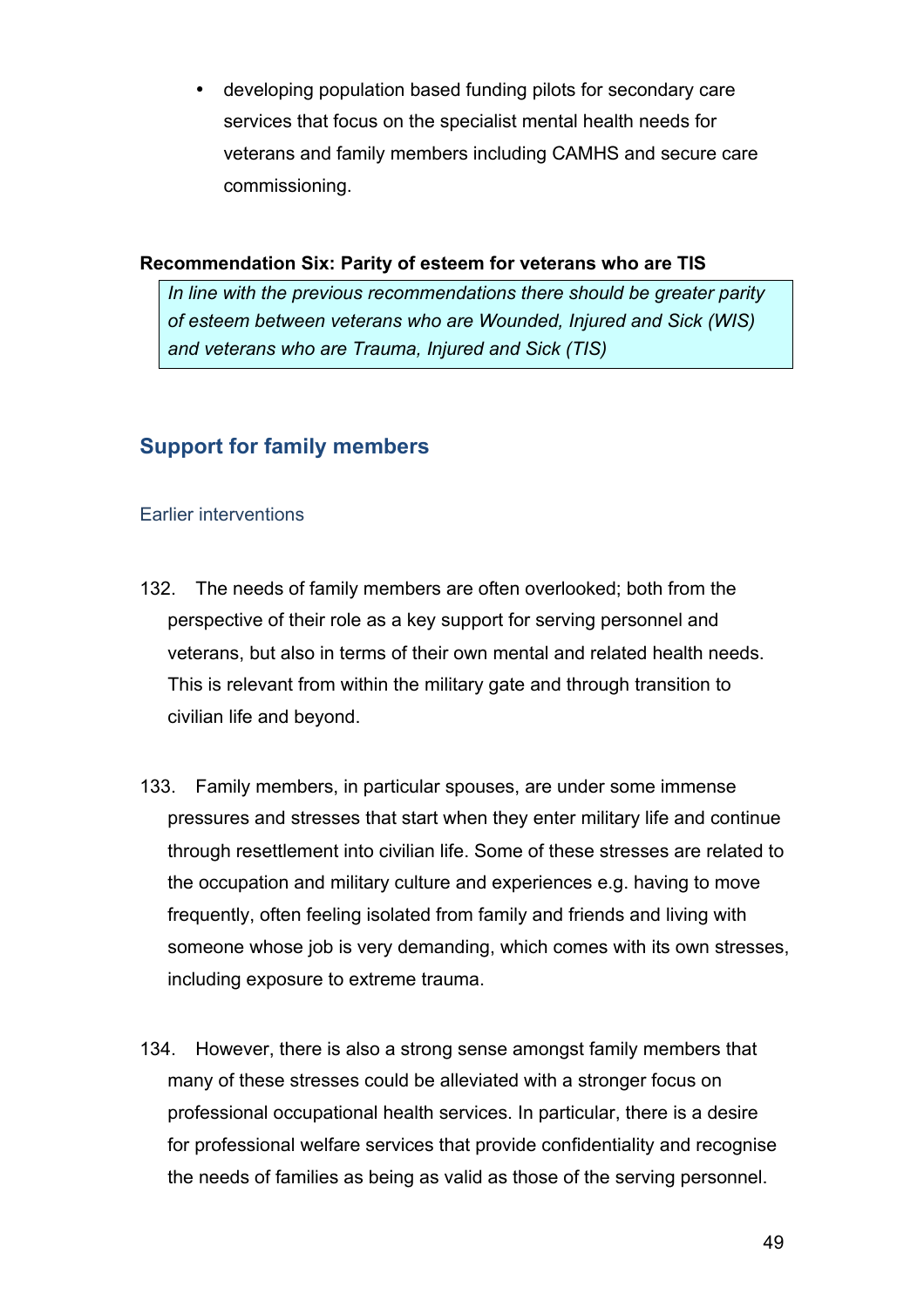- 135. In particular, some strong views have been expressed by family members that more could be done by the military to ensure a more timely response through an appropriate and professional welfare service that can better meet the mental health needs of serving personnel and their families.
- 136. Family members in particular, would like to see improved responses and interventions, including assessments for trauma related mental health problems. In the case of complex mental health problems, including Complex PTSD, families often find help to be the least effective. This includes:
	- lack of accurate assessments and diagnosis;
	- poor understanding about behaviours, including fears about safety that result in poor engagement by services;
	- escalation of blue light services and police interventions;
	- inappropriate referrals to A&E and/or psychiatric assessment units with the person often returned to the family home with little or no adequate follow-up;
	- lack of crisis interventions and respite care that places additional burdens on the family;
	- retreat from services with family members concluding that it is more harmful to engage services i.e. for fear of arrest and/or prison.
	- fear of isolated intervention from Social Services and/or Domestic Violence services, including removal of children from the home.
- 137. The evidence from family members consistently supports the need for voluntary sector support agencies, often provided on a peer support basis that is not part of the military system or part of statutory service provision. Although, it is important to recognise that improved partnership working with the voluntary sector including family support agencies should form part of an integrated care pathway.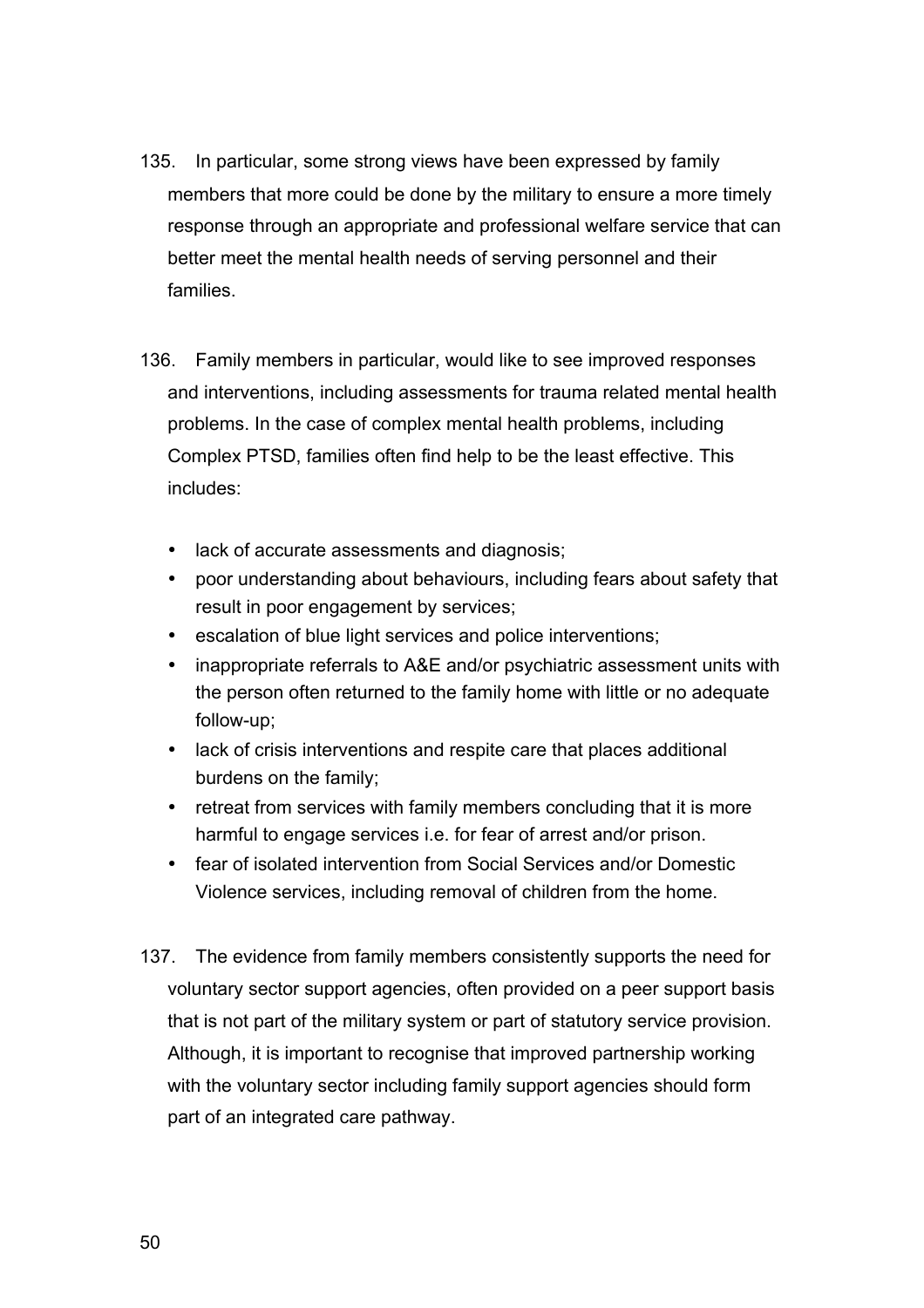138. There may also be a need to ensure appropriate access to and continuity of care with respect to CAMHS for children and young people who are known to regularly move location as a result of being in a military family unit. This could be considered as part of the development of the access standard for CAMHS including revised information sharing protocols that cross health and the military systems.

## **Recommendation Seven: Earlier intervention and support for family members**

There is a need to improve the welfare response and services for families within the military gate. This should include ensuring an appropriate and professional service that recognises the mental health needs of family members.

#### Social support – employment and housing

- 139. Being unable to find and/or sustain meaningful employment is one of the factors that family members and veterans identify as being a significant cause of stress and anxiety that can aggravate or initiate more complex mental health problems. Employment is also recognised as a key life moment that can impact on the prevention of mental health problems.
- 140. The scenario planning and consultation with family members has shown that employment, post armed services, can be problematic for many veterans and family members. This can, in some instances produce hardship and result in the loss of self-esteem and confidence. As part of an approach to a more fully integrated care pathway, health services need to recognise the importance of employment and work more collaboratively with employment agencies, including the armed forces charities that work in this area to support veterans and their families in employment.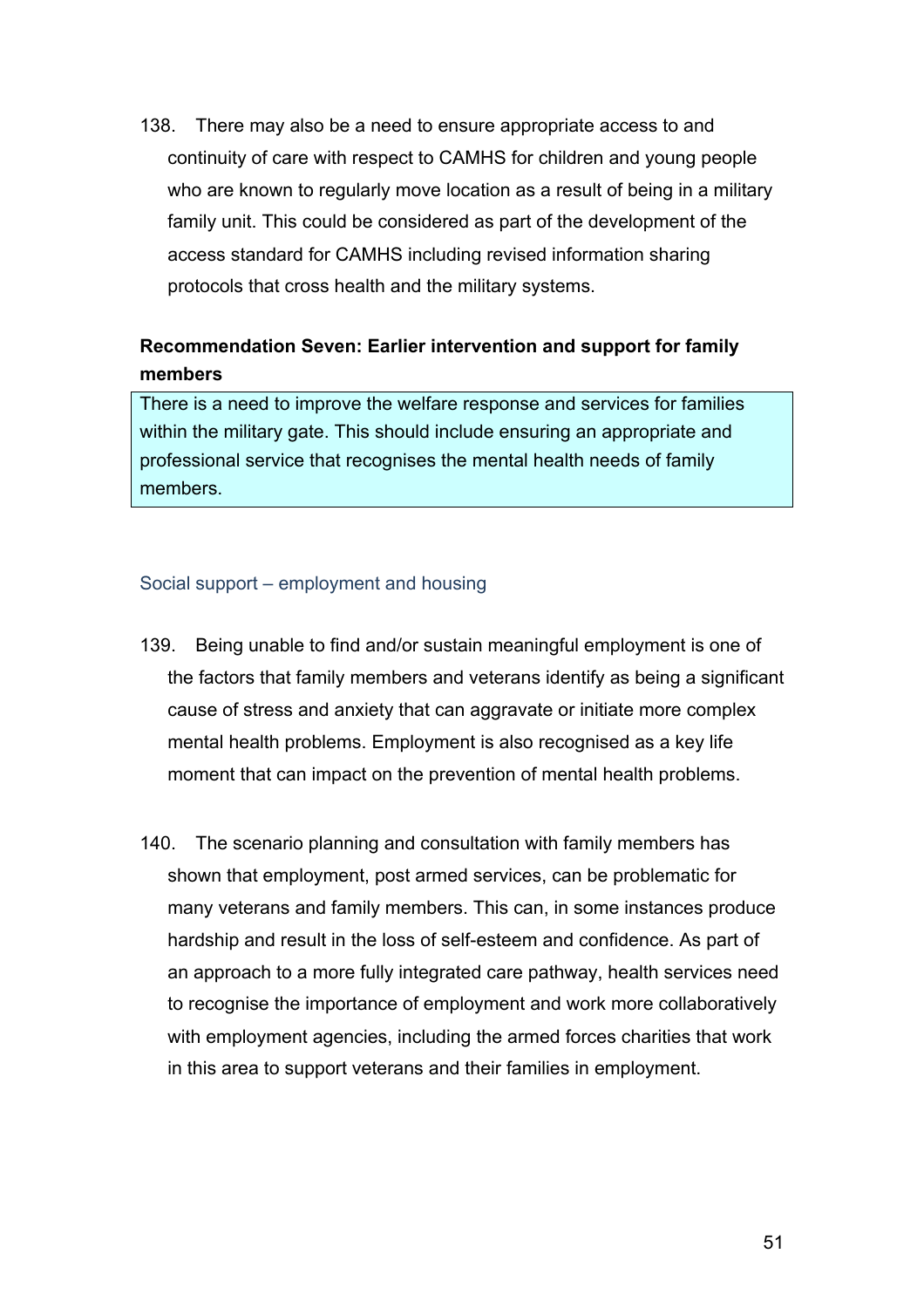141. The Department of Health, the Department of Communities and Local Government, NHS England, HM Treasury and other agencies are working together with local authorities to build the evidence base for specialist housing support for vulnerable people with mental health problems and exploring the case for using NHS land to make more supported housing available for this group. One of the biggest stresses for veterans and family members leaving the armed forces is housing, and it is especially important that this is considered within local Crisis Care Concordat Plans and local Mental Health Prevention Plans.

## **Recommendation Eight: Employment and housing support for veterans during transition to civilian life**

NHS England, PHE and the LGA in collaboration with the MOD should explore the development of service pathways, alongside social sector partners to promote greater access and support into employment and/or housing for veterans during transition to civilian life.

#### Perinatal care and support

- 142. There is consistent feedback from the partners of armed forces personnel or veterans that they experience problems accessing appropriate perinatal mental health care. There is a need to address this within the national programme for increasing access to this care.
- 143. Work has been taking place to ensure that female serving personnel are able to access appropriate care during pregnancy and after birth and this needs to include access to support and treatment for post-natal depression.
- 144. The consultation with family members also revealed that problems after giving birth, including depression and feeling isolated, can be a severe problem for some military spouses. Increased access to evidence-based specialist mental health care during the perinatal period should include the needs of serving forces women and military spouses.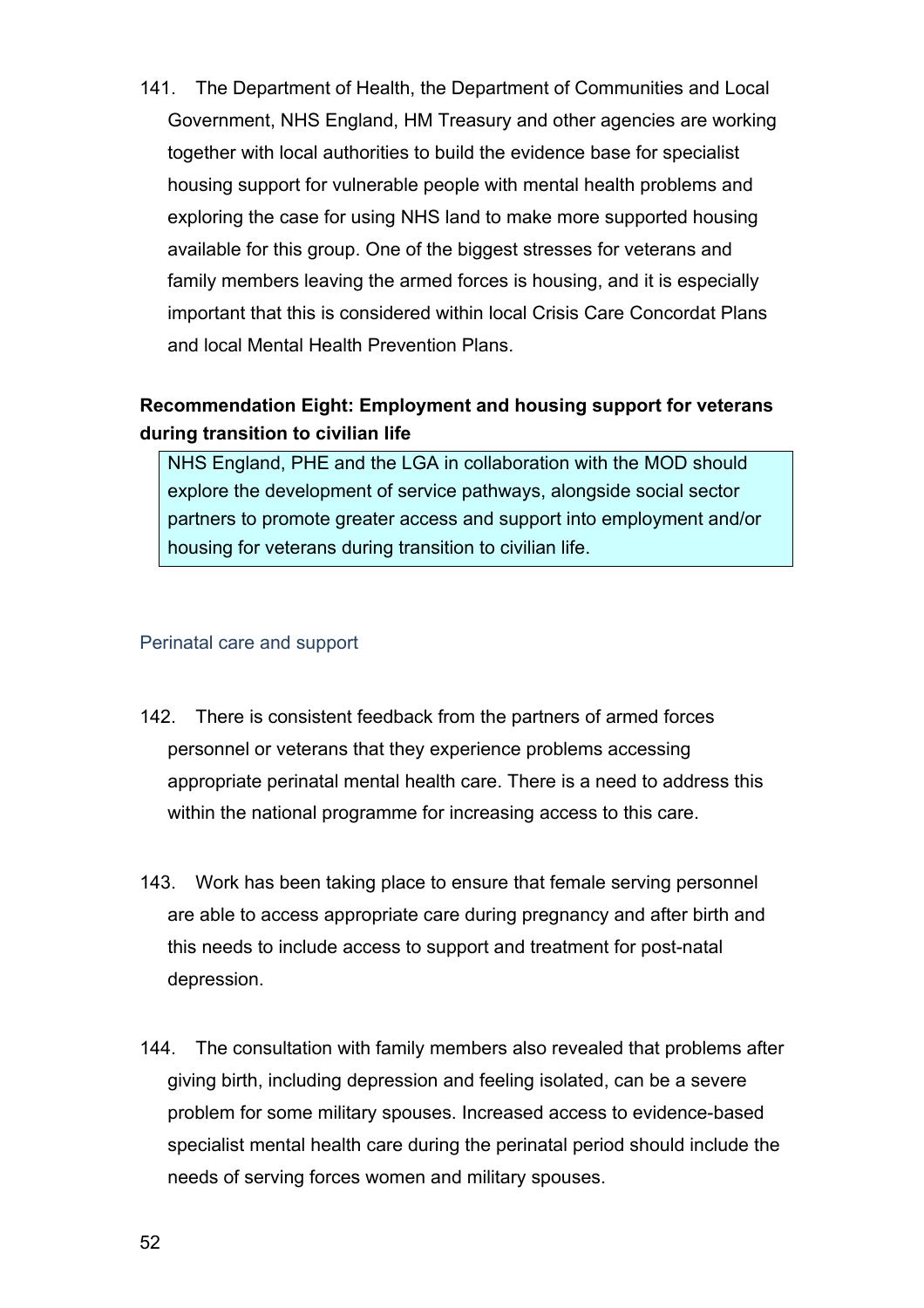#### **Recommendation Nine: Perinatal mental health care**

NHS England should include women who are partners of armed forces personnel or veterans in access targets and reinvestment plans for perinatal mental health care.

Involvement and participation of family members

- 145. NHS England's programme of work on involvement and participation of service users and carers has already brought considerable benefits to the commissioning, planning and delivery of services and this includes the involvement and participation of veterans and family members. This commitment to continued and sustainable involvement and participation must continue and be strengthened at local levels amongst commissioners from health and social care and in the criminal justice system. It is especially important that family members, including children, young people and parents, are included and that their voices are raised alongside those of service users as equal experts by experience.
- 146. Although family members welcomed being involved in the consultation, some also expressed anger and frustration at being continually consulted and asking for help with little or no effective response, as they see it, from commissioners and service providers, both in the military and in the community. In particular, family members feel that:
- help and interventions need to be moved up stream to an earlier point in the problem cycle as part an effective prevention and early intervention strategy;
- family members, especially spouses and parents, need to be formally involved in decisions and planning about care;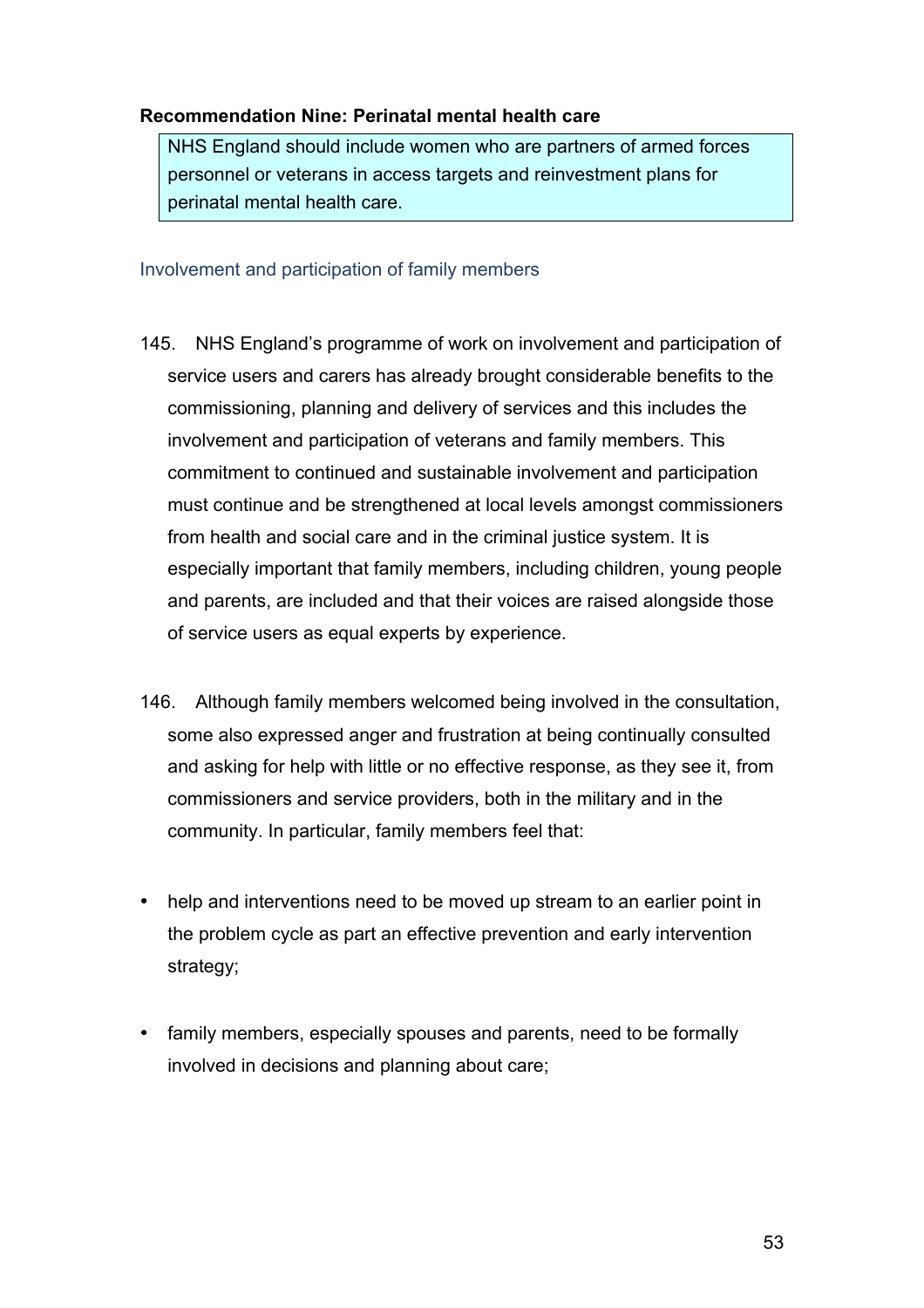- care pathways and interventions need to be longer term, taking account of the severity of problems and providing effective therapeutic treatments delivered under strict governance arrangements;
- there needs to be greater continuity of care between the MOD, the NHS, criminal justice and social care, including the voluntary sector where this provides effective and appropriate support as part of a regulated, governed and integrated approach.

## **Recommendation Ten: Participation and involvement of service users, families and carers**

NHS England should continue to engage veterans and family members including carers and children and young people in order to ensure that their voices and the lived experience of those who need and use services continues to be at the heart of service commissioning, planning and delivery.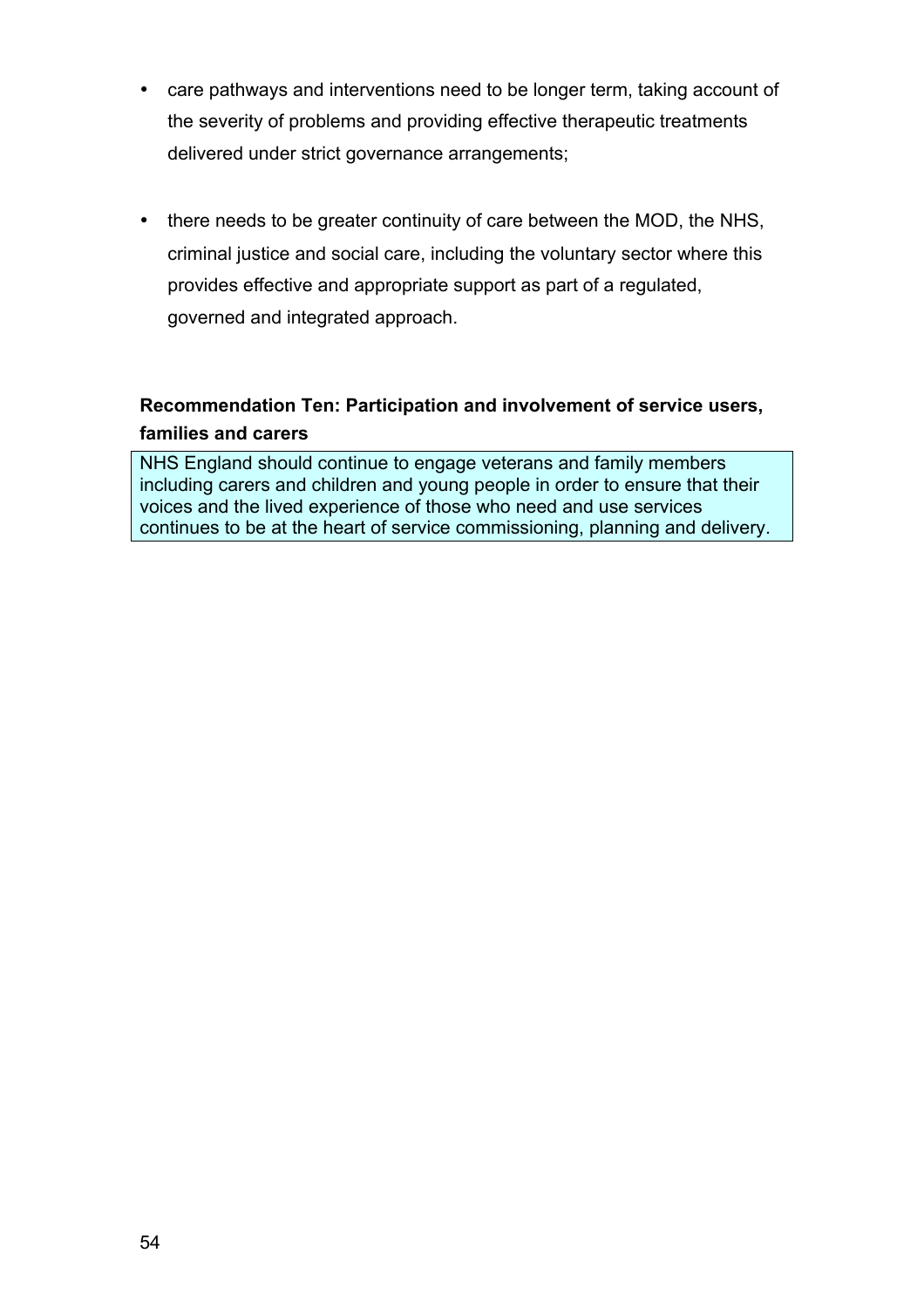# **References**

#### Armed Forces Covenant

https://www.gov.uk/government/publications/the-armed-forces-covenant

Bashford, J; Collins, C; Hasan, S and Patel K. 2015. Call to Mind: A Framework for Action. Findings from the review of veterans and family members' mental and related health needs assessments. London: FiMT http://www.fim-trust.org/wp-content/uploads/2015/10/CALL-TO-MIND-REPORT.pdf

Collin, C; Bashford J; Hasan, S and Patel K. 2016 Call to Mind: Wales London: FiMT

HMIP. 2014. *Ex-Service Personnel Supplementary Paper: Veteran data from HM Inspectorate of Prisons' inspection surveys. https://www.justiceinspectorates.gov.uk/hmiprisons/wpcontent/uploads/sites/4/2014/09/Supplementary-veterans-data.pdf*

Howard League for Penal Reform. 2011. Report of the Inquiry into Former Armed Service Personnel in Prison *http://howardleague.org/wpcontent/uploads/2016/05/Military-inquiry-final-report.pdf*

KCMRH, 2010. A fifteen year report. What has been achieved by fifteen years of research into the health of the UK Armed Forces? September. London: King's Centre for Military Health Research.

Lord Ashcroft. 2014 'Veterans Transition Review'. http://www.veteranstransition.co.uk/vtrreport.pdf

McManus et al. 2013. Violent offending by UK military personnel deployed to Iraq and Afghanistan: a data linkage cohort study. The Lancet. Volume 381, No. 9870, p907–917, 16 March 2013 https://www.kcl.ac.uk/kcmhr/publications/assetfiles/iraqafghan/macmanus201 3violentoffending.pdf

Murrison, Dr A, MP. 2010 *'Fighting Fit' https://www.gov.uk/government/uploads/system/uploads/attachment\_data/file/ 27375/20101006\_mental\_health\_Report.pdf*